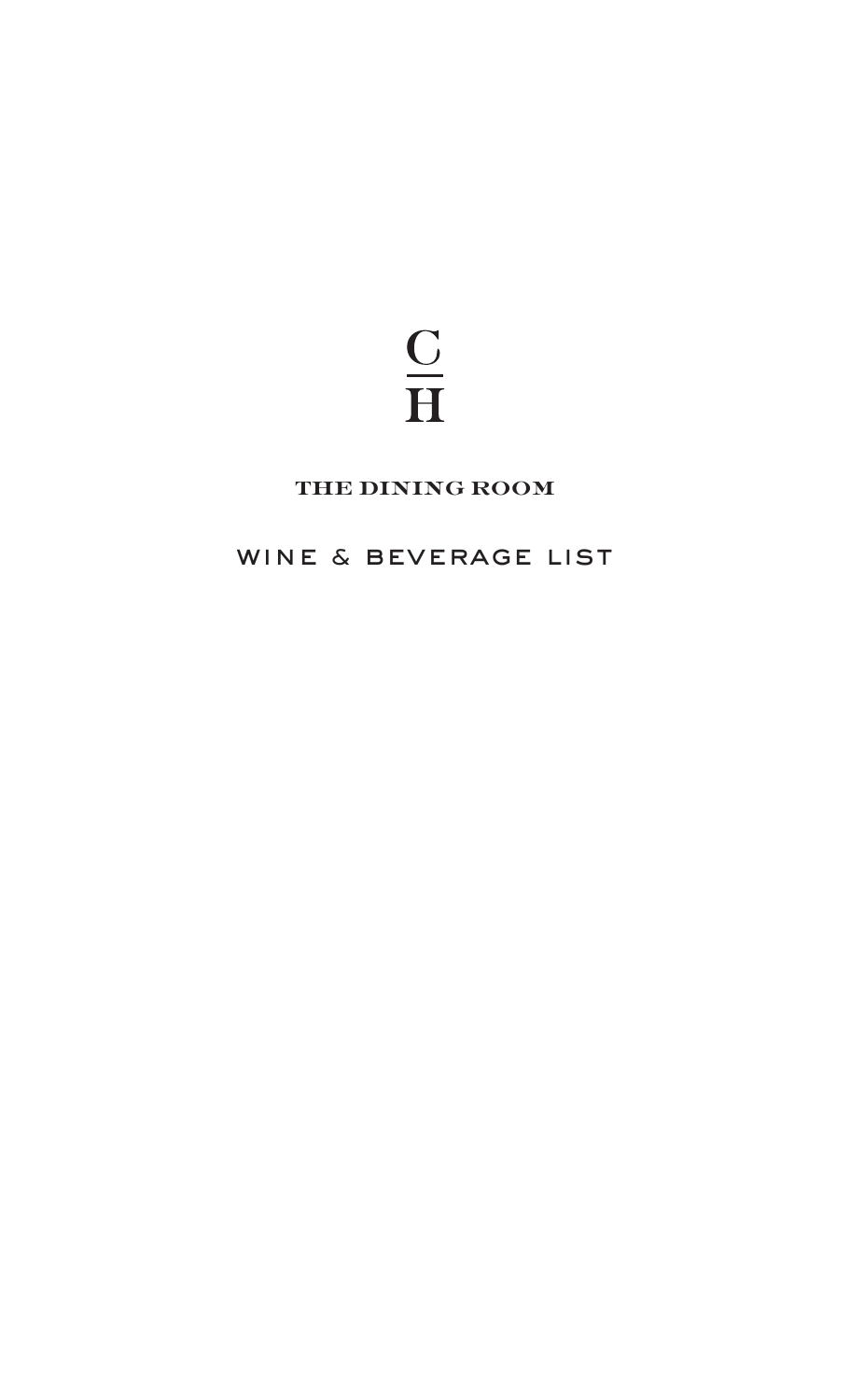#### welcome

*At Castle Hill, we believe there is a perfect beverage for every occasion, and we hope to find and share that with you while you're here at the Inn. Our wine cellar spans five small rooms throughout the main mansion built in 1875, and houses over seven thousand bottles via eight hundred selections. As each year of celebration and summer memories go by, our racks ebb and flow with new trends while holding dear our traditions. We embrace the comfort in our champagne holdings where guests might enjoy their favorite anniversary bottle in The Dining Room year after year. At the same time, it is exhilarating to see the family vineyard approach with small producers and new imports coming to the table from our partners and friends worldwide. We've been fortunate enough to age in-house amazing verticals from acclaimed producers, which now host vintages that have been at Castle Hill longer than some of our young co-workers have been alive! We are guided by chef 's cuisine and our guest feedback throughout the years to curate our wine collection, and take pride in over ten years of the Wine Spectator "Best of Award of Excellence."*

*We're happy to assist in finding you the best bottle to enjoy based on your preference, cuisine, and occasion. We believe you can never have the same wine experience twice – and hope that this one will be the perfect pairing for your time at Castle Hill.*

> *Cheers,*  Anthony Boi*, Director of Restaurants | Castle Hill Inn* Shawn Westhoven*, Beverage Director | Newport Restaurant Group*



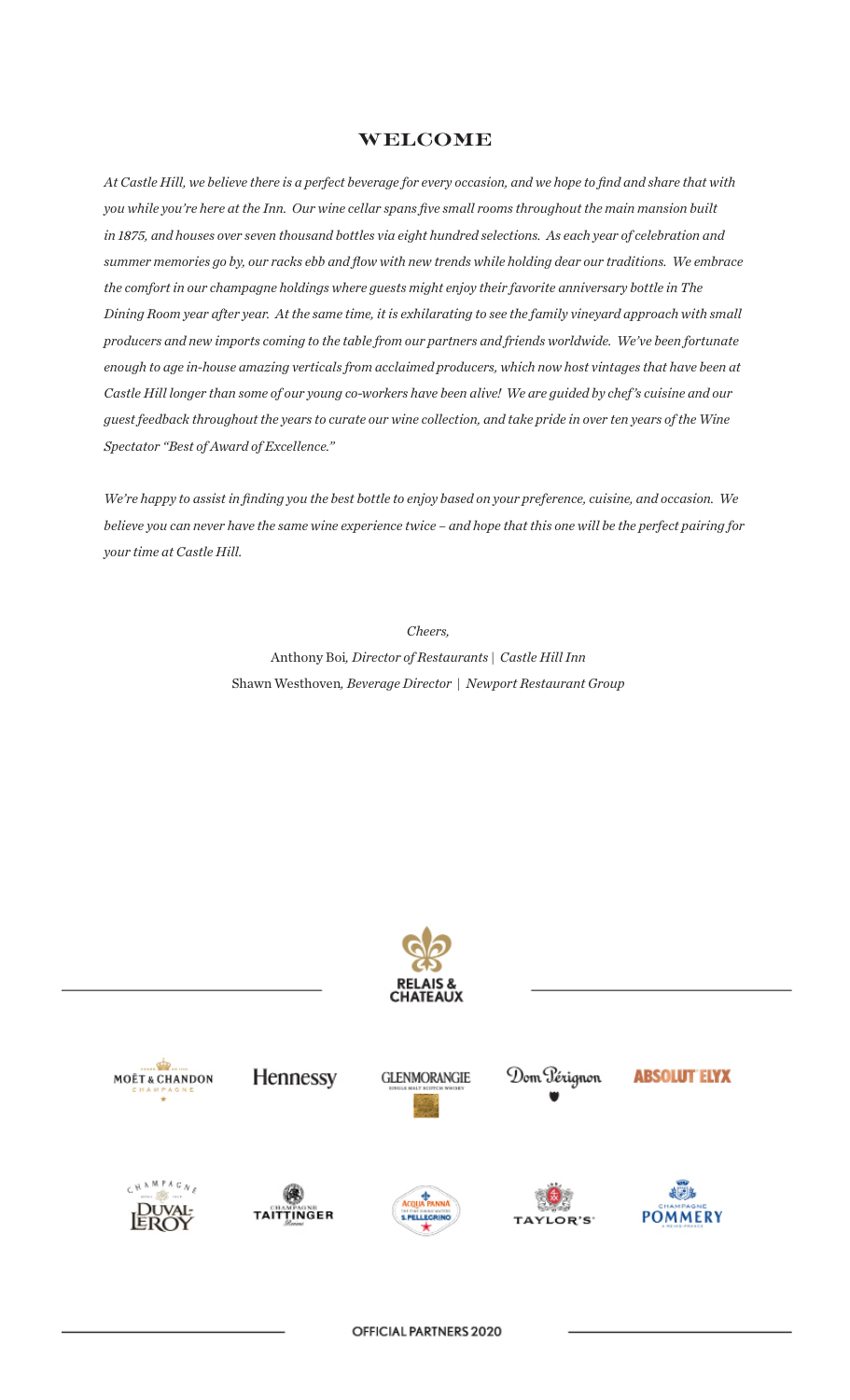## table of contents

| <b>SEASONAL COCKTAILS</b>             | $\overline{1}$ |
|---------------------------------------|----------------|
| <b>BEER</b>                           | $\geq$         |
| WINE BY THE GLASS                     | 3              |
| WINE BY THE HALF BOTTLE (375ML)       | $\overline{4}$ |
| CHAMPAGNE & SPARKLING WINES           | $5 - 6$        |
| <b>RIESLING</b>                       | $\overline{7}$ |
| CHENIN BLANC                          | 8              |
| SAUVIGNON BLANC                       | 8              |
| PINOT GRIGIO                          | $\Theta$       |
| CHARDONNAY                            | $IO - II$      |
| WHITE BURGUNDY & FRENCH CHARDONNAY    | $12 - 13$      |
| INTERESTING WHITE VARIETALS           | $14 - 15$      |
| <b>STILL ROSÉ</b>                     | 15             |
| PINOT NOIR                            | $16 - 17$      |
| RED BURGUNDY & FRENCH PINOT NOIR      | $18 - 21$      |
| PIEDMONT                              | 22             |
| <b>VERONA</b>                         | 23             |
| TUSCANY & EMILIA-ROMAGNA              | 23             |
| SUPERTUSCANS & UMBRIA                 | 24             |
| <b>TEMPRANILLO</b>                    | 25             |
| ZINFANDEL                             | 25             |
| <b>SYRAH</b>                          | 25             |
| RHÔNE VALLEY                          | 26             |
| <b>MERLOT</b>                         | 27             |
| <b>CABERNET FRANC</b>                 | 27             |
| <b>MALBEC</b>                         | 27             |
| CABERNET SAUVIGNON                    | 28 - 29        |
| PROPRIETARY RED BLENDS                | $30 - 31$      |
| BORDEAUX, LEFT BANK                   | 32             |
| BORDEAUX, RIGHT BANK                  | 33             |
| INTERESTING RED VARIETALS             | 33             |
| DESSERT WINE                          | 34             |
| PORT, MADEIRA & OTHER FORTIFIED WINES | 35             |
| <b>FINE SPIRITS</b>                   | $36 - 38$      |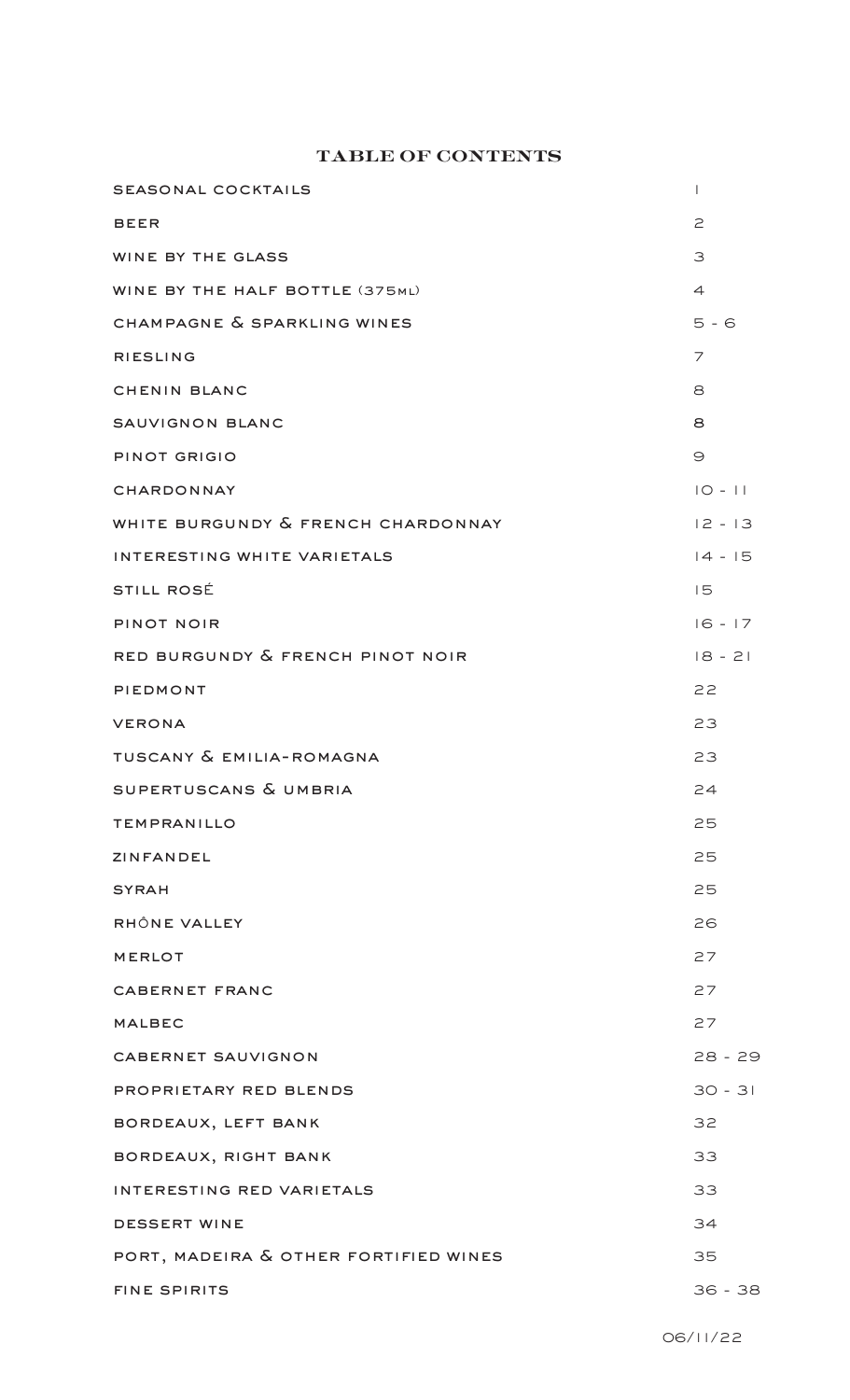## seasonal cocktails

blood orange bellini *13.*

château sangria *13. Spiked wine, brandy-soaked fruit*

carpano-cuatro *14. Bacardi 4 year, amaretto, Carpano Antica*

"old fashioned" soda *12. Rittenhouse Rye, tart cherry & orange fusion, bitters*

> mansion gin & tonic *13. Castle Hill bespoke gin, house made tonic*

brandied apple cider *13. Tuaca, apple brandy, cinnamon, cranberry, apple cider*

 mi casa su casa *14. Casamigos reposado, carrot, orange, jalapeño*

sage & vice *14. Grey Goose, grapefruit, sage from our garden*

wicked woke *13. Ketel One, cold-brew brandy, Five Farms Irish cream*

fresa mezca *14. Peloton del la Muerta mezcal, strawberry liqueur, ginger, lime*

pomme petillant (sans spirit) *10. Cinnamon simple, cranberry, lemon, sparkling cider*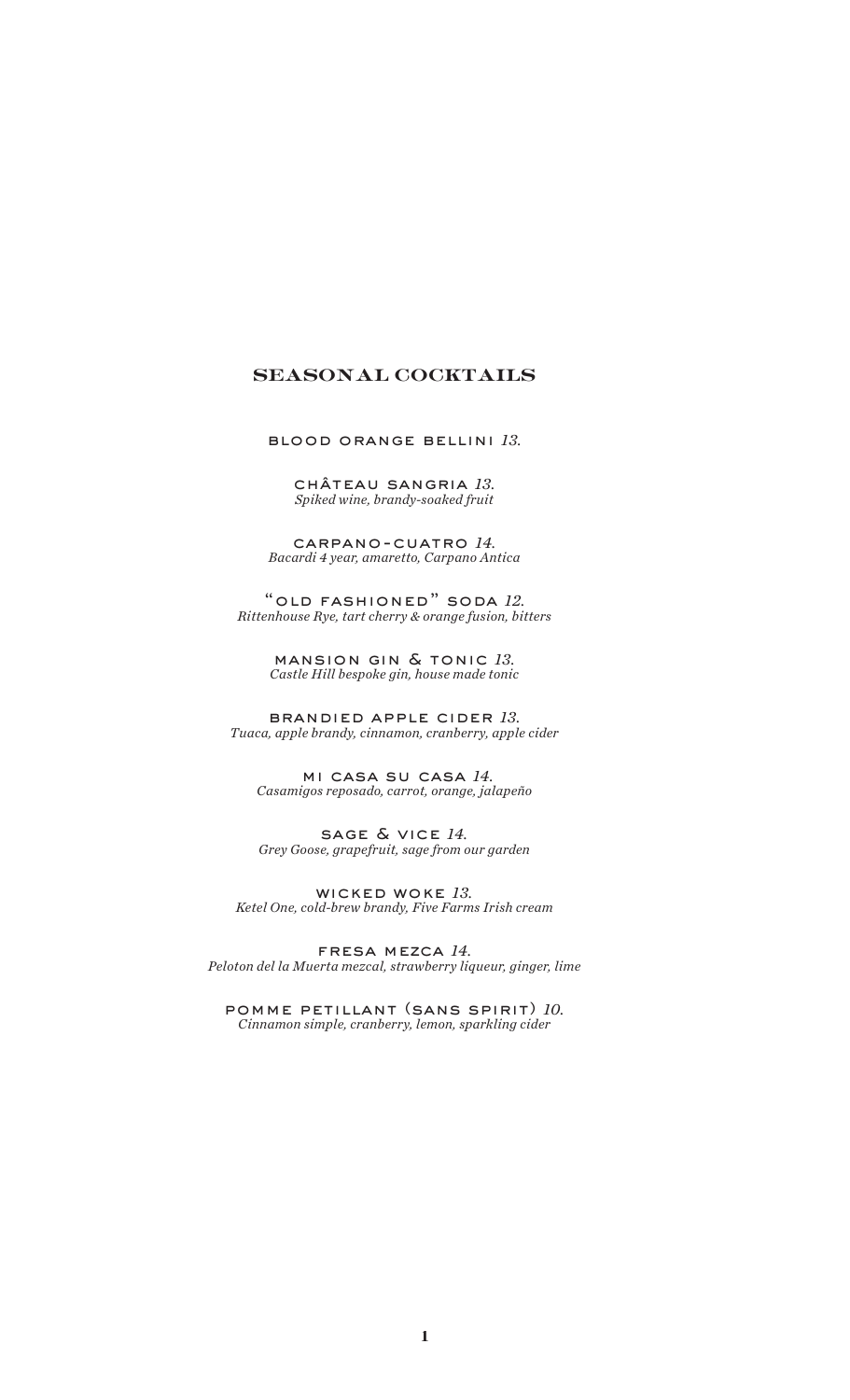## employee-owned brews

| CLOWN SHOES "SPACE CAKE" 160Z                           | <b>Boston, Massachusetts</b> | <b>IMPERIAL IPA</b>       | 12. |
|---------------------------------------------------------|------------------------------|---------------------------|-----|
| <b>HARPOON</b>                                          | <b>Boston, Massachusetts</b> | <b>INDIA PALE ALE</b>     | 7.  |
| <b>HARPOON</b>                                          | <b>Boston, Massachusetts</b> | DRAFT, IPA                | 8.  |
| LEFT HAND "PEANUT BUTTER MILK STOUT" Longmont, Colorado |                              | DRAFT, MILK / SWEET STOUT | 8.  |
| LEFT HAND "WHEELS GOSE ROUND"                           | Longmount, Colorado          | RASPBERRY GOSE            | 8.  |
| CISCO "GREY LADY"                                       | Nantucket, Massachusetts     | <b>WITBIER</b>            | 8.  |
| <b>SWITCHBACK</b>                                       | Burlington, Vermont          | <b>BROWN ALE</b>          | 12. |

## new england favorites

| <b>TWELVE GUNS</b>                    | Bristol, Rhode Island      | <b>IRISH ALE</b>               | IO. |
|---------------------------------------|----------------------------|--------------------------------|-----|
| LAWSON'S "SIP OF SUNSHINE"            | Stratford, Connecticut     | DRAFT, IMPERIAL DOUBLE IPA 13. |     |
| NARRAGANSETT "IT'S ABOUT TIME"        | Narragansett, Rhode Island | DRAFT, IPA                     | 8.  |
| <b>NARRAGANSETT</b>                   | Narragansett, Rhode Island | LAGER                          | 7.  |
| <b>GREY SAIL "CAPTAIN'S DAUGHTER"</b> | Westerly, Rhode Island     | <b>DOUBLE IPA</b>              | IO. |
| <b>FISHER ISLAND</b>                  | Mystic, Connecticut        | SPIKED ICED TEA                | 12. |
| BEER <sup>'</sup> D "WHISKER'D WIT"   | Stonington, Connecticut    | DRAFT, WITBIER                 | 8.  |
| <b>TILTED BARN</b>                    | Exeter, Rhode Island       | <b>DOUBLE IPA</b>              | 4.  |
| RAGGED ISLAND "BEACH NIGHT"           | Portsmouth, Rhode Island   | <b>IPA</b>                     | 12. |
| PROCLAMATION "FLUMMO                  | x" Warwick, Rhode Island   | PILSNER                        | 12. |

# worldly flavors

| LAGUNITAS        | Petaluma, California        | INDIA PALE ALE           | 7.                |
|------------------|-----------------------------|--------------------------|-------------------|
| <b>REDBRIDGE</b> | Saint Louis, Missouri       | <b>GLUTEN FREE LAGER</b> | 7.                |
| HEINEKEN "O.O"   | Zoeterwoude, Netherlands    | NON-ALCOHOLIC            | 7.                |
| <b>LINDEMANS</b> | Sint-Pieters-Leeuw, Belgium | FRAMBOISE LAMBIC         | $\overline{14}$ . |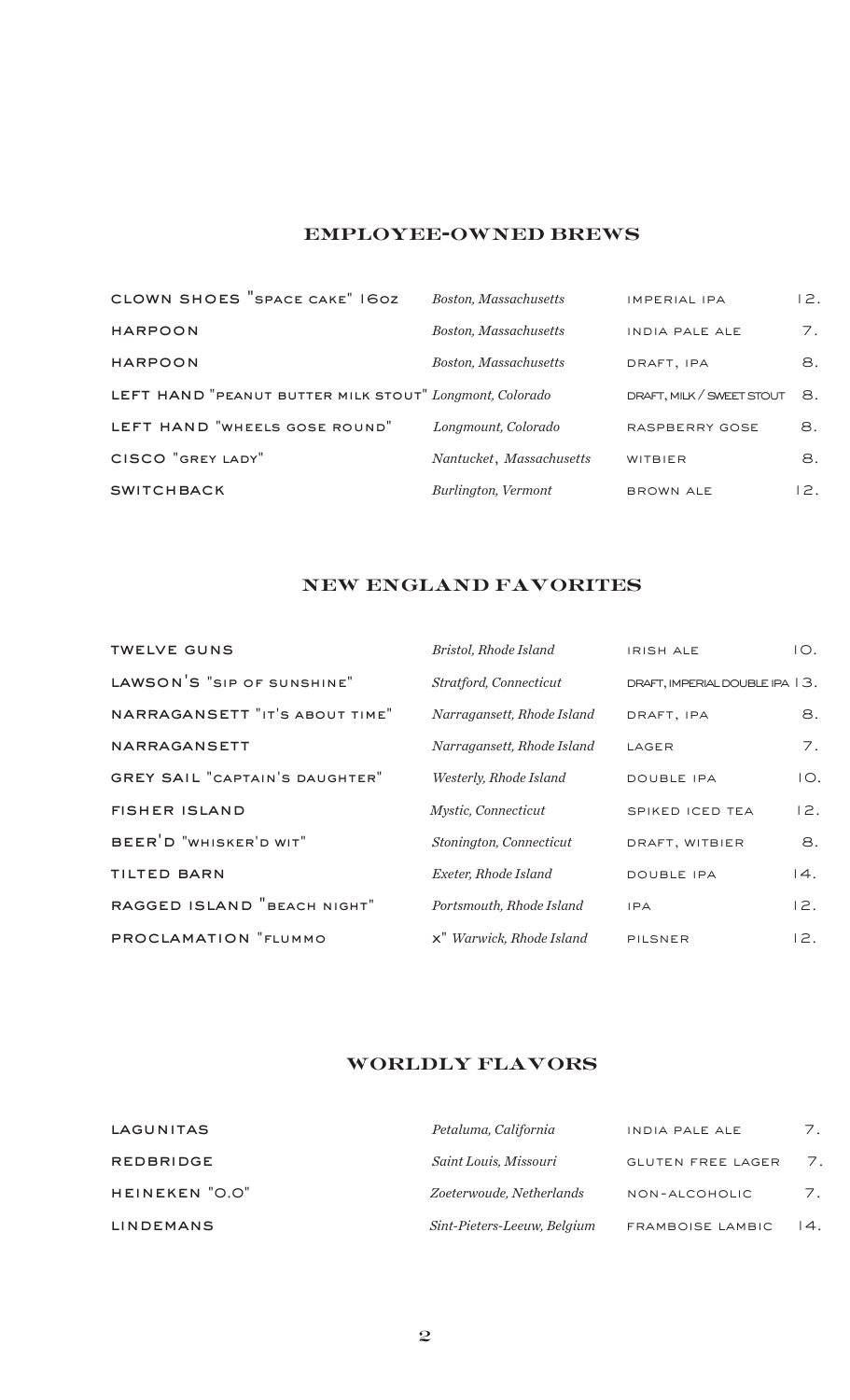## wines by the glass

#### **SPARKLING**

| <b>GLERA</b>     | NV FANTINEL, PROSECCO, FRIULI VENEZIA GIULIA, ITALY                                        | 13. |
|------------------|--------------------------------------------------------------------------------------------|-----|
|                  | PINOT NOIR BLEND 2016 LANSON "BLACK" BRUT, REIMS, CHAMPAGNE, FRANCE                        | 29. |
| PINOT NOIR BLEND | NV BERTRAND-DELESPIERRE, EXTRA BRUT, MONTAGNE DE REIMS, CHAMPAGNE, FRANCE 25.              |     |
|                  | PINOT NOIR BLEND NV WESTPORT RIVERS "MAYFLOWER" SPARKLING ROSÉ, WESTPORT, MA (OFF-DRY) 19. |     |
|                  |                                                                                            |     |

## non-alcoholic nv dr. fischer "steinbock" riesling, mosel, germany 11.

#### **WHITE**

| <b>RIESLING</b>     | 2020 JOH. JOS. PRÜM, WEHLENER SONNENUHR, KABINETT, MOSEL, GERMANY 28.           |                   |
|---------------------|---------------------------------------------------------------------------------|-------------------|
| <b>RIESLING</b>     | 2018 TEGERNSEERHOF, STEINERTAL, SMARAGD, WACHAU, AUSTRIA                        | 25.               |
| <b>CHENIN BLANC</b> | 2019 BRENDAN STATER-WEST, LES CHAPAUDAISES, SAUMUR, LOIRE VALLEY, FRANCE        | 26.               |
| GRÜNER VELTLINER    | 2020 RUTTENSTOCK, RÖSCHITZ, ÖSTERREICH, AUSTRIA                                 | $\mathbf{H}$      |
| SAUVINGON BLANC     | 2020 BANSHEE, SONOMA COUNTY, CA                                                 | $\overline{14}$ . |
| SAUVINGON BLANC     | 2020 ROLAND TISSIER "TRADITION" SANCERRE, LOIRE VALLEY, FRANCE                  | 19.               |
| <b>CHARDONNAY</b>   | 2020 DOMAINE DE L'ENCLOS "VAU DEVEY" PREMIER CRU, CHABLIS, BURGUNDY, FRANCE 24. |                   |
| <b>CHARDONNAY</b>   | 2019 JORDAN, RUSSIAN RIVER VALLEY, SONOMA COUNTY, CA                            | 20.               |

#### rosé

| <b>GRENACHE BLEND</b> | 2021 CHÂTEAU SAINTE CROIX, CÔTES DE PROVENCE, PROVENCE, FRANCE 13. |  |  |
|-----------------------|--------------------------------------------------------------------|--|--|
|                       |                                                                    |  |  |

#### red

| <b>PINOT NOIR</b>  | 2018 DUBAND, BOURGOGNE, BURGUNDY, FRANCE                                      | 21. |
|--------------------|-------------------------------------------------------------------------------|-----|
| PINOT NOIR         | 2019 PONZI "TAVOLA" WILLAMETTE VALLEY, OR                                     | 20. |
| <b>BARBERA</b>     | 2019 MARCHESI DI BAROLO, BARBERA DEL MONFERRATO, PIEDMONT, ITALY              | 13. |
| <b>SANGIOVESE</b>  | 2018 CHIARA CONDELLO, SANGIOVESE DI PREDAPPIO, ITALY                          | 16. |
| CABERNET FRANC     | 2020 GUIBERTEAU, SAUMUR ROUGE, LOIRE VALLEY, FRANCE                           | 18. |
| <b>MERLOT</b>      | 2016 BIG FLOWER, STELLENBOSCH, COASTAL REGION, WESTERN CAPE, SOUTH AFRICA 16. |     |
| <b>NEBBIOLO</b>    | 2017 NERVI CONTERNO, GATTINARA, PIEDMONT, ITALY                               | 36. |
| CABERNET SAUVIGNON | 2019 TEXTBOOK, NAPA VALLEY, CA                                                | 18. |
| CABERNET SAUVIGNON | 2017 HEITZ, NAPA VALLEY, CA                                                   | 40. |
| CABERNET SAUVIGNON | 2012 CHÂTEAU MUSAR, BEKAA VALLEY, LEBANON                                     | 42. |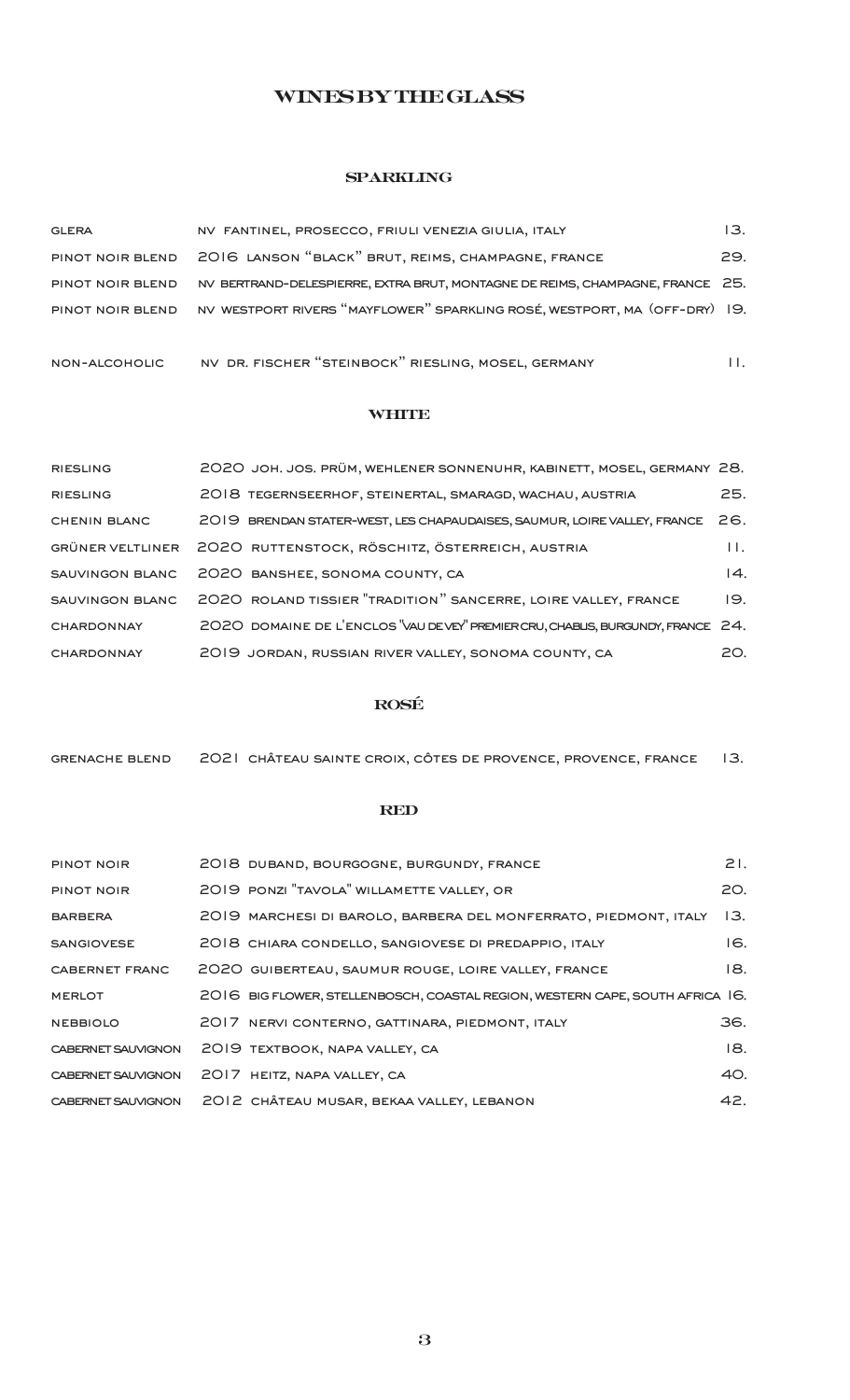## SPARKLING & WHITE WINE HALF BOTTLES

## 375ml.

| N/V  | CHAMPAGNE   KRUG "GRANDE CUVÉE"                                          | Reims                           | 198. |
|------|--------------------------------------------------------------------------|---------------------------------|------|
| N/V  | CHAMPAGNE   HURÉ FRÈRES "L'INVITATION" BRUT                              | Ludes, Montagne de Reims        | 68.  |
| N/V  | CHAMPAGNE   GUY LARMANDIER GRAND CRU, BRUT ZÉRO Cramant, Côte des Blancs |                                 | 75.  |
| N/V  | CHAMPAGNE   R. DUMONT "TRADITION" BRUT                                   | Champignol-lez-Mondeville, Aube | 52.  |
| N/V  | ROSÉ CHAMPAGNE   BILLECART BRUT                                          | Champagne                       | IO5. |
| N/V  | ROSÉ SPARKLING   SANTA MARGHERITA                                        | Treviso & Venice, Italy         | 39.  |
| N/V  | ROSÉ SPARKLING   GRUET                                                   | New Mexico                      | 34.  |
| 2014 | RIESLING   TRIMBACH                                                      | Alsace, France                  | 42.  |
| 2020 | SAUVIGNON BLANC   PASCAL JOLIVET                                         | Sancerre, France                | 43.  |
| 2020 | PINOT GRIGIO   SANTA MARGHERITA                                          | Valdadige, Italy                | 34.  |
| 2017 | CHARDONNAY   LANDMARK "OVERLOOK"                                         | Sonoma County                   | 34.  |
| 2015 | CHARDONNAY   KOSTA BROWNE "ONE SIXTEEN"                                  | Russian River Valley            | 97.  |
| 2018 | CHARDONNAY   CAKEBREAD                                                   | Napa Valley                     | 51.  |
| 2017 | CHARDONNAY   BITOUZET-PRIEUR "LES CORBINS"                               | Burgundy, France                | 96.  |

## RED WINE HALF BOTTLES

## 375ml.

| 2018 | PINOT NOIR   CRISTOM "MT JEFFERSON CUVÉE"                         | <b>Eola-Amity Hills</b>       | 47.  |
|------|-------------------------------------------------------------------|-------------------------------|------|
| 2019 | PINOT NOIR   PEAY "SCALLOP SHELF"                                 | Sonoma Coast                  | 82.  |
| 2016 | PINOT NOIR   MERRY EDWARDS                                        | Russian River                 | 67.  |
| 2015 | PINOT NOIR   ALBERT BICHOT VIEILLE VIGNES                         | Burgundy, France              | 34.  |
| 2017 | NEBBIOLO   CANTINA PINO                                           | Barbaresco, Italy             | 75.  |
| 2015 | SUPERTUSCAN   GAJA "MAGARI"                                       | Tuscany, Italy                | 78.  |
| 2017 | SANGIOVESE   CIACCI                                               | Brunello di Montalcino, Italy | 71.  |
| 2015 | TEMPRANILLO   MUGA RESERVA                                        | Rioja, Spain                  | 33.  |
| 2019 | ZINFANDEL   SALDO                                                 | California                    | 42.  |
| 2017 | MERLOT   L'ECOLE #41                                              | Columbia Valley               | 33.  |
| 2018 | CABERNET SAUVIGNON   ALEXANDER VALLEY VINEYARD Alexander Valley   |                               | 30.  |
| 2018 | CABERNET SAUVIGNON   DIAMOND CREEK "GRAVELLY MEADOW" Napa Valley  |                               | 265. |
| 2018 | CABERNET SAUVIGNON   DIAMOND CREEK "RED ROCK TERRACE" Napa Valley |                               | 265. |
| 2018 | CABERNET SAUVIGNON   DIAMOND CREEK "VOLCANIC HILL" Napa Valley    |                               | 265. |
| 2016 | CABERNET SAUVIGNON   GRGICH HILLS                                 | Napa Valley                   | 72.  |
| 2013 | CABERNET SAUVIGNON   REVANA "TERROIR SERIES"                      | Napa Valley                   | 85.  |
| 2016 | CABERNET SAUVIGNON   MAYACAMAS                                    | Mt. Veeder                    | 145. |
| 2016 | PROPRIETARY RED   OPUS ONE                                        | Napa Valley                   | 320. |
| 2017 | PROPRIETARY RED   OPUS ONE                                        | Napa Valley                   | 305. |
| 2018 | PROPRIETARY RED   OPUS ONE                                        | Napa Valley                   | 315. |
| 2014 | BORDEAUX BLEND   COS D'ESTOURNEL 2 <sup>ème</sup> CRU             | St. Estèphe, France           | 225. |
| 2014 | BORDEAUX BLEND   CHÂTEAU LAGRANGE 3 <sup>ème</sup> CRU            | St. Julien, France            | 78.  |
| 2005 | BORDEAUX BLEND   CHÂTEAU RAUZAN-SÉGLA 2 <sup>ème</sup> CRU        | Margaux, France               | 225. |
| 2008 | BORDEAUX BLEND   CHÂTEAU MOULIN PEY-LABRIE                        | Canon-Fronsac, France         | 52.  |
| 2005 | BORDEAUX BLEND   CHÂTEAU NENIN "FUGUE DE NENIN" Pomerol, France   |                               | 76.  |
| 1999 | PROPRIETARY RED   MUSAR                                           | Bekaa Valley, Lebanon         | 99.  |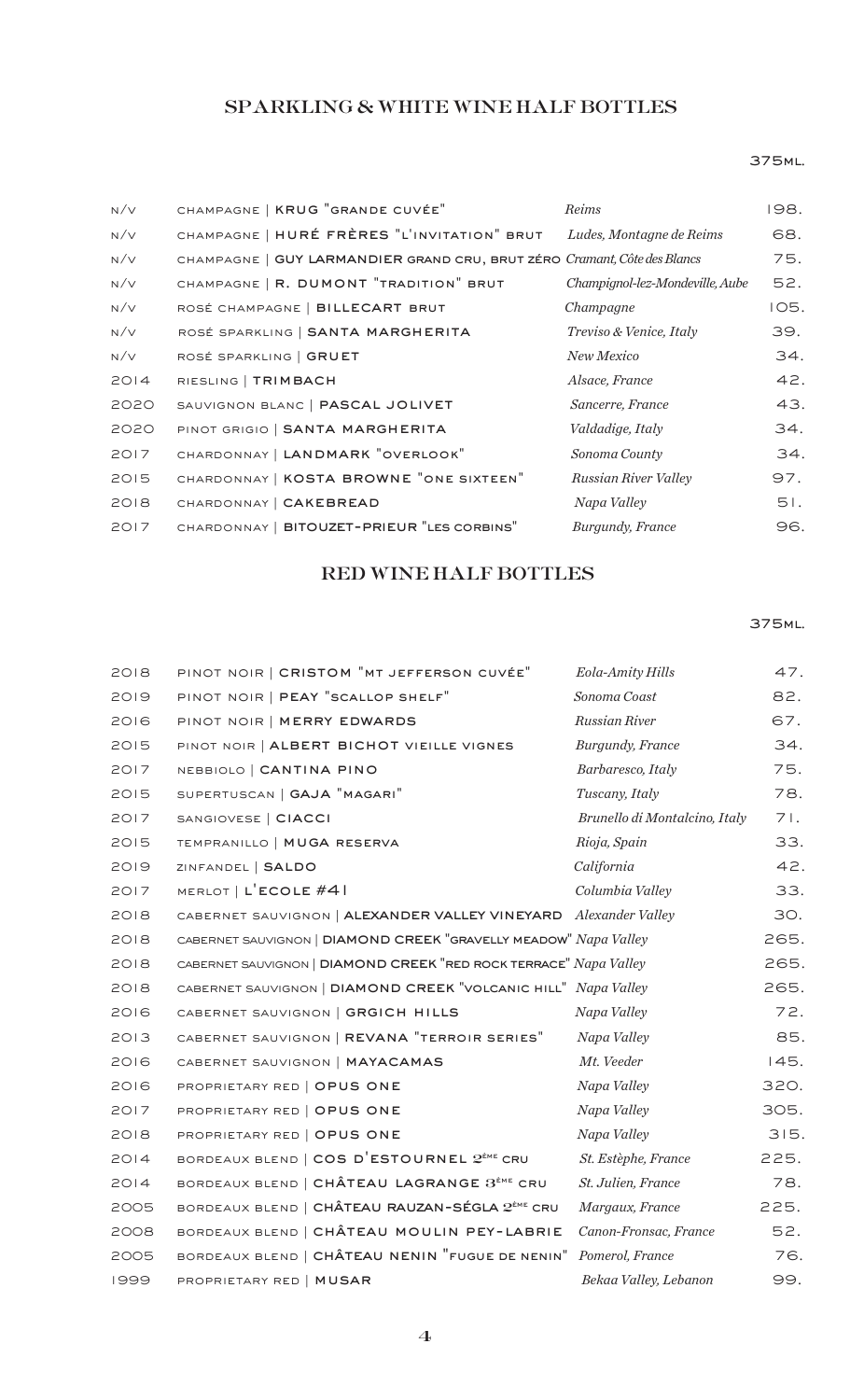## NON-VINTAGE CHAMPAGNE

| N/V | JACQUART "MOSAÏQUE" BRUT                                                  | Champagne                           | 92.  |
|-----|---------------------------------------------------------------------------|-------------------------------------|------|
| N/V | LOUIS ROEDERER "COLLECTION 242" BRUT                                      | Champagne                           | 114. |
| N/V | POL ROGER "RESERVE" BRUT                                                  | Champagne                           | IOO. |
| N/V | <b>VEUVE CLICQUOT BRUT</b>                                                | Champagne                           | 130. |
| N/V | BERTRAND-DELESPIERRE "ENFANT DE LA MONTAGNE" EXTRA BRUT Montagne de Reims |                                     | 91.  |
| N/V | FRÉDÉRIC SAVART "L'OUVERTURE" BRUT                                        | Ecueil, Montagne de Reims 130.      |      |
| N/V | PERSEVAL-FARGE LES GOULATS, BRUT NATURE                                   | Chamery, Montagne de Reims          | 190. |
| N/V | HURÉ FRÈRES LA PERTHE, EXTRA BRUT                                         | Ludes, Montagne de Reims            | 190. |
| N/V | ADRIEN RENOIR "LE TERROIR" GRAND CRU, EXTRA BRUT                          | Verzy, Montagne de Reims            | 128. |
| N/V | NOWACK "SANS ANNÉE" EXTRA BRUT                                            | Vandières, Marne                    | 112. |
| N/V | LANSON "GREEN LABEL - ORGANIC" BRUT                                       | Verneuil & Vandières, Marne 132.    |      |
| N/V | CHRISTOPHE MIGNON BRUT NATURE                                             | Le-Mesnil-le-Huttier, Marne $115$ . |      |
| N/V | VALENTIN LEFLAIVE GRAND CRU, EXTRA BRUT                                   | Oger, Côte des Blancs               | 120. |
| N/V | THIERRY TRIOLET BRUT                                                      | Bethon, Côte de Sezanne             | 75.  |
| N/V | MARIE COURTIN "RÉSONANCE" EXTRA BRUT                                      | Polisot, Aube                       | 14.  |

# VINTAGE & TÊTE DE CUVÉE CHAMPAGNE

| 2008 | BILLECART SALMON EXTRA BRUT                                           | Champagne                               | 170.    |
|------|-----------------------------------------------------------------------|-----------------------------------------|---------|
| 2009 | LOUIS ROEDERER "CRISTAL" BRUT (I.5L)                                  | Champagne                               | 1,092.  |
| 2013 | LOUIS ROEDERER "CRISTAL" BRUT                                         | Champagne                               | 544.    |
| 2008 | VEUVE CLICQUOT "LA GRANDE DAME" BRUT                                  | Champagne                               | 328.    |
| 2016 | HURÉ FRÈRES "INATTENDUE" EXTRA BRUT                                   | Ludes, Montagne de Reims                | $ 2 $ . |
| 2015 | <b>GEORGES REMY "LES MUITS" BRUT NATURE</b>                           | Tauxières, Montagne de Reims $127$ .    |         |
| 2015 | MARGUET "AMBONNAY" GRAND CRU, EXTRA BRUT                              | Ambonnay, Montagne de Reims $\geq 13$ . |         |
| 2013 | JOSÉ MICHEL "SPECIAL CLUB" BRUT                                       | Moussy, Vallée de la Marne              | 125.    |
| 1996 | A.R. LENOBLE "COLLECTION RARE" BRUT                                   | Côte des Blancs                         | 765.    |
| 2008 | BRUNO PAILLARD "NEC PLUS ULTRA" GRAND CRU, EXTRA BRUT Côte des Blancs |                                         | 431.    |
| 2016 | FRÉDÉRIC SAVART "HAUTE COUTURE" GRAND CRU, EXTRA BRUT Côte des Blancs |                                         | 397.    |
| 1996 | PIERRE GIMONNET "FLEURON" BRUT                                        | Côte des Blancs                         | 234.    |
| 2011 | AGRAPART "MINÉRAL" GRAND CRU, EXTRA BRUT                              | Avize, Côte des Blancs                  | 360.    |
| 2015 | CHAMPAGNE MESNIL "SUBLIME" GRAND CRU, BRUT                            | LeMesnil-sur-Oger, CôtedesBlancs   25.  |         |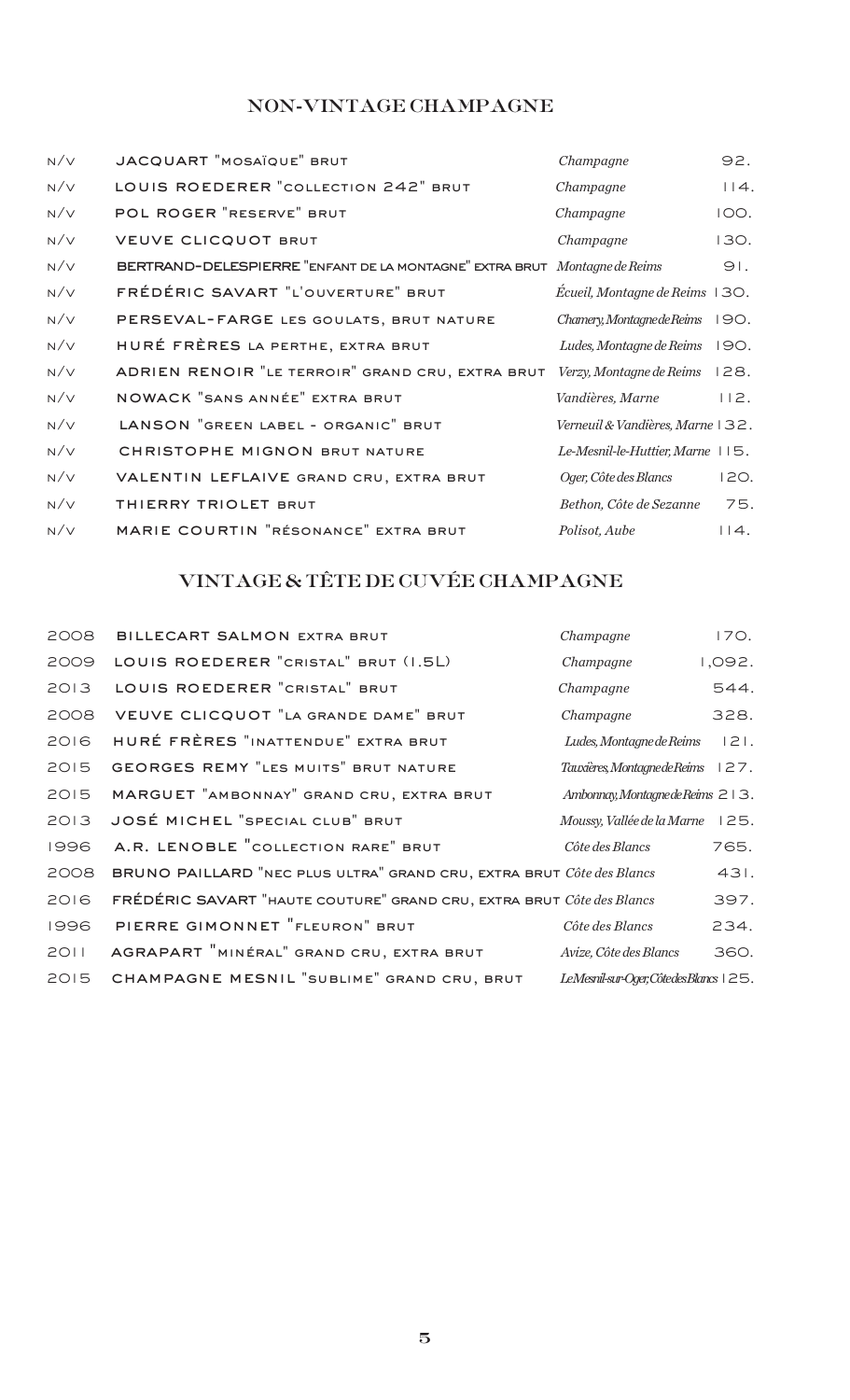## NON-VINTAGE ROSÉ CHAMPAGNE

| N/V | BILLECART-SALMON BRUT                     | Champagne                   | 140. |
|-----|-------------------------------------------|-----------------------------|------|
| N/V | HUGUES GODMÉ GRAND CRU, BRUT              | Verzenay, Montagne de Reims | 117. |
| N/V | ARMAND DE BRIGNAC "ACE OF SPADES" BRUT    | Montagne de Reims           | 747. |
| N/V | CAMILLE SAVES GRAND CRU, BRUT             | Bouzy, Montagne de Reims    | 117. |
| N/V | CHRISTOPHE MIGNON "ROSÉ DE SAIGNÉE"       | Festigny & Le Breuil, Marne | 153. |
| N/V | BRUNO PAILLARD "PREMIER CUVÉE" EXTRA BRUT | Côte des Blancs             | 127. |
| N/V | NATHALIE FALMET "TENTATION" BRUT          | Rouvres-les-Vignes, Aube    | 124. |
| N/V | MARIE COURTIN "INDULGENCE" EXTRA BRUT     | Polisot, Aube               | 173. |

## VINTAGE ROSÉ CHAMPAGNE

| 2006 CHARLES HEIDSIECK BRUT                | Champagne | 247.   |
|--------------------------------------------|-----------|--------|
| 2000 LOUIS ROEDERER "CRISTAL" BRUT         | Champagne | 943.   |
| 2007 LOUIS ROEDERER "CRISTAL" BRUT         | Champagne | 972.   |
| 2012 LOUIS ROEDERER "CRISTAL" BRUT         | Champagne | 1,044. |
| 2006 TAITTINGER "COMTES DE CHAMPAGNE" BRUT | Reims     | 405.   |

## SPARKLING WINE

#### domestic

| N/V | WESTPORT RIVERS "MAYFLOWER ROSÉ"     | Westport         | 76.  |
|-----|--------------------------------------|------------------|------|
| N/V | MICHELLE BRUT                        | Columbia Valley  | 40.  |
|     | 2015 SEA SMOKE "SEA SPRAY" BRUT ZÉRO | Santa Rita Hills | I60. |

#### international

| N/V  | PATRICK BOTTEX "LA CUEILLE" ROSÉ                                                 | Bugey-Cerdon, France      | 56.  |
|------|----------------------------------------------------------------------------------|---------------------------|------|
| N/V  | J. LAURENS BRUT                                                                  | Blanquette Limoux, France | 53.  |
|      |                                                                                  |                           |      |
| N/V  | CA DEL BOSCO CUVÉE PRESTIGE                                                      | Franciacorta, Italy       | 79.  |
| 2008 | CA <sup>'</sup> DEL BOSCO CUVÉE ANNEMARIA CLEMENTI BRUT ZÉRO Franciacorta, Italy |                           | 148. |
| 2016 | SANTA MARGHERITA "RIVE DI REFRONTOLO" EXTRA BRUT Refortolo, Italy                |                           | 73.  |
| N/V  | FATTORIA MORETTO "MONOVITIGNO" LAMBRUSCO                                         | Emilia-Romagna, Italy     | 54.  |
|      |                                                                                  |                           |      |
| 2006 | MOVIA "PURO" ROSÉ                                                                | Goriška Brda, Slovenija   | 99.  |
|      | <i>*Tableside disgorgement, sommelier assistance required</i>                    |                           |      |

## non-alcoholic

| N/V | LEITZ "EINS ZWEI ZERO" BRUT | Rheingau, Germany | 50. |
|-----|-----------------------------|-------------------|-----|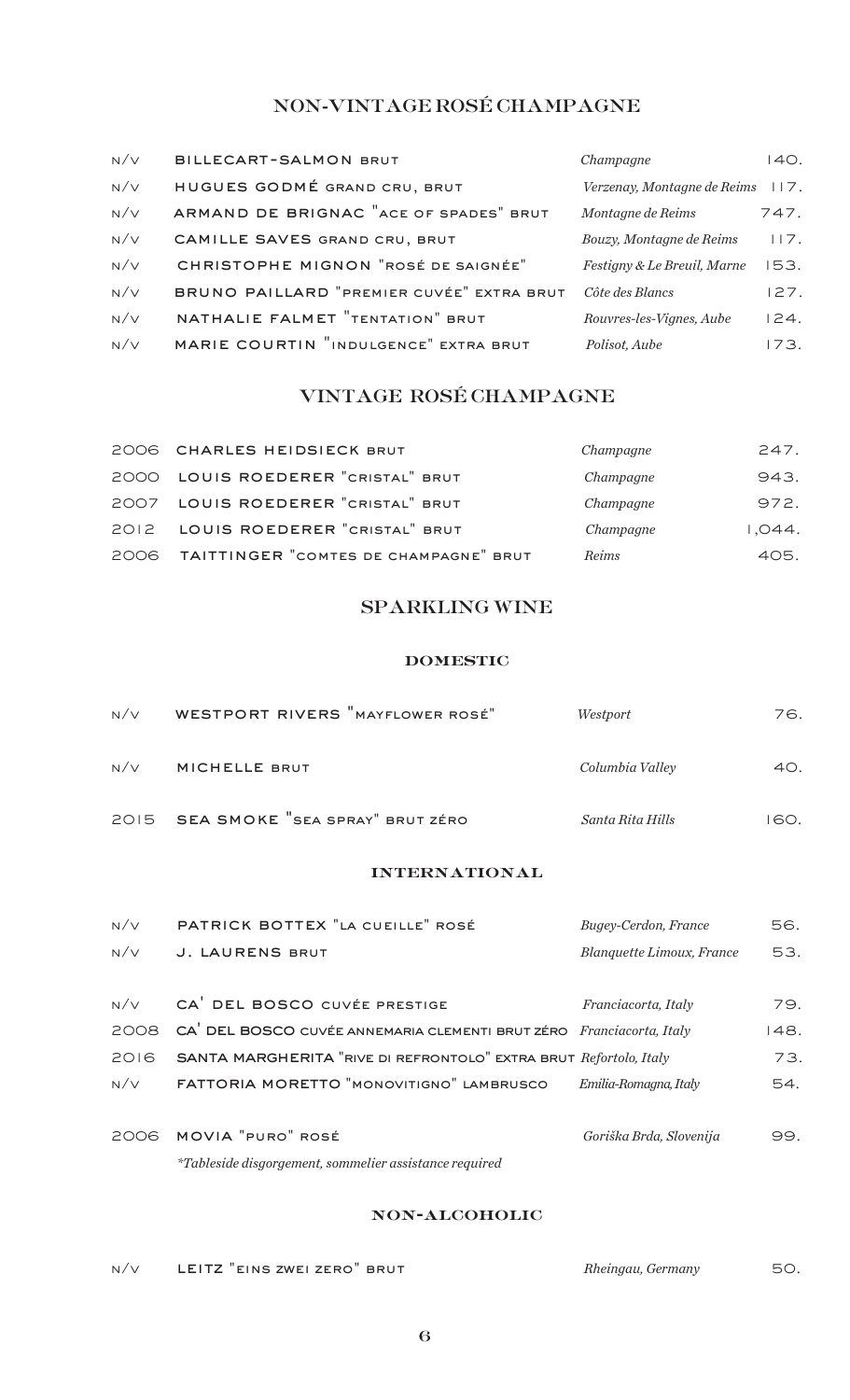## RIESLING

## **GERMANY**

| 2015 | JOH. JOS. CHRISTOFFEL KRANKLAY, AUSLESE         | Mosel        | 119. |
|------|-------------------------------------------------|--------------|------|
| 2015 | JOH. JOS. PRÜM GRAACHER HIMMELREICH, SPÄTLESE   | <b>Mosel</b> | 78.  |
| 2020 | JOH. JOS. PRÜM WEHLENER SONNENUHR, KABINETT     | Mosel        | 96.  |
| 2016 | CLEMENS BUSCH MARIENBURG ROTHENPFAD, GG         | <b>Mosel</b> | 95.  |
|      |                                                 |              |      |
| 2017 | <b>SELBACH KABINETT</b>                         | Saar         | 47.  |
|      |                                                 |              |      |
| 2007 | GUNDERLOCH ROTHENBERG NACKENHEIM, AUSLESE       | Rheinhessen  | 119. |
| 2016 | KELLER ABTS E, SPATLESE                         | Rheinhessen  | 317. |
|      |                                                 |              |      |
| 2008 | DIEL DORSHEIM GOLDLOCH, SPÄTLESE                | Nahe         | 80.  |
| 2014 | DÖNNHOFF NORHEIMER KIRSCHECK, SPÄTLESE          | Nahe         | 137. |
| 2020 | EMRICH-SCHÖNLEBER FRÜHLINGSPLÄTZCHEN, GG        | Nahe         | 155. |
| 2019 | EMRICH-SCHÖNLEBER MONZINGER, KABINETT           | Nahe         | 77.  |
| 2006 | HEXAMER MEDDERSHEIMER RHEINGRAFENBERG, SPÄTLESE | Nahe         | 84.  |
|      |                                                 |              |      |
| 2012 | ODINSTAL BUNTSANDSTEIN, TROCKEN                 | $Pf$ alz     | 87.  |

#### austria

| 2015 STEININGER STEINHAUS              | Kamptal | 50. |
|----------------------------------------|---------|-----|
| 2018 TEGERNSEERHOF STEINERTAL, SMARAGD | Wachau  | 87. |

#### france

| 2018 TRIMBACH               | Alsace | 59.  |
|-----------------------------|--------|------|
| 2012 TRIMBACH CLOS ST. HUNE | Alsace | 418. |

## australia

| 2014 LEEUWIN ESTATE "ART SERIES" | Margaret River |  |
|----------------------------------|----------------|--|
|                                  |                |  |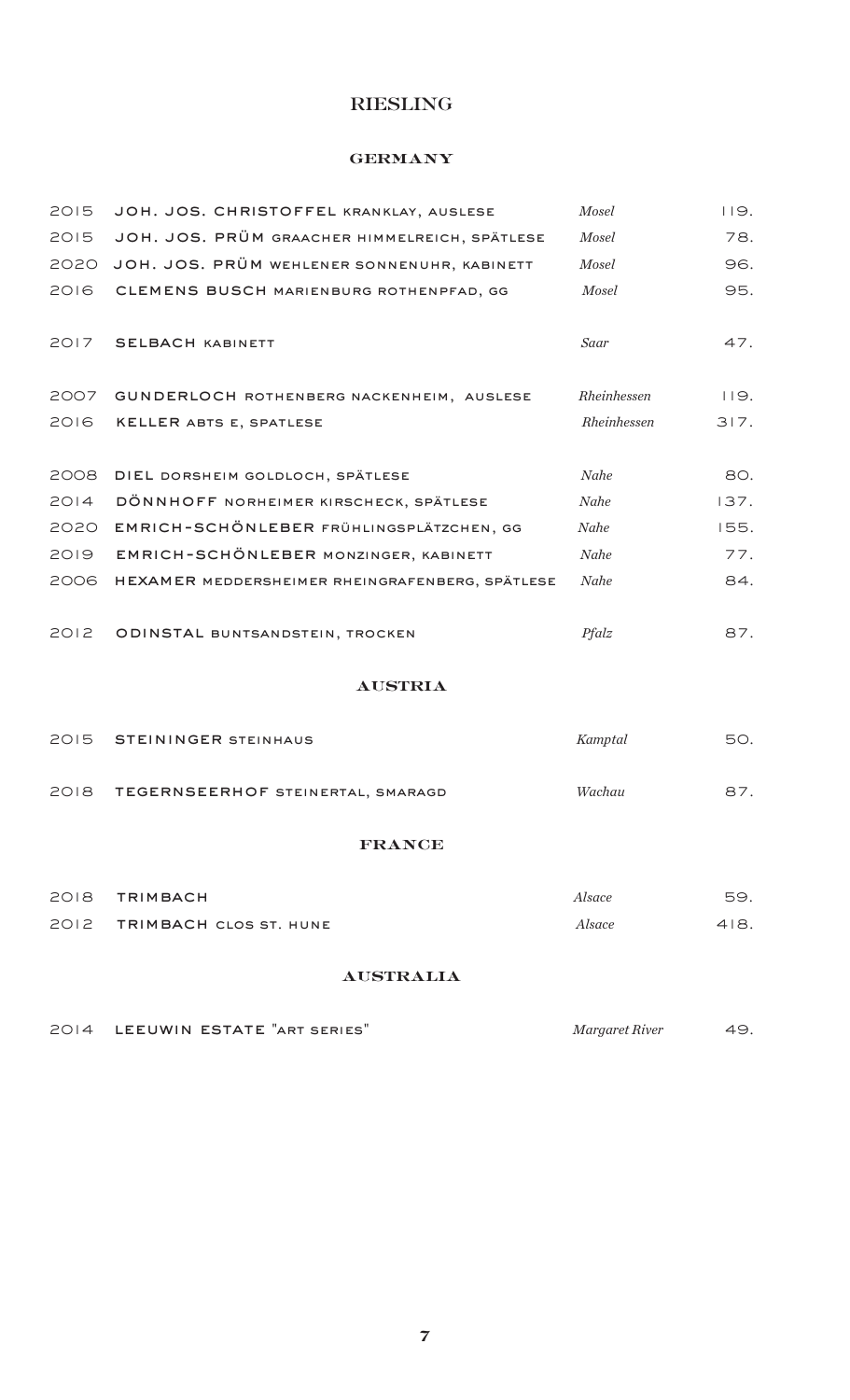## CHENIN BLANC

#### france

| 2013 | PHILIPPE FOREAU CLOS NAUDIN, SEC            | Vouvray            | 93.     |
|------|---------------------------------------------|--------------------|---------|
| 2010 | PHILIPPE FOREAU CLOS NAUDIN, MOELLEUX       | Vouvray            | 102.    |
| 2016 | DOMAINE HUET CLOS DU BOURG, SEC             | Vouvray            | 84.     |
| 2019 | DOMAINE HUET LE MONT, SEC                   | Vouvray            | 86.     |
| 2016 | DOMAINE HUET LE MONT, DEMI SEC              | Vouvray            | 90.     |
| 2014 | CLOS DE L'ELU "EPHATA"                      | Anjou              | $ O $ . |
| 2019 | BRENDAN STATER-WEST LES CHAPAUDAISES        | Saumur             | 94.     |
| 2012 | DOMAINE DU COLLIER                          | Saumur             | 72.     |
| 2020 | GUIBERTEAU (I.5L)                           | Saumur             | 120.    |
| 2020 | <b>GUIBERTEAU BREZE</b>                     | Saumur             | 135.    |
| 2020 | GUIBERTEAU CLOS DE GUICHAUX (1.5L)          | Saumur             | 210.    |
| 2020 | <b>GUIBERTEAU "LES MOULINS"</b>             | Saumur             | 75.     |
| 2015 | DOMAINE DU CLOSEL LA JALOUSIE               | <b>Savennières</b> | 77.     |
| 2015 | NICOLAS JOLY LES VIEUX CLOS                 | Savennières        | 91.     |
| 2016 | NICOLAS JOLY ROCHE AUX MOINES CLOS BERGERIE | Savennières        | 167.    |

## SAUVIGNON BLANC

## domestic

| 2018 | PETER MICHAEL "L' APRÈS-MIDI" | Knights Valley       | 120. |
|------|-------------------------------|----------------------|------|
| 2019 | <b>MERRY EDWARDS</b>          | Russian River Valley | 91.  |
| 2020 | CAKEBREAD                     | Napa Valley          | 57.  |

## france

| 2019 | <b>GÉRARD BOULAY CLOS DE BEAUJEU</b> | Sancerre        | 113. |
|------|--------------------------------------|-----------------|------|
| 2020 | PIERRE PRIEUR                        | <i>Sancerre</i> | 68.  |
| 2020 | <b>ROLAND TISSIER "TRADITION"</b>    | Sancerre        | 60.  |
| 2020 | <b>CHAVET</b>                        | Pouilly Fumé    | 59.  |
| 2013 | CHÂTEAU D'YQUEM "Y"                  | <b>Bordeaux</b> | 285. |

#### new zealand

|      | 2020 CLOUDY BAY | Marlborough | 65. |
|------|-----------------|-------------|-----|
| 2021 | SPY VALLEY      | Marlborough | 48. |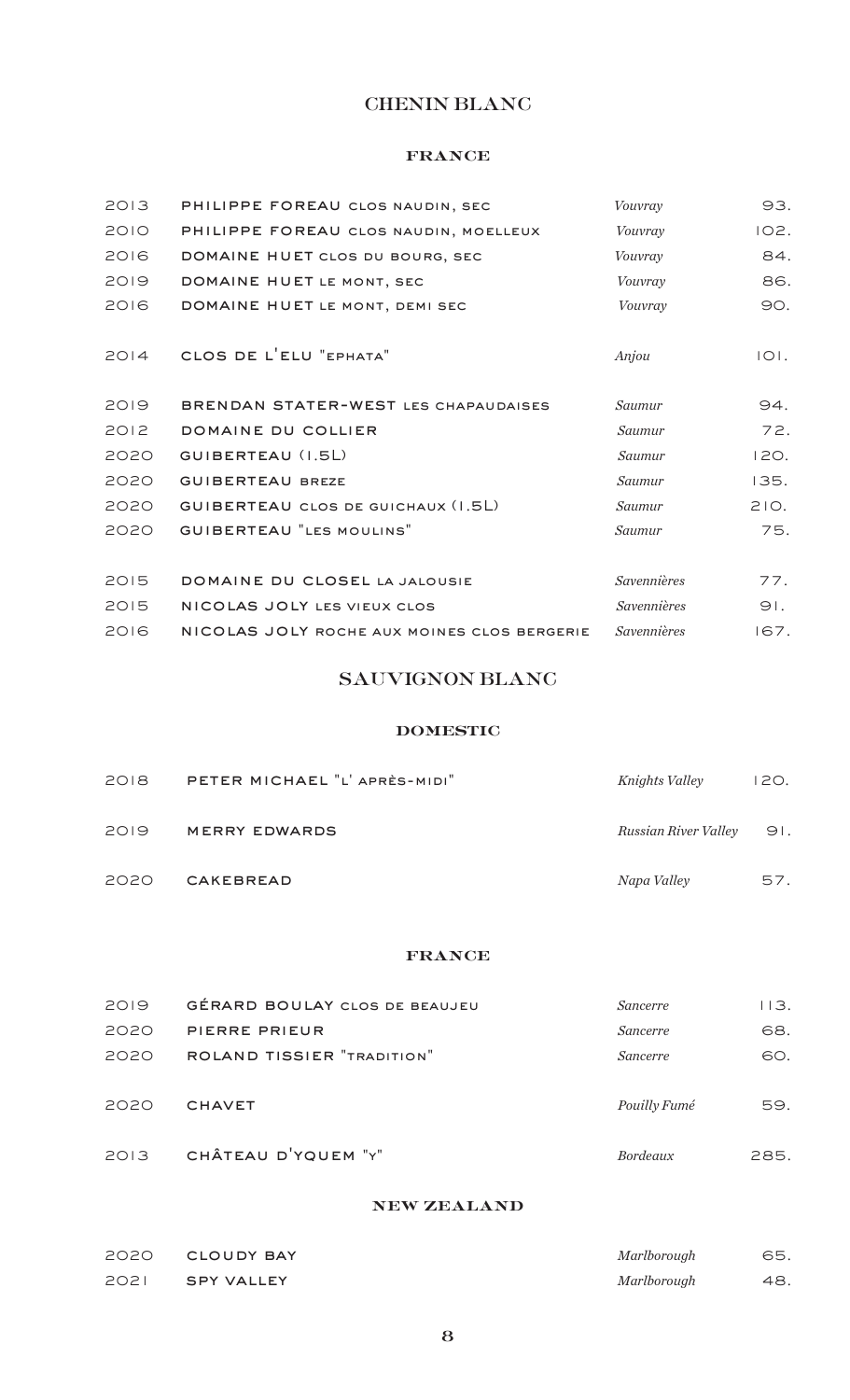# PINOT GRIS / PINOT GRIGIO

#### domestic

| 2020 | COOPER HILL      | Willamette Valley | 40. |
|------|------------------|-------------------|-----|
| 2019 | RAMATO   VINCENT | Willamette Valley | 52. |

## france

| 2018  | GÉRARD METZ                        | <i>Alsace</i> | 64.  |
|-------|------------------------------------|---------------|------|
| 1996  | HUGEL "VENDANGE TARDIVE"           | Alsace        | 122. |
| 1998. | HUGEL "SÉLECTION DE GRAINS NOBLES" | <i>Alsace</i> | 137. |

## italy & slovenia

| 2019 | <b>ANDRIAN</b>       | Alto Adige     | 44. |
|------|----------------------|----------------|-----|
| 2020 | SANTA MARGHERITA     | Val d'Adige    | 58. |
| 2018 | LIVIO FELLUGA        | Friuli         | 68. |
| 2018 | RAMATO   ATTEMS      | Venezia-Giulia | 48. |
| 2020 | <b>ESPERTO</b>       | Venezie        | 40. |
| 2020 | ÖKO                  | Venezie        | 40. |
| 2016 | NATURAL WINE   MOVIA | <b>Brda</b>    | 63. |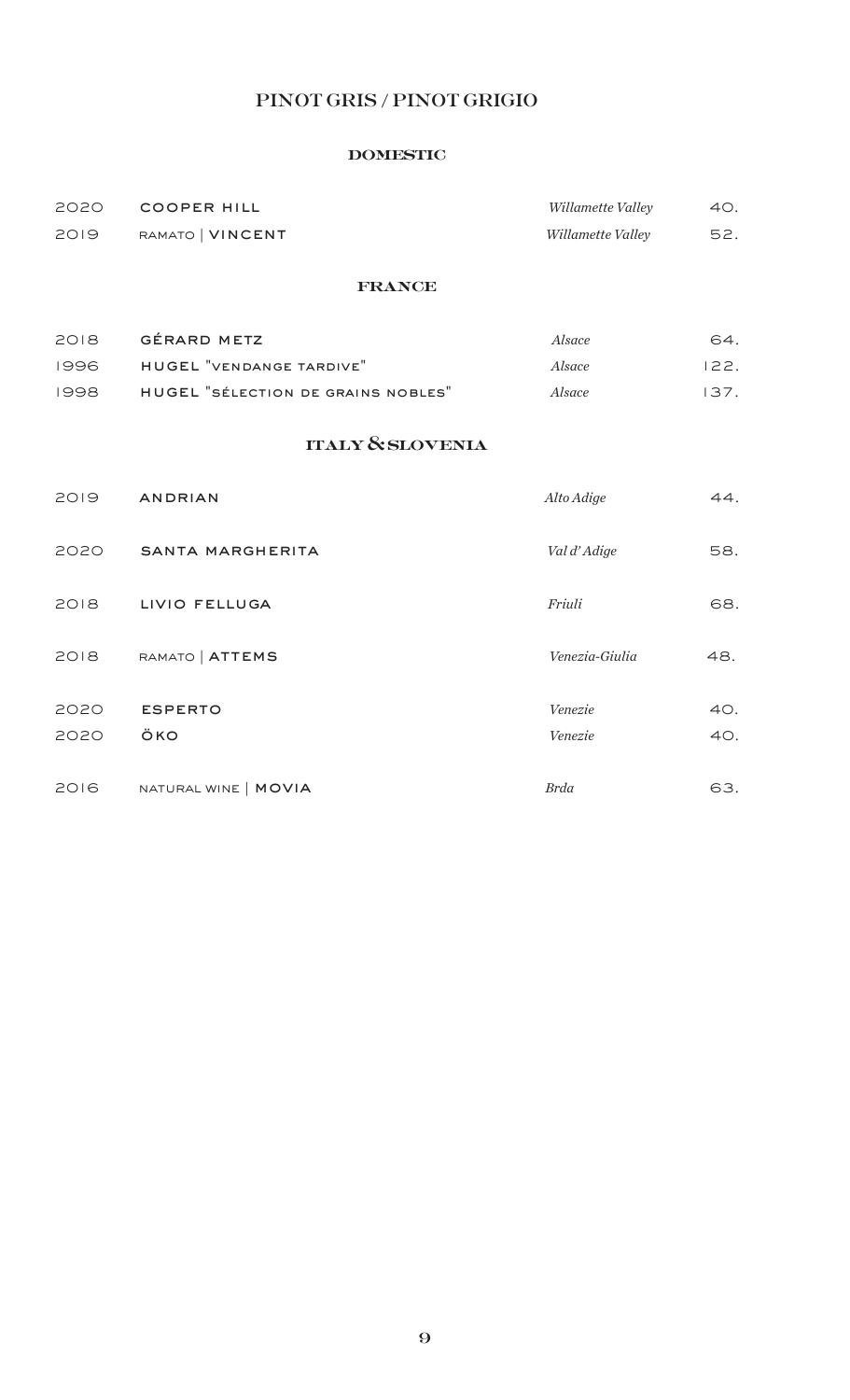# DOMESTIC CHARDONNAY

## oregon

| 2016 | <b>VINCENT "TARDIVE"</b>                | Willamette Valley     | 61.  |
|------|-----------------------------------------|-----------------------|------|
| 2016 | <b>BRICK HOUSE</b>                      | Ribbon Ridge          | 56.  |
| 2018 | EVENING LAND "SEVEN SPRINGS" SUMMUM     | Eola-Amity Hills      | 171. |
|      | <b>CALIFORNIA</b>                       |                       |      |
| 2017 | <b>FLOWERS</b>                          | Sonoma Coast          | 94.  |
| 2018 | FERRARI CARANO                          | Sonoma Coast          | 64.  |
| 2018 | <b>PEAY</b>                             | Sonoma Coast          | 106. |
| 2017 | PELLEGRINI "AIDA'S ARIA" BARREL AUCTION | Sonoma Coast          | 170. |
| 2017 | PETER MICHAEL LA CARRIÈRE               | Knights Valley        | 201. |
| 2016 | <b>ARISTA</b>                           | Russian River Valley  | 118. |
| 2017 | <b>DUMOL</b> "WESTER REACH"             | Russian River Valley  | 118. |
| 2012 | DUTTON & GOLDFIELD RUED                 | Russian River Valley  | IOO. |
| 2017 | <b>JORDAN</b>                           | Russian River Valley  | 71.  |
| 2016 | <b>KOSTA BROWNE "ONE SIXTEEN"</b>       | Russian River Valley  | 155. |
| 2018 | <b>BEVAN RITCHIE</b>                    | Russian River Valley  | 140. |
| 2015 | <b>RAMEY RITCHIE</b>                    | Russian River Valley  | 125. |
| 2014 | <b>VENGE STARLING MORELLI ROOST</b>     | Russian River Valley  | 137. |
| 2016 | <b>ARNOT-ROBERTS WATSON RANCH</b>       | Napa Valley           | 84.  |
| 2017 | <b>GRGICH HILLS</b>                     | Napa Valley           | 117. |
| 2016 | <b>JACK LARKIN</b>                      | Napa Valley           | 84.  |
| 2016 | <b>MASSICAN HYDE</b>                    | Napa Valley           | 99.  |
| 2018 | STAG'S LEAP "HANDS OF TIME"             | Napa Valley           | 55.  |
| 2015 | RAFAEL ET FILS "POUR ROSIE"             | Oak Knoll District    | 61.  |
| 2016 | <b>FAILLA HAYNES</b>                    | Coombsville           | 109. |
| 2016 | CAKEBREAD CELLARS "RESERVE"             | Carneros              | 130. |
| 2013 | HYDE DE VILLAINE HYDE                   | Carneros              | 130. |
| 2017 | FRANK FAMILY VINEYARDS                  | Carneros              | 74.  |
| 2018 | NEYERS EL NOVILLERO                     | Carneros              | 70.  |
| 2019 | NICKEL & NICKEL TRUCHARD                | Carneros              | 92.  |
| 2019 | <b>ROMBAUER</b>                         | Carneros              | 81.  |
| 2018 | <b>SHAFER RED SHOULDER RANCH</b>        | Carneros              | 110. |
| 2009 | <b>VARNER AMPHITHEATER BLOCK</b>        | Santa Cruz Mountains  | 109. |
| 2014 | LORING ROSELLA'S                        | Santa Lucia Highlands | 75.  |
| 2017 | RACINES BENTROCK                        | Santa Rita Hills      | 163. |
| 2018 | TYLER SANFORD & BENEDICT                | Santa Rita Hills      | 132. |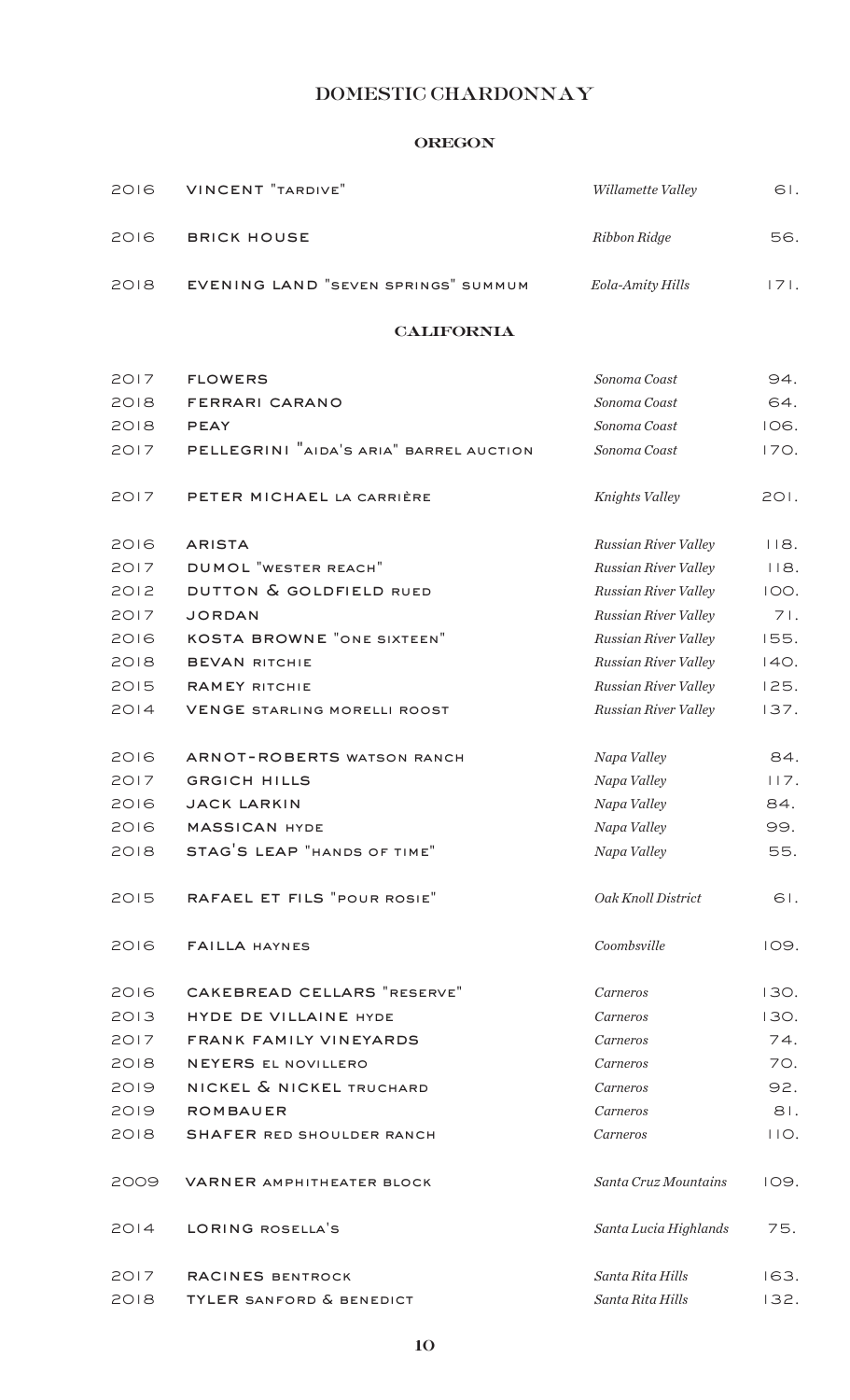# INTERNATIONAL CHARDONNAY

| 2018 | CASTELLO DELLA SALA "CERVARO DELLA SALA" | Umbria, Italy             | 14.  |
|------|------------------------------------------|---------------------------|------|
| 2017 | <b>BRAMARE LOS ARBOLITOS</b>             | Valle de Uco, Argentina   | 86.  |
| 2016 | <b>CATENA ALTA "HISTORIC ROWS"</b>       | Mendoza, Argentina        | 60.  |
| 2018 | CATENA ZAPATA TUPUNGATO                  | Mendoza, Argentina        | 40.  |
| 2017 | CATENA ZAPATA ADRIANNA "WHITE STONES"    | Mendoza, Argentina        | 151. |
| 2020 | <b>CHACRA</b>                            | Patagonia, Argentina      | 190. |
| 2020 | <b>CHACRA MAINOUÉ</b>                    | Patagonia, Argentina      | IO3. |
| 2011 | LEEUWIN ESTATE "ART SERIES"              | Margaret River, Australia | 153. |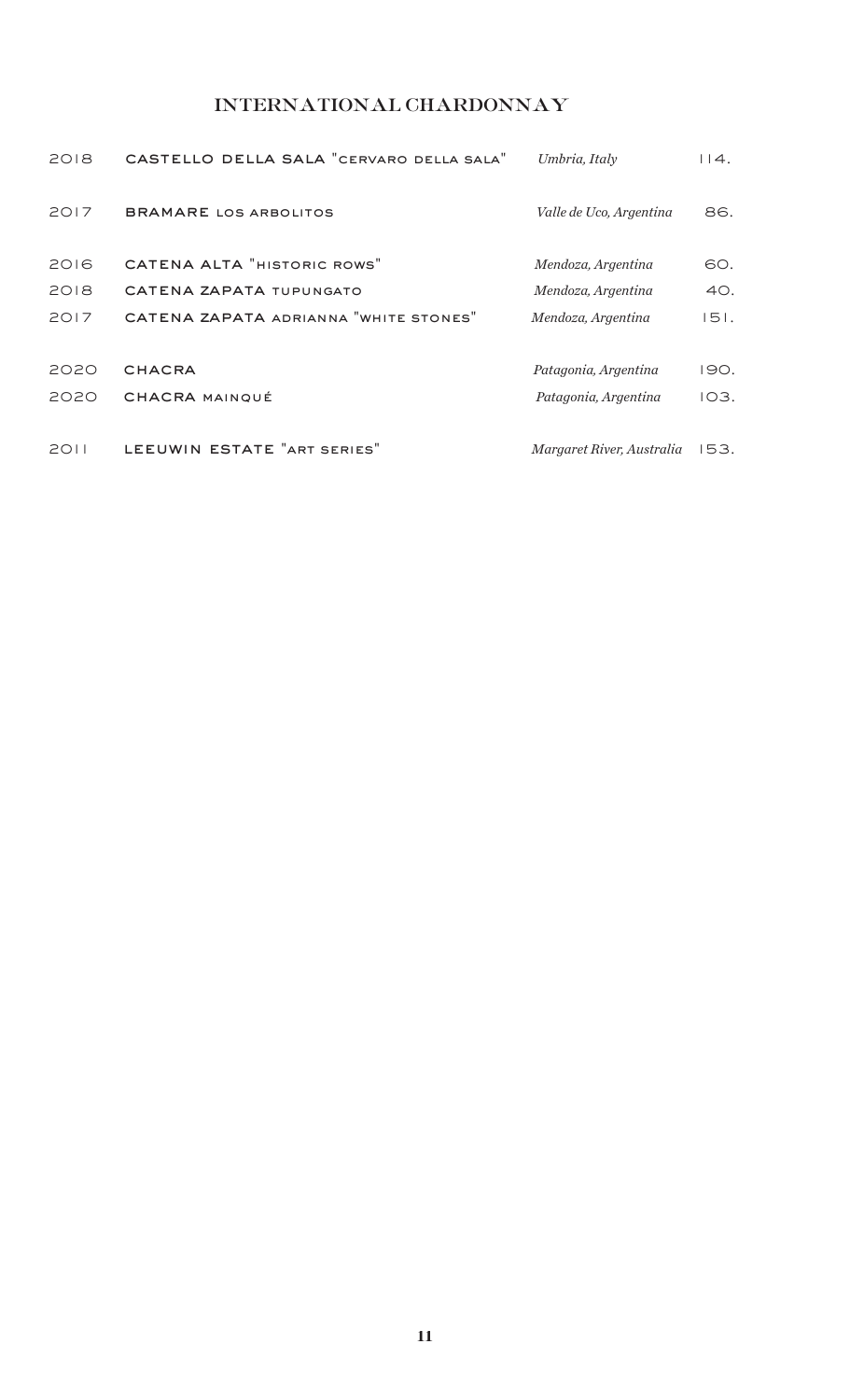## WHITE BURGUNDY

| 2017 | CHRISTIAN MOREAU LES CLOS, GRAND CRU                   | Chablis             | 263. |
|------|--------------------------------------------------------|---------------------|------|
| 2018 | ROLAND LAVANTUREUX BEAUROY, 1ER CRU                    | Chablis             | 117. |
| 2020 | DOMAINE DE L'ENCLOS VAU DE VEY, 1ER CRU                | Chablis             | 80.  |
| 2005 | DANIEL-ETIENNE DEFAIX LES LYS, 1ER CRU                 | Chablis             | 104. |
| 2019 | BILLAUD-SIMON "TÊTE D'OR"                              | Chablis             | 78.  |
| 2019 | <b>JEAN-MARC BROCARD "SAINTE CLAIRE"</b>               | Chablis             | 48.  |
| 2019 | DOMAINE DE L'ENCLOS                                    | Petit-Chablis       | 54.  |
| 2019 | DOMAINE DUJAC MONTS LUISANTS, 1ER CRU                  | Morey-Saint-Denis   | 301. |
| 2010 | DOMAINE DE LA VOUGERAIE LE CLOS BLANC, 1ER CRU Vougeot |                     | 265. |
| 2013 | ROLLIN PÈRE & FILS                                     | Pernand-Vergelesses | 84.  |
| 2013 | BERNARD DUGAT-PY GRAND CRU                             | Corton-Charlemagne  | 591. |
| 2017 | BONNEAU DU MARTRAY GRAND CRU                           | Corton-Charlemagne  | 477. |
| 2018 | GÉNOT-BOULANGER MEIX CHAVAUX, 1ER CRU                  | Meursault           | 186. |
| 2015 | BITOUZET-PRIEUR LES CORBINS, 1ER CRU                   | Meursault           | 134. |
| 2017 | BITOUZET-PRIEUR CROMIN, 1ER CRU                        | Meursault           | 162. |
| 2012 | COMTES LAFON CLOS DE LA BARRE                          | Meursault           | 400. |
| 2016 | COMTES LAFON CLOS DE LA BARONNE                        | Meursault           | 270. |
| 2018 | JEAN-PHILIPPE FICHET LE TESSON                         | Meursault           | 205. |
| 2012 | COMTES LAFON CHARMES, 1ER CRU                          | Meursault           | 570. |
| 2020 | ARMAND HEITZ LES PERRIERES, 1ER CRU                    | Meursault           | 351. |
| 2020 | ARMAND HEITZ LES PERRIERES, 1ER CRU (1.5L)             | Meursault           | 707. |
| 2017 | <b>ALAIN GRAS</b>                                      | Meursault           | 155. |
| 2019 | <b>ARMAND HEITZ</b>                                    | Meursault           | 140. |
| 2019 | BENJAMIN LEROUX                                        | Meursault           | 147. |
| 2018 | HENRI BOILLOT                                          | Meursault           | 199. |
| 2018 | V&S MOREY LA TRUFFIÈRE, 1 <sup>ER</sup> CRU            | Puligny-Montrachet  | 190. |
| 2019 | GÉNOT-BOULANGER LA GARENNE, 1ER CRU                    | Puligny-Montrachet  | 240. |
| 2009 | DOMAINE LEFLAIVE LES COMBETTES, 1ER CRU                | Puligny-Montrachet  | 680. |
| 2015 | HENRI BOILLOT LES COMBETTES, 1ER CRU                   | Puligny-Montrachet  | 319. |
| 2018 | DOMAINE DUJAC LES FOLATIÈRES, 1ER CRU                  | Puligny-Montrachet  | 362. |
| 2015 | DOMAINE LEFLAIVE LES FOLATIÈRES, 1ER CRU               | Puligny-Montrachet  | 645. |
| 2017 | GÉNOT-BOULANGER LES NOSROYES                           | Puligny-Montrachet  | 185. |
| 2016 | DOMAINE LEFLAIVE CLAVOILLON, 1ER CRU                   | Puligny-Montrachet  | 412. |
| 2016 | DOMAINE LEFLAIVE                                       | Puligny-Montrachet  | 360. |
| 2019 | FRANÇOIS CARILLON                                      | Puligny-Montrachet  | 145. |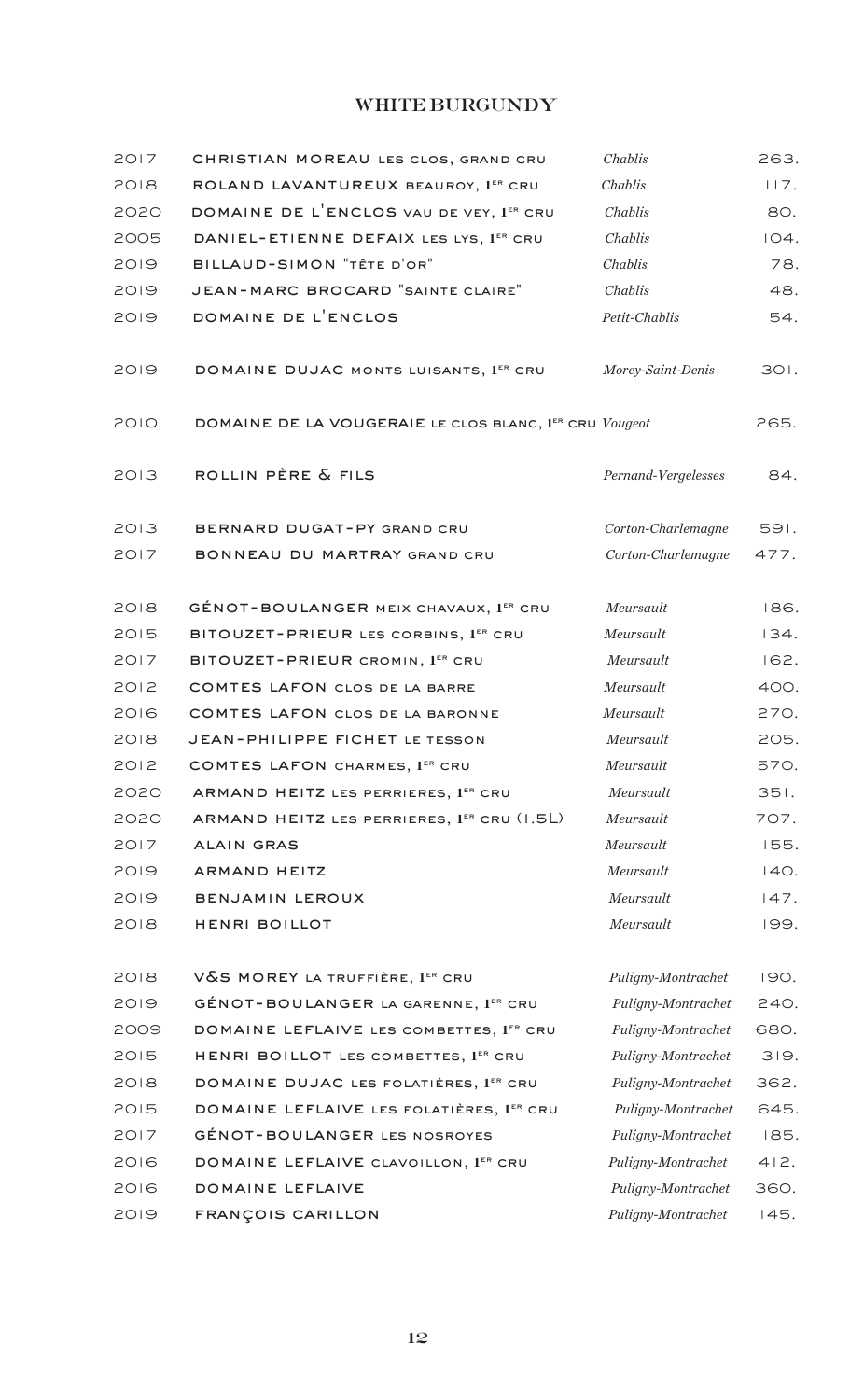# WHITE BURGUNDY & FRENCH CHARDONNAY

| 2018 | HEITZ-LOCHARDET CHENEVOTTES, 1ER CRU    | Chassagne-Montrachet        | 185.    |
|------|-----------------------------------------|-----------------------------|---------|
| 2012 | THOMAS MOREY CHENEVOTTES, 1ER CRU       | Chassagne-Montrachet        | 165.    |
| 2020 | ARMAND HEITZ MORGEOT, 1ER CRU           | Chassagne-Montrachet        | 186.    |
| 2020 | ARMAND HEITZ TÊTE DU CLOS, 1ER CRU      | Chassagne-Montrachet        | 186.    |
| 2020 | ARMAND HEITZ GRAND CRU                  | Chevalier-Montrachet 1,397. |         |
| 2009 | DOMAINE LEFLAIVE GRAND CRU              | Chevalier-Montrachet        | 995.    |
|      |                                         |                             |         |
| 2010 | MICHEL CAILLOT GRAND CRU                | <b>Batard-Montrachet</b>    | 590.    |
| 2019 | MICHEL BRIDAY                           | Rully                       | 68.     |
| 2017 | <b>VINCENT GIRARDIN VIEILLES VIGNES</b> | Rully                       | 77.     |
| 2018 | JJ VINCENT "MARIE ANTOINETTE"           | Pouilly-Fuissé              | 62.     |
| 2019 | CHÂTEAU FUISSÉ "TÊTE DE CUVÉE"          | Pouilly-Fuissé              | 88.     |
| 2018 | FRANTZ CHAGNOLEAU "PASTORAL"            | Pouilly-Fuissé              | 78.     |
| 2016 | J.A. FERRET                             | Pouilly-Fuissé              | 102.    |
| 2017 | DOMAINE LEFLAIVE                        | Mâcon-Verzé                 | 132.    |
| 2019 | <b>BRET BROTHERS</b>                    | Mâcon-Villages              | 60.     |
| 2017 | LA SOUFRANDIÈRE LA COMBE DESROCHES      | Saint-Véran                 | 86.     |
| 2017 | JEAN-MARC PILLOT LE HAUT DES CHAMPS     | Bourgogne Blanc             | 70.     |
| 2017 | DOMINIQUE GRUHIER TONNERRE              | Bourgogne Blanc             | 52.     |
| 2018 | OLIVIER LEFLAIVE LES SÉTILLES           | Bourgogne Blanc             | 76.     |
| 2016 | DOMAINE DU PÉLICAN                      | Arbois, Jura                | 101.    |
| 2019 | DOMAINE DU PÉLICAN                      | Arbois, Jura                | $ O $ . |
| 2019 | DOMAINE DU PÉLICAN "CUROULET"           | Arbois, Jura                | 125.    |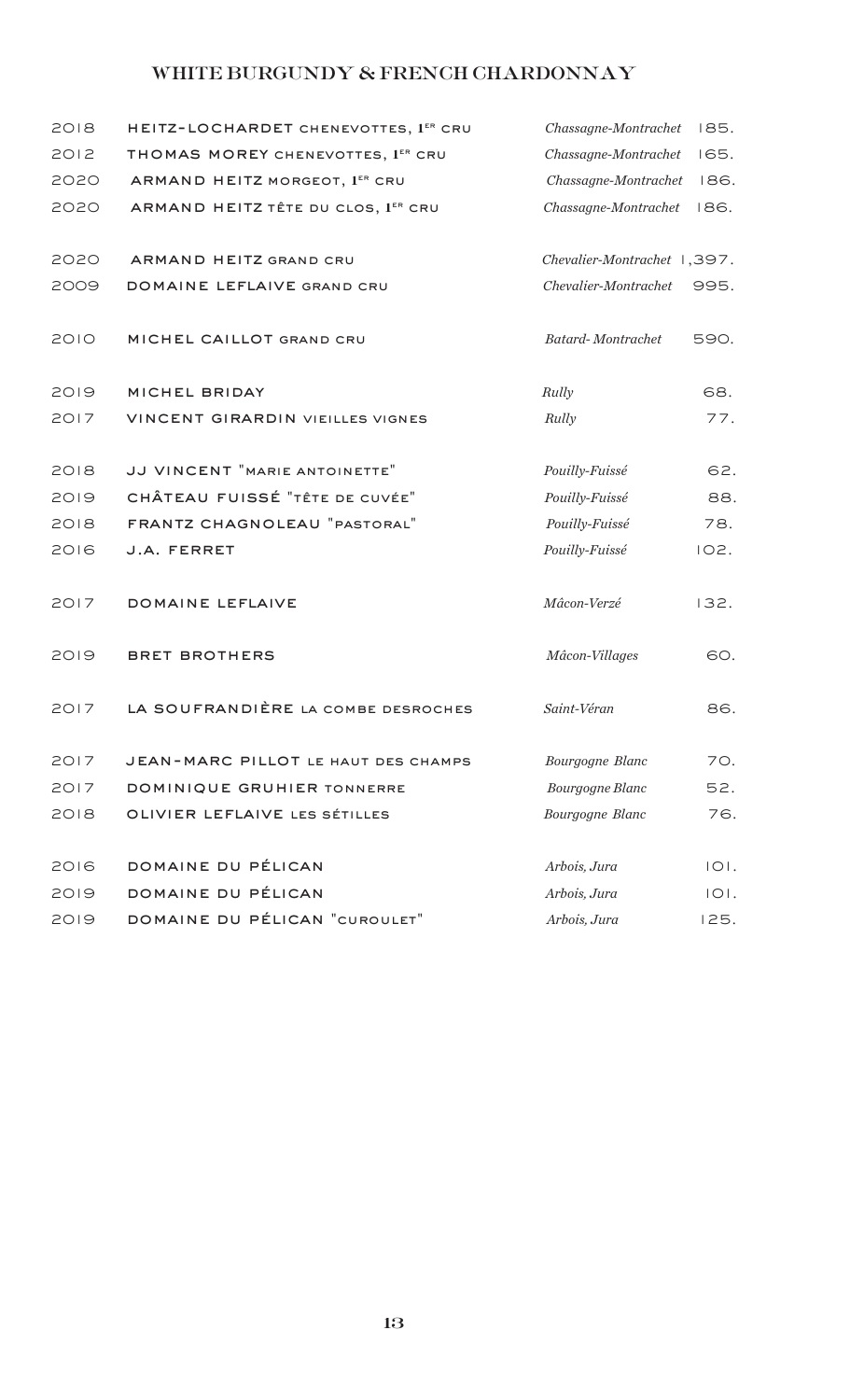## INTERESTING WHITE SELECTIONS FROM AROUND THE WORLD

#### domestic

| 2020  | PINOT BLANC   KELLY FOX FREEDOM HILL                               | Willamette Valley 72.    |      |
|-------|--------------------------------------------------------------------|--------------------------|------|
|       | <b>FRANCE</b>                                                      |                          |      |
| 2009  | GEWURZTRAMINER   BECHTOLD ENGELBERG, GRAND CRU                     | Alsace                   | 68.  |
| 2007  | GEWURZTRAMINER   TRIMBACH SELECTION GRAINS NOBLES Alsace           |                          | 128. |
| 2007  | GEWURZTRAMINER   TRIMBACH VENDANGES TARDIVES                       | Alsace                   | 108. |
| 2016  | ALIGOTÉ   JEAN-PHILIPPE FICHET                                     | Burgundy                 | 128. |
| 2019  | SAVAGNIN   DOMAINE DU PÉLICAN OUILLÉ                               | Arbois, Jura             | IOI. |
| 2019  | SAVAGNIN   DOMAINE DU PÉLICAN "GRAND CUROULET" OUILLÉ Arbois, Jura |                          | 132. |
| 2007  | VIOGNIER   YVES CULLERON LA PETITE CÔTÉ                            | Condrieu                 | 128. |
| 2014  | MARSANNE   M. CHAPOUTIER "CHANTE-ALOUETTE"                         | Hermitage                | 183. |
| 2018  | MARSANNE BLEND   A. CLAPE                                          | Saint-Péray              | 146. |
| 2018  | VERMENTINO BLEND   DOMAINE D'ALBAS                                 | Coteaux de Peyriac 40.   |      |
|       | <b>AUSTRIA</b>                                                     |                          |      |
| 2019  | GRÜNER VELTLINER   RUTTENSTOCK (IL)                                | Röschitz-Österreich 46.  |      |
| 2019  | GRÜNER VELTLINER   STEININGER LAMM                                 | Kamptal                  | 82.  |
| 2015  | GRAUBURGUNDER   MEINKLANG "FOAM WHITE"                             | Burgenland               | 59.  |
| 2018  | <b>GELBER MUSKATELLER   STRAUSS</b>                                | Südsteiermark            | 46.  |
|       | <b>ITALY</b>                                                       |                          |      |
| 2019  | SOLARIS   LIESELEHOF 'VINO DEL PASSO'                              | Trentino-Alto Adige IO9. |      |
| 2007  | RIBOLLA GIALLA   JOSKO GRAVNER                                     | Venezia-Giulia           | 142. |
| 2008  | BIANCO BREG   JOSKO GRAVNER                                        | Venezia-Giulia           | 142. |
| 2014  | MALVASIA   ZIDARICH                                                | Venezia-Giulia           | 89.  |
| 2014  | VITOVSKA   ZIDARICH                                                | Venezia-Giulia           | 89.  |
| N / V | GARGANEGA   FAMIGLIA PASQUA "HEY FRENCH"                           | Verona                   | 86.  |
| 2013  | CHARDONNAY / PINOT BLANC   QUERCIABELLA "BATÀR"                    | Tuscany                  | 144. |
| 2017  | TREBBIANO   PAOLO BEA "LAPIDEUS"                                   | Umbria                   | 132. |
| 2019  | CARRICANTE / CATARRATTO   PALMENTO COSTANZO "MOFETE"               | Etna                     | 56.  |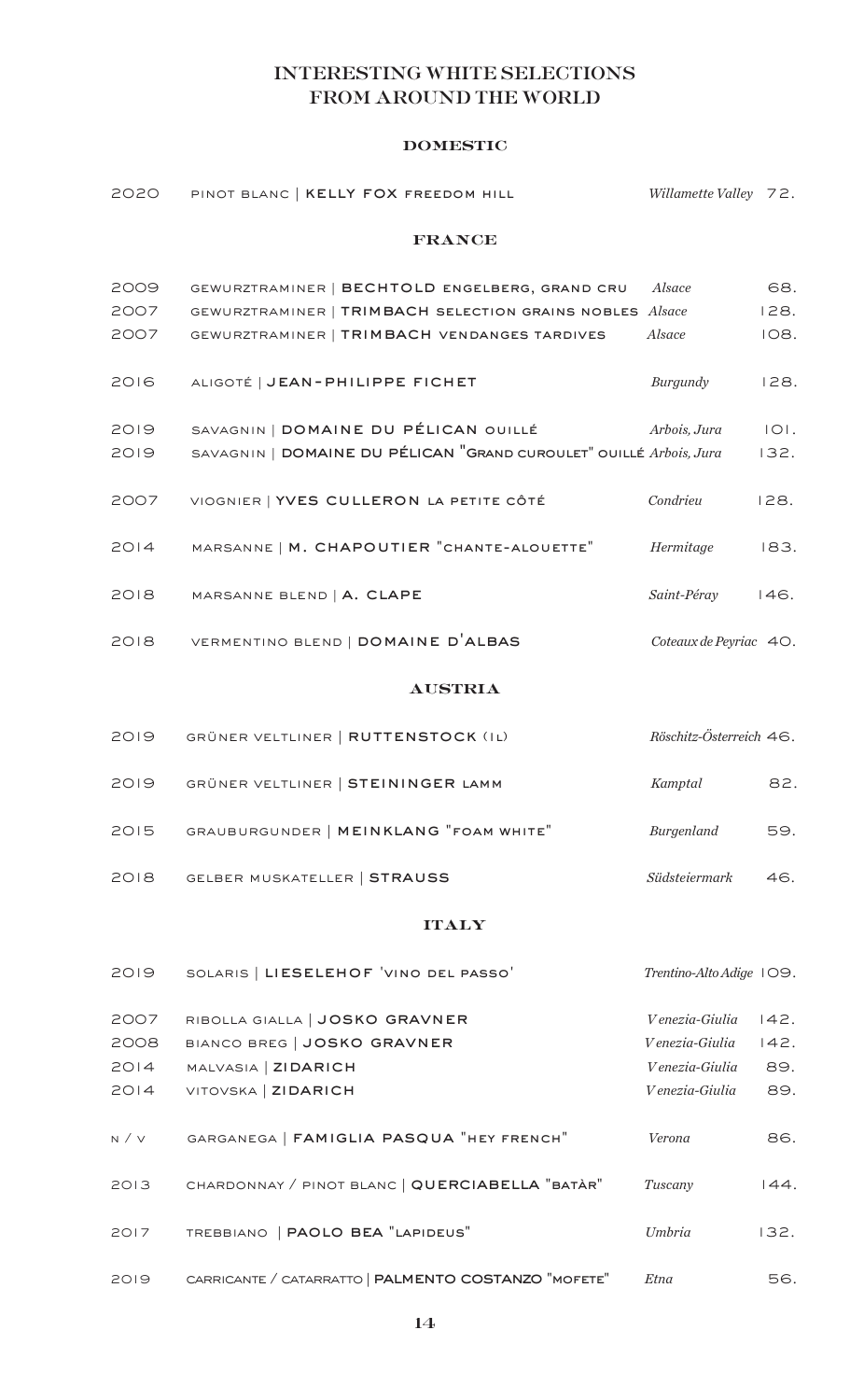## INTERESTING WHITE SELECTIONS FROM AROUND THE WORLD

#### **SPAIN**

| 2008 | VIURA   LÓPEZ DE HEREDIA TONDONIA     | Rioja        | 98.  |
|------|---------------------------------------|--------------|------|
|      | 2015 TREIXADURA BLEND   EMILIO ROJO   | Ribeiro      | 123. |
|      | <b>LEBANON</b>                        |              |      |
|      | 2010 OBEIDAH / MERWAH   CHÂTEAU MUSAR | Bekaa Valley | 92.  |
|      | <b>STILL ROSÉ</b><br><b>DOMESTIC</b>  |              |      |

| 2021 | ARNOT-ROBERTS         | California                      | 62. |
|------|-----------------------|---------------------------------|-----|
| 2021 | LIQUID FARM VOGELZANG | Happy Canyon, Santa Barbara 60. |     |

#### france

| 2020 | CHÂTEAU SOUCHERIE                                          | Loire         | 55.  |
|------|------------------------------------------------------------|---------------|------|
| 2019 | CHÂTEAU PRADEAUX                                           | <b>Bandol</b> | 76.  |
| 2020 | CHÂTEAU LES VALENTINES "LE CAPRICE DE CLÉMENTINE" Provence |               | 50.  |
| 2019 | CHÂTEAU PEYRASSOL (I.5L)                                   | Provence      | 146. |
| 2020 | CHÂTEAU SAINTE CROIX                                       | Provence      | 52.  |
| 2014 | CHÂTEAU SIMONE                                             | Palette       | 15.  |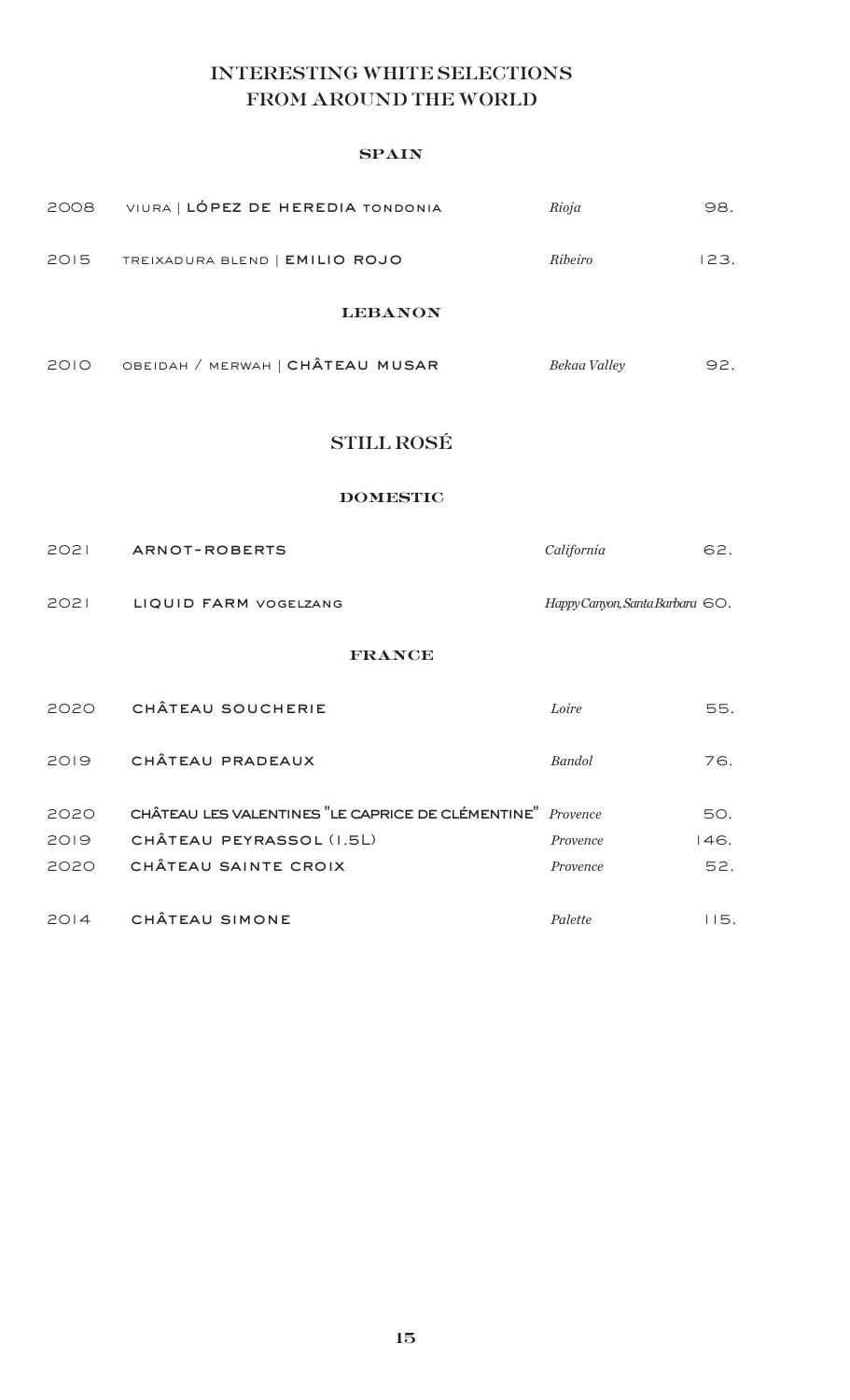## DOMESTIC PINOT NOIR

#### **OREGON**

| 2017 | <b>ANNE AMIE</b>                         | Willamette Valley         | 65.  |
|------|------------------------------------------|---------------------------|------|
| 2018 | LANGE                                    | Willamette Valley         | 64.  |
| 2019 | PONZI "TAVOLA"                           | Willamette Valley         | 80.  |
| 2017 | <b>WINDERLEA "BOUNTEOUS"</b>             | Willamette Valley         | 59.  |
| 2015 | ADELSHEIM "BREAKING GROUND"              | <b>Chehalem Mountains</b> | 84.  |
| 2015 | BELLE PENTE BELLE PENTE                  | Yamhill-Carlton           | 75.  |
| 2019 | <b>ELK COVE GOODRICH</b>                 | Yamhill-Carlton           | 86.  |
| 2014 | <b>KEN WRIGHT SAVOYA</b>                 | Yamhill-Carlton           | 120. |
| 2017 | PENNER-ASH SHEA                          | Yamhill-Carlton           | 125. |
| 2016 | <b>BRICK HOUSE LES DIJONNAIS</b>         | Ribbon Ridge              | 104. |
| 2018 | <b>BEAUX FRERES BEAUX FRERES</b>         | Ribbon Ridge              | 179. |
| 2018 | VINCENT                                  | Ribbon Ridge              | 68.  |
| 2014 | ALEXANA REVANA                           | Dundee Hills              | 98.  |
| 2016 | DOMAINE DROUHIN CUVÉE LAURÈNE            | Dundee Hills              | 132. |
| 2015 | THE FOUR GRACES DUNDEE RESERVE           | Dundee Hills              | 14.  |
| 2019 | <b>KELLEY FOX MIRABAI</b>                | Dundee Hills              | 86.  |
| 2018 | <b>KELLEY FOX HYLAND</b>                 | McMinnville               | 95.  |
| 2018 | BETHEL HEIGHTS "ÆOLIAN"                  | Eola-Amity Hills          | 102. |
| 2014 | <b>CRISTOM LOUISE</b>                    | Eola-Amity Hills          | 110. |
| 2015 | <b>CRISTOM EILEEN</b>                    | Eola-Amity Hills          | 107. |
| 2015 | <b>EVENING LAND SEVEN SPRINGS ESTATE</b> | Eola-Amity Hills          | 78.  |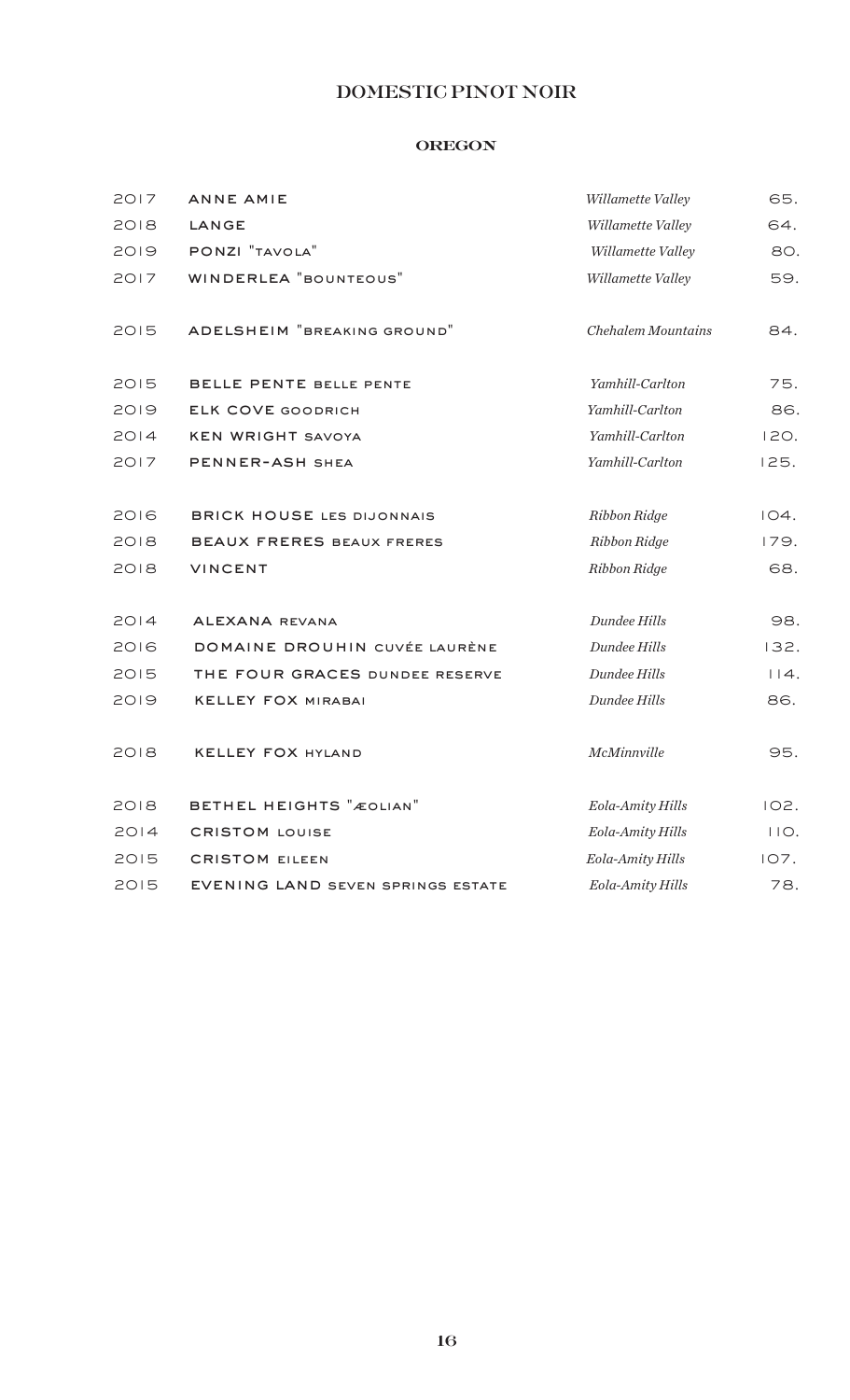## DOMESTIC & INTERNATIONAL PINOT NOIR

## california

| PEAY "SAVOY"                         | Anderson Valley      | 132.        |
|--------------------------------------|----------------------|-------------|
| <b>RHYS BEARWALLOW</b>               | Anderson Valley      | <b>190.</b> |
|                                      |                      |             |
| <b>AUBERT CIX</b>                    | Sonoma Coast         | 316.        |
| ANABA "NONE OTHER THAN BARREL NO. I" | Sonoma Coast         | 150.        |
| <b>FAILLA FORT ROSS-SEAVIEW</b>      | Sonoma Coast         | 157.        |
| <b>FAILLA FORT ROSS-SEAVIEW</b>      | Sonoma Coast         | 157.        |
| <b>FAILLA "OCCIDENTAL"</b>           | Sonoma Coast         | 148.        |
| <b>FLOWERS</b>                       | Sonoma Coast         | 120.        |
| HIRSCH VINEYARDS "BOHAN-DILLON"      | Sonoma Coast         | 98.         |
| <b>KOSTA BROWNE GAP'S CROWN</b>      | Sonoma Coast         | 270.        |
| PEAY "POMARIUM"                      | Sonoma Coast         | 109.        |
| PEAY "SCALLOP SHELF"                 | Sonoma Coast         | 136.        |
|                                      |                      |             |
| <b>ARISTA</b>                        | Russian River Valley | 88.         |
| <b>DUMOL</b>                         | Russian River Valley | 144.        |
| <b>KOSTA BROWNE KEEFER RANCH</b>     | Russian River Valley | 270.        |
| VISZLAY "BLOCK THREE"                | Russian River Valley | 157.        |
|                                      |                      |             |
| ROBERT MONDAVI "RESERVE"             | Napa Valley          | 110.        |
| ROBERT MONDAVI "RESERVE"             | Napa Valley          | 130.        |
|                                      |                      |             |
| ABIOUNESS "TEN ROWS"                 | Carneros             | 63.         |
|                                      |                      |             |
| <b>CALERA JENSEN</b>                 | Mt. Harlan           | $ 5 $ .     |
| <b>CALERA RYAN</b>                   | Mt. Harlan           | $ 2 $ .     |
|                                      |                      |             |
| BYRON "NIELSON"                      | Santa Barbara        | 48.         |
|                                      |                      |             |
| DOMAINE DE LA CÔTE BLOOM'S FIELD     | Santa Rita Hills     | 178.        |
| DOMAINE DE LA CÔTE LA CÔTE           | Santa Rita Hills     | 243.        |
| RACINES SANFORD & BENEDICT           | Santa Rita Hills     | $ 7 $ .     |
| <b>SEA SMOKE TEN</b>                 | Santa Rita Hills     | 167.        |
|                                      |                      |             |

#### international

| 2017 | <b>HEINRICH HARTL III</b>         | Thermenregion, Austria     | 98.  |
|------|-----------------------------------|----------------------------|------|
| 2013 | MOVIA "MODRI"                     | Goriška Brda, Slovenia     | 65.  |
| 2017 | BOTANICA "MARY DELANY COLLECTION" | Western Cape, South Africa | 70.  |
| 2020 | CHACRA CINCUENTA Y CINCO          | Patagonia, Argentina       | 190. |
| 2020 | CHACRA "SIN AZUFRE"               | Patagonia, Argentina       |      |

78.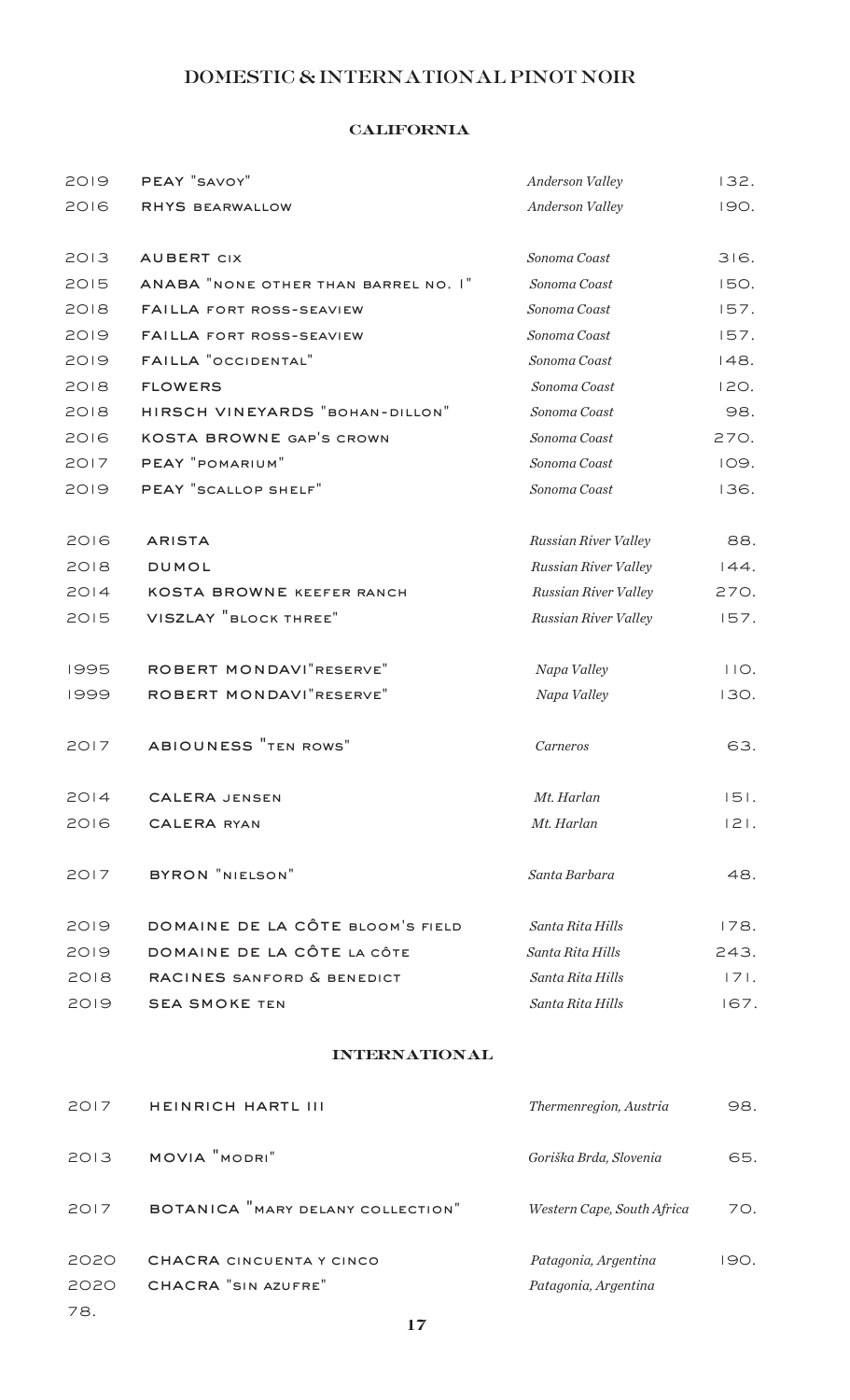## RED BURGUNDY

## côte de nuits

z

| 2014 | <b>BRUNO CLAIR LES VAUDENELLES</b>                            | Marsannay         | 86.     |
|------|---------------------------------------------------------------|-------------------|---------|
| 2017 | SYLVAIN PATAILLE L'ANCESTRALE                                 | Marsannay         | 247.    |
|      |                                                               |                   |         |
| 2014 | MICHEL NOËLLAT                                                | Fixin             | 77.     |
|      |                                                               |                   |         |
| 2015 | MICHEL MAGNIEN LES CAZETIERS, 1ER CRU                         | Gevrey-Chambertin | 178.    |
| 2016 | JOSEPH FAIVELEY LES CAZETIERS, 1ER CRU                        | Gevrey-Chambertin | 231.    |
| 2014 | ARMAND ROUSSEAU CLOS ST. JACQUES, 1ER CRU                     | Gevrey-Chambertin | 1,236.  |
| 2016 | ARMAND ROUSSEAU CLOS ST. JACQUES, 1ER CRU                     | Gevrey-Chambertin | 1,491.  |
| 2017 | ARMAND ROUSSEAU CLOS ST. JACQUES, 1ER CRU                     | Gevrey-Chambertin | 1,443.  |
| 2018 | ARMAND ROUSSEAU CLOS ST. JACQUES, 1ER CRU                     | Gevrey-Chambertin | 1,788.  |
| 2017 | ARMAND ROUSSEAU LAVAUX ST. JACQUES, 1ER CRU                   | Gevrey-Chambertin | 601.    |
| 2014 | HARMAND GEOFFROY LE BOSSIÈRE, 1ER CRU                         | Gevrey-Chambertin | 170.    |
| 2017 | JOSEPH FAIVELEY CLOS DES ISSARTS, 1ER CRU                     | Gevrey-Chambertin | 210.    |
| 2020 | ARMAND HEITZ MAZIS-CHAMBERTIN, GRAND CRU                      | Gevrey-Chambertin | 1,052.  |
| 2012 | HARMAND GEOFFREY MAZIS-CHAMBERTIN, GRAND CRU                  | Gevrey-Chambertin | 317.    |
| 2018 | ARMAND ROUSSEAU RUCHOTTES, GRAND CRU                          | Gevrey-Chambertin | 1,655.  |
| 2009 | GEORGES MUGNERET-GIBOURG RUCHOTTES, GRAND CRU                 | Gevrey-Chambertin | 1,850.  |
| 2013 | JOSEPH FAIVELEY CLOS DE BEZE, GRAND CRU                       | Gevrey-Chambertin | 895.    |
| 2017 | JOSEPH FAIVELEY CLOS DE BEZE, GRAND CRU                       | Gevrey-Chambertin | 895.    |
| 2019 | PERROT-MINOT CLOS DE BEZE, GRAND CRU                          | Gevrey-Chambertin | 2,432.  |
| 2004 | FOURRIER GRIOTTE-CHAMBERTIN, GRAND CRU                        | Gevrey-Chambertin | 1,630.  |
| 2020 | ARMAND HEITZ CHAMBERTIN, GRAND CRU                            | Gevrey-Chambertin | 1,420.  |
| 2018 | ARMAND ROUSSEAU CHAMBERTIN, GRAND CRU                         | Gevrey-Chambertin | 3,300.  |
| 2016 | THIBAULT LIGER-BELAIR CROIX DES CHAMPS                        | Gevrey-Chambertin | 190.    |
| 2016 | ARMAND ROUSSEAU CHARMES-CHAMBERTIN, GRAND CRU                 | Gevrey-Chambertin | 1,150.  |
| 2013 | BERNARD DUGAT-PY CHARMES-CHAMBERTIN, GRAND CRU                | Gevrey-Chambertin | 1,180.  |
| 2014 | BERNARD DUGAT-PY CHARMES-CHAMBERTIN, GRAND CRU                | Gevrey-Chambertin | 1,215.  |
| 2019 | PERROT-MINOT CHAPELLE-CHAMBERTIN, GRAND CRU Gevrey-Chambertin |                   | 1,144.  |
| 2017 | HUBERT LIGNIER AUX COMBOTTES, 1ER CRU                         | Gevrey-Chambertin | 477.    |
| 2012 | AURÉLIEN VERDET                                               | Gevrey-Chambertin | $ 2 $ . |
| 2012 | BERNARD DUGAT-PY VIEILLE VIGNES                               | Gevrey-Chambertin | 265.    |
| 2014 | BERNARD DUGAT-PY "CUVÉE COEUR DU ROY"                         | Gevrey-Chambertin | 374.    |
| 2016 | DAVID DUBAND                                                  | Gevrey-Chambertin | 146.    |
| 2019 | <b>DUJAC FILS ET PERE</b>                                     | Gevrey-Chambertin | 171.    |
| 2011 | HARMAND GEOFFROY                                              | Gevrey-Chambertin | 112.    |
| 2016 | LOUIS BOILLOT                                                 | Gevrey-Chambertin | 117.    |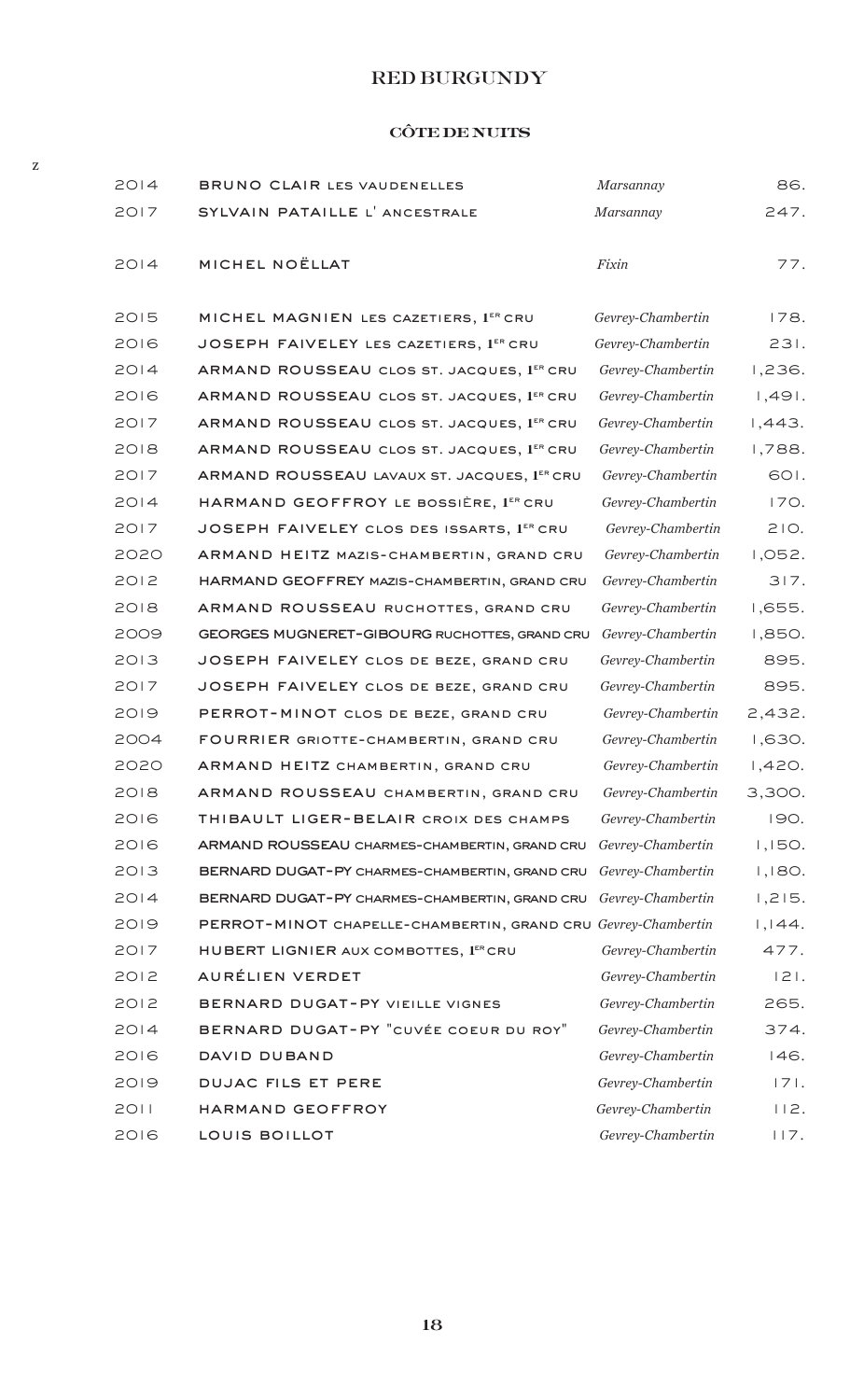## RED BURGUNDY

| 2018 | ARMAND ROUSSEAU CLOS DE LA ROCHE, GRAND CRU Morey-Saint-Denis                                 |                      | 1,121. |
|------|-----------------------------------------------------------------------------------------------|----------------------|--------|
| 2019 | DOMAINE DUJAC CLOS DE LA ROCHE, GRAND CRU Morey-Saint-Denis                                   |                      | 937.   |
| 2009 | GEORGES ROUMIER CLOS DE LA BUSSIÈRE, 1ER CRU Morey-Saint-Denis                                |                      | 850.   |
| 2019 | DOMAINE DUJAC                                                                                 | Morey-Saint-Denis    | 209.   |
| 2012 | FOREY PÈRE & FILS                                                                             | Morey-Saint-Denis    | 102.   |
| 2019 | <b>FOURRIER CLOS SOLON</b>                                                                    | Morey-Saint-Denis    | 201.   |
| 2017 | GEORGES ROUMIER BONNES-MARES, GRAND CRU                                                       | Chambolle-Musigny    | 2,051. |
| 2005 | GHISLAINE BARTHOD LES CRAS, 1ER CRU                                                           | Chambolle-Musigny    | 690.   |
| 2005 | GHISLAINE BARTHOD LES VÉROILLES, 1ER CRU                                                      | Chambolle-Musigny    | 680.   |
| 2019 | DOMAINE DUJAC                                                                                 | Chambolle-Musigny    | 903.   |
| 2019 | <b>DUJAC FILS ET PERE</b>                                                                     | Chambolle-Musigny    | 232.   |
| 2009 | GEORGES MUGNERET-GIBOURG GRAND CRU                                                            | Clos de Vougeot      | 1,450. |
| 2017 | JACQUES-PRIEUR GRAND CRU                                                                      | Clos de Vougeot      | 439.   |
| 2012 | DOMAINE DUJAC AUX MALCONSORTS, 1ER CRU                                                        | Vosne-Romanée        | 903.   |
| 2017 | DOMAINE DUJAC AUX MALCONSORTS, 1ER CRU                                                        | Vosne-Romanée        | 643.   |
| 2018 | DOMAINE DUJAC AUX MALCONSORTS, 1ER CRU                                                        | Vosne-Romanée        | 937.   |
| 2019 | DOMAINE DUJAC AUX MALCONSORTS, 1ER CRU                                                        | Vosne-Romanée        | 937.   |
| 2014 | DOMAINE DE LA ROMANÉE-CONTI GRANDS ÉCHEZEAUX, GRAND CRU                                       | Vosne-Romanée        | 2,030. |
| 2015 | DOMAINE DE LA ROMANÉE-CONTI GRANDS ÉCHEZEAUX, GRAND CRU                                       | Vosne-Romanée        | 2,250. |
| 2018 | DOMAINE DE LA ROMANÉE-CONTI GRANDS ÉCHEZEAUX, GRAND CRU Vosne-Romanée                         |                      | 2,285. |
| 2014 | DOMAINE GROS FRÈRE ET SOEUR GRANDS ÉCHEZEAUX, GRAND CRU Vosne-Romanée                         |                      | 644.   |
| 2006 | DOMAINE DE LA ROMANÉE-CONTI ÉCHEZEAUX, GRAND CRU Vosne-Romanée                                |                      | 5,200. |
| 2007 | DOMAINE DE LA ROMANÉE-CONTI LA TÂCHE, GRAND CRU Vosne-Romanée                                 |                      | 4,900. |
| 2016 | DOMAINE DE LA ROMANÉE-CONTI LA TÂCHE, GRAND CRU Vosne-Romanée                                 |                      | 3,810. |
| 2017 | DOMAINE DE LA ROMANÉE-CONTI LA TÂCHE, GRAND CRU Vosne-Romanée                                 |                      | 4,085. |
| 2004 | DOMAINE DE LA ROMANÉE-CONTI ROMANÉE-ST.-VIVANT, GRAND CRU                                     | Vosne-Romanée        | 3,450. |
| 2014 | DOMAINE DE LA ROMANÉE-CONTI ROMANÉE-ST.-VIVANT, GRAND CRU                                     | Vosne-Romanée        | 2,800. |
| 2015 | DOMAINE DE LA ROMANÉE-CONTI ROMANÉE-ST.-VIVANT, GRAND CRU                                     | <i>Vosne-Romanée</i> | 3,650. |
| 2016 | DOMAINE DE LA ROMANÉE-CONTI ROMANÉE-ST.-VIVANT, GRAND CRU Vosne-Romanée                       |                      | 3,680. |
| 2017 | DOMAINE DE LA ROMANÉE-CONTI ROMANÉE-ST.-VIVANT, GRAND CRU                                     | Vosne-Romanée        | 3,600. |
| 2006 | HUDELOT-NOËLLAT ROMANÉE-ST.-VIVANT, GRAND CRU                                                 | Vosne-Romanée        | 1,300. |
| 2015 | DOMAINE DE JEAN-CHAUVENET                                                                     | Vosne-Romanée        | 134.   |
| 2017 | JEAN CLAUDE BOISSET LES JACQUINES                                                             | Vosne-Romanée        | 192.   |
| 2015 | <b>JOSEPH FAIVELEY</b>                                                                        | Vosne-Romanée        | 167.   |
| 2015 | DOMAINE DE MONTILLE AUX SAINTS-JULIENS                                                        | Nuits-Saint-Georges  | 130.   |
| 2018 | JACQUES-FRÉDÉRIC MUGNIER CLOS DE LA MARÉCHALE, 1 <sup>ER</sup> CRU <i>Nuits-Saint-Georges</i> |                      | 236.   |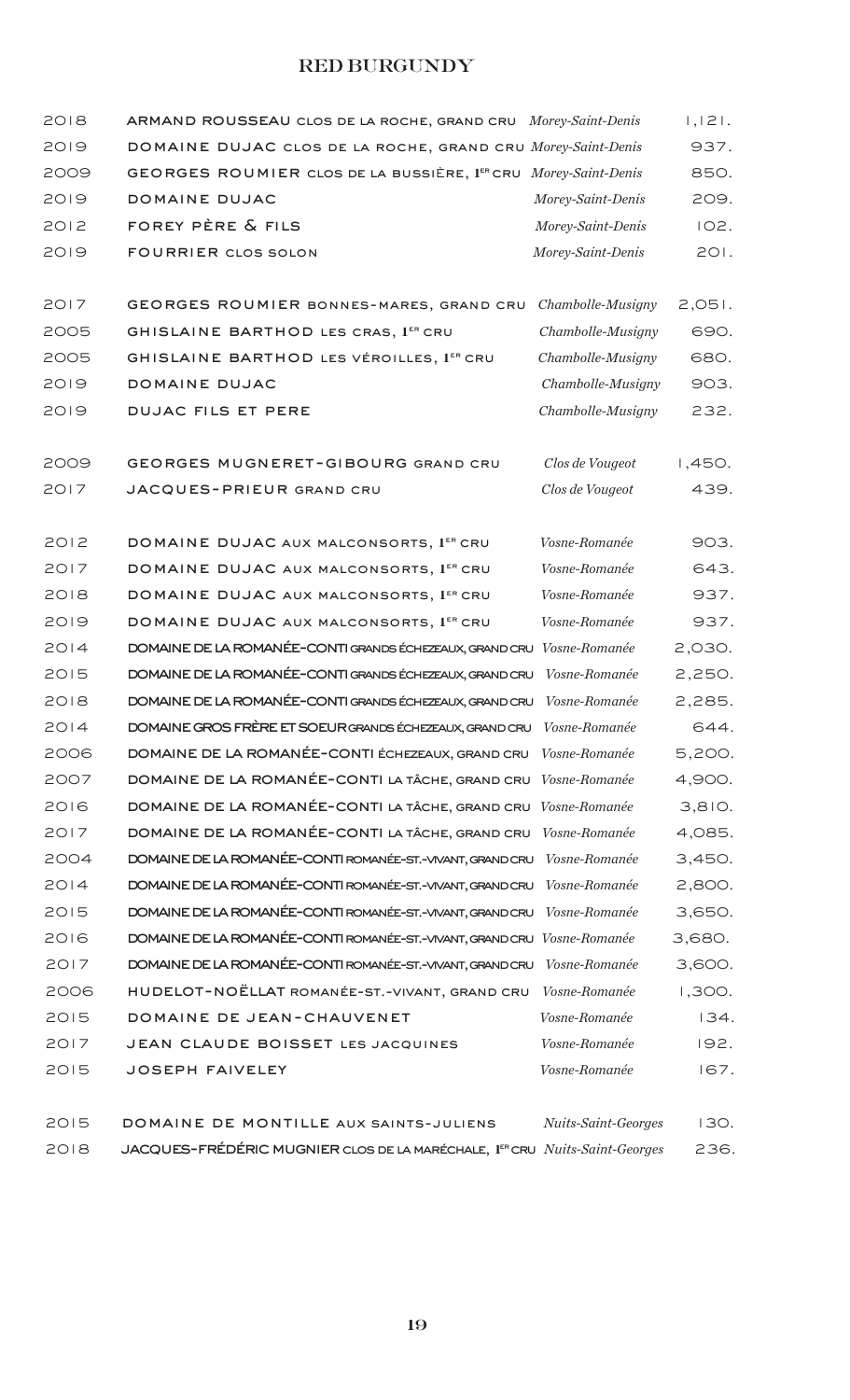## RED BURGUNDY

## côte de beaune

| 2009 | LOUIS LATOUR CLOS DE LA VIGNE AU SAINT, GRAND CRU Corton   |                      | 210.    |
|------|------------------------------------------------------------|----------------------|---------|
| 2009 | LOUIS LATOUR CORTON GRANCEY, GRAND CRU                     | Corton               | 199.    |
| 2012 | DUBREUIL-FONTAINE CLOS DU ROI, GRAND CRU                   | Corton               | 201.    |
| 2009 | PIERRE GUILLEMOT LE ROGNET ET CORTON, GRAND CRU            | Corton               | 234.    |
| 2012 | EDMOND CORNU CORTON-BRESSANDES, GRAND CRU                  | Corton               | 204.    |
| 2003 | LOUIS LATOUR ILE DE VERGELESSES, 1ER CRU                   | Pernand-Vergelesses  | 78.     |
| 2010 | <b>EDMOND CORNU VIEILLE VIGNE</b>                          | Aloxe-Corton         | 102.    |
| 2014 | LUCIEN JACOB                                               | Savigny-les-Beaune   | 70.     |
| 2017 | <b>SIMON BIZE</b>                                          | Savigny-les-Beaune   | $ 2 $ . |
| 2017 | BOUCHARD AÎNÉ ET FILS CLOS DU ROI, 1ER CRU                 | <b>Beaune</b>        | 139.    |
| 2019 | GÉNOT-BOULANGER BEAUNE-GRÈVES, 1ER CRU                     | Beaune               | 178.    |
| 2014 | COMTE ARMAND CLOS DES EPENEAUX, 1ER CRU                    | Pommard              | 337.    |
| 2018 | DOMAINE DE MONTILLE LES RUGIENS-BAS, 1ER CRU               | Pommard              | 339.    |
| 2013 | FAIVELEY LES VAUMURIENS                                    | Pommard              | 120.    |
| 2018 | HEITZ-LOCHARDET LES PÉZEROLLES, 1ER CRU                    | Pommard              | 201.    |
| 2014 | MICHEL CAILLOT                                             | Pommard              | $ 4 $ . |
| 2011 | OLIVIER LEFLAIVE                                           | Pommard              | 167.    |
| 2019 | OLIVIER LEFLAIVE                                           | Pommard              | 167.    |
| 2015 | BLAIN-GAGNARD LES PITURES, 1ER CRU                         | Volnay               | $ 4 $ . |
| 2018 | HENRI BOILLOT LES FREMIETS, 1ER CRU                        | Volnay               | 305.    |
| 2018 | MARQUIS D'ANGERVILLE CLOS DES DUCS, 1ER CRU Volnay         |                      | 661.    |
| 2020 | ARMAND HEITZ TAILLEPIEDS, 1ER CRU                          | Volnay               | 201.    |
| 2002 | JEAN BOILLOT LES CAILLERETS, 1ER CRU                       | Volnay               | 259.    |
| 2017 | JOSEPH FAIVELEY SANTENOTS, 1ER CRU                         | Volnay               | 173.    |
| 2017 | LOUIS BOILLOT GRAND POISOTS                                | Volnay               | $ 2 $ . |
| 2014 | NICOLAS ROSSIGNOL                                          | Volnay               | $ 2 $ . |
| 2011 | JACQUES PRIEUR CLOS DE MAZERAY                             | Meursault            | 165.    |
| 2015 | LATOUR-GIRAUD CAILLERETS, 1ER CRU                          | Meursault            | 153.    |
| 2009 | <b>ROULOT 1ER CRU</b>                                      | Auxey-Duresses       | 425.    |
| 2013 | HENRI PRUDHON CUVÉE LES ROUGES-GORGES, 1ER CRU Saint-Aubin |                      | 73.     |
| 2012 | JEAN-MARC PILLOT MACHERELLES, 1ER CRU                      | Chassagne-Montrachet | 98.     |
| 2020 | ARMAND HEITZ MORGEOT, 1ER CRU                              | Chassagne-Montrachet | 148.    |
| 2014 | JEAN-NOËL GAGNARD "CUVÉE L'ESTIMÉE"                        | Chassagne-Montrachet | 80.     |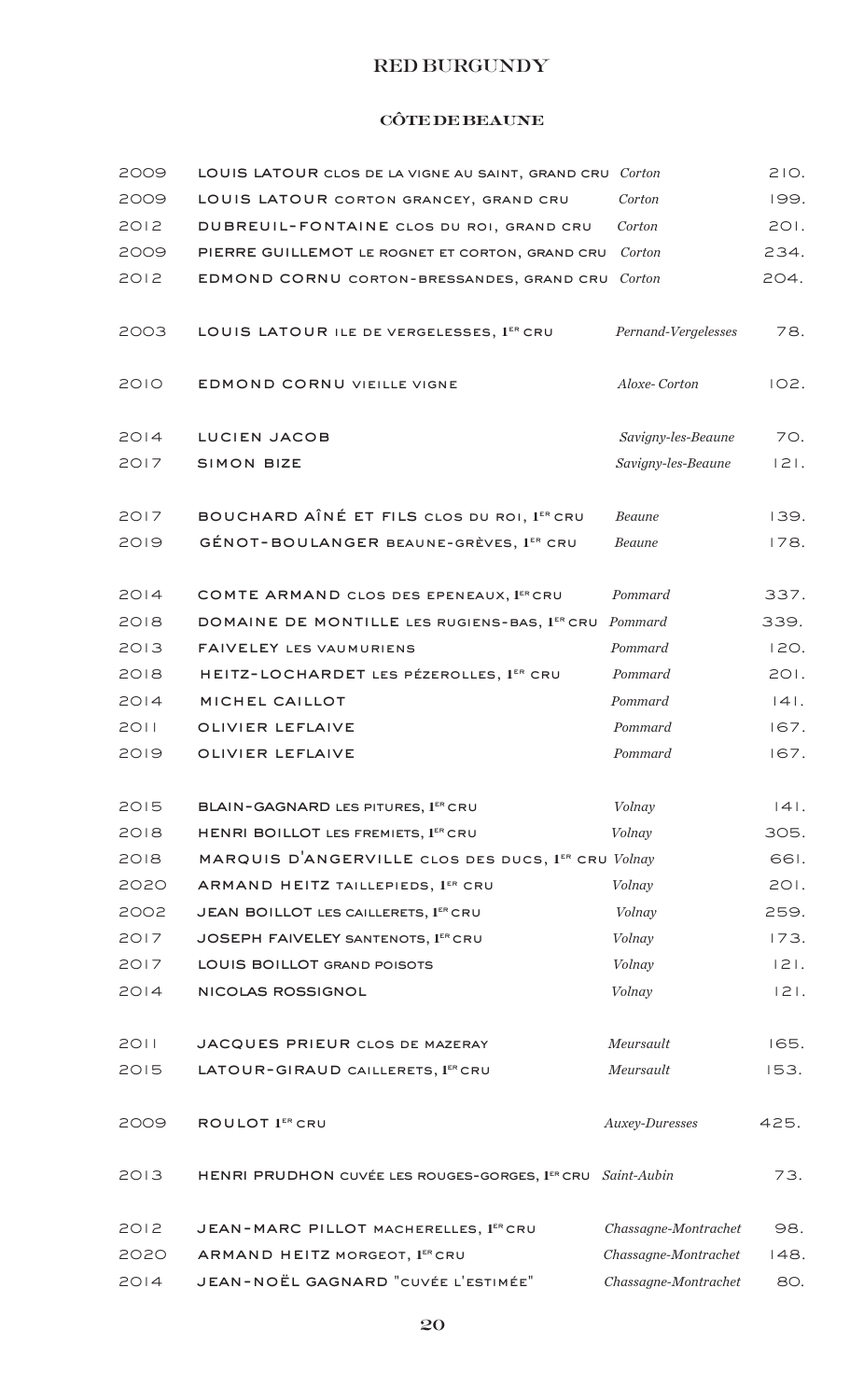## RED BURGUNDY & FRENCH PINOT NOIR

| 2018 | DAVID DUBAND                       | Bourgogne | 75.  |
|------|------------------------------------|-----------|------|
| 2018 | <b>JOSEPH FAIVELEY</b>             | Bourgogne | 58.  |
| 2018 | HEITZ-LOCHARDET                    | Bourgogne | 67.  |
| 2018 | <b>HENRI BOILLOT</b>               | Bourgogne | 59.  |
| 2005 | LOUIS LATOUR VALMOISSINE           | Bourgogne | 48.  |
| N/V  | MAISON LEROY "HOMMAGE À L'AN 2000" | Bourgogne | 692. |

## loire valley

|      | 2009 LUCIEN CROCHET "CUVÉE PRESTIGE" | Sancerre        | 123. |
|------|--------------------------------------|-----------------|------|
| 2014 | VACHERON BELLE DAME                  | <i>Sancerre</i> | 139. |

## **BEAUJOLAIS**

| 2016 | PASCAL & JEAN-PHILIPPE GRANGER      | Chénas          | 49. |
|------|-------------------------------------|-----------------|-----|
| 2018 | CHÂTEAU DU MOULIN-À-VENT            | Moulin-a-Vent   | 49. |
| 2017 | <b>LOUIS BOILLOT VIELLES VIGNES</b> | Moulin-a-Vent   | 63. |
| 2019 | STÉPHANE AVIRON VIELLES VIGNES      | Moulin-a-Vent   | 53. |
| 2019 | MEE GODARD CORCELETTE               | Morgon          | 75. |
| 2020 | <b>JEAN-MARC BURGAUD VALLIÈRES</b>  | Régnié          | 47. |
| 2018 | LAURENCE & RÉMI DUFAITRE            | <b>Brouilly</b> | 59. |
| 2018 | <b>JEAN FOILLARD</b>                | Beaujolais      | 62. |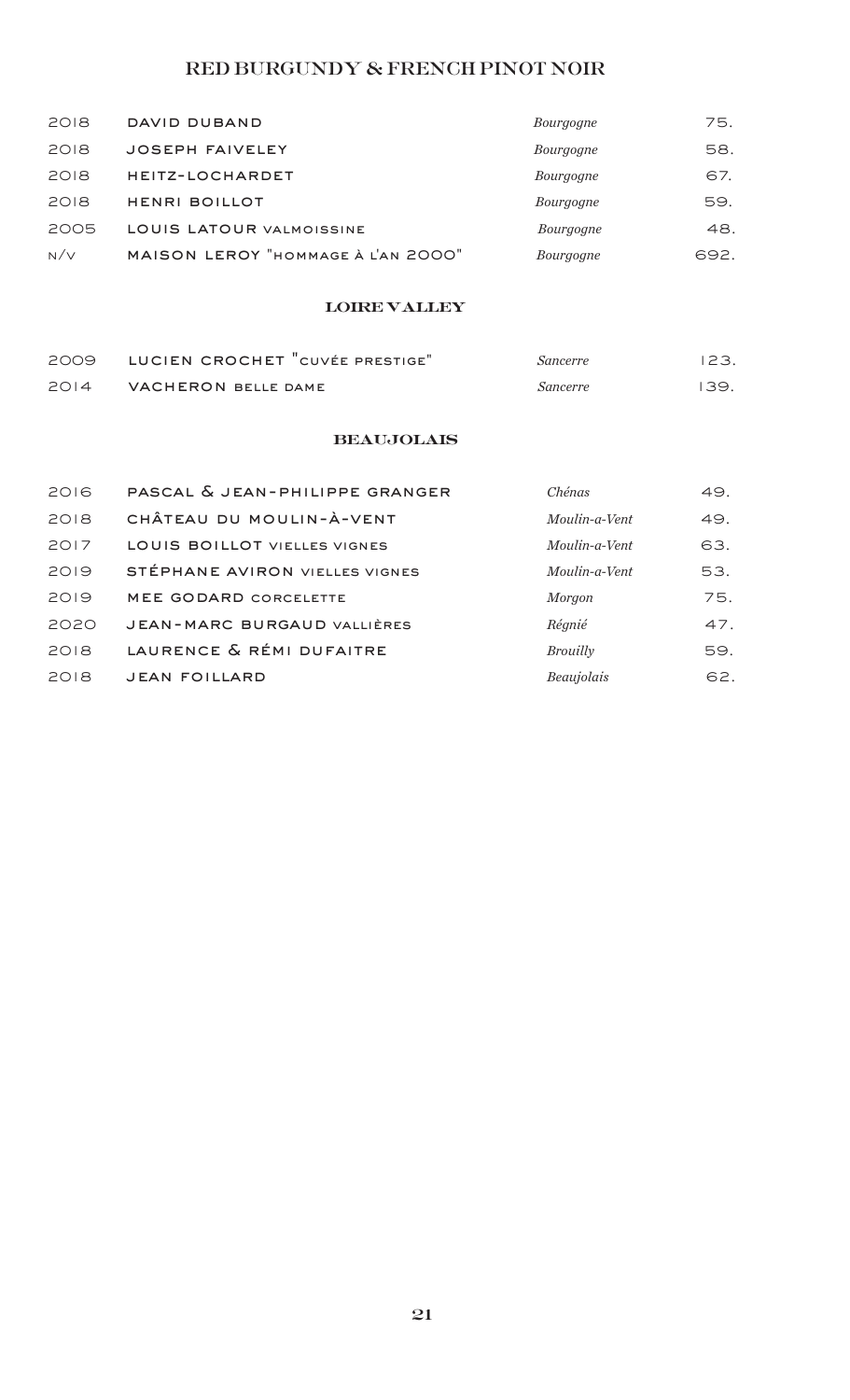#### **PIEDMONT**

| 2017 | NERVI-CONTERNO                            | Gattinara         | 120.   |
|------|-------------------------------------------|-------------------|--------|
| 2016 | NERVI-CONTERNO VIGNA MOLSINO              | Gattinara         | 206.   |
| 2016 | NERVI-CONTERNO VIGNA VALFERANA            | Gattinara         | 206.   |
|      |                                           |                   |        |
| 2018 | ADA NADA "SERENA"                         | Langhe            | 63.    |
| 2006 | <b>GAJA "COSTA RUSSI"</b>                 | Langhe            | 675.   |
| 2000 | <b>GAJA SORÌ SAN LORENZO</b>              | Langhe            | 725.   |
| 2006 | <b>GAJA SORÌ SAN LORENZO</b>              | Langhe            | 675.   |
| 2010 | <b>GAJA SORÌ SAN LORENZO</b>              | Langhe            | 822.   |
| 2013 | <b>GAJA SORÌ SAN LORENZO</b>              | Langhe            | 852.   |
| 2006 | <b>GAJA SORÌ TILDÌN</b>                   | Langhe            | 675.   |
| 2000 | <b>GAJA</b> "SPERSS"                      | Langhe            | 420.   |
|      |                                           |                   |        |
| 2013 | CANTINA DEL PINO                          | <b>Barbaresco</b> | 102.   |
| 2012 | CANTINA DEL PINO OVELLO                   | <b>Barbaresco</b> | 130.   |
| 2018 | DE FORVILLE LORETO                        | <b>Barbaresco</b> | 89.    |
| 2013 | MARCHESE DI BAROLO                        | <b>Barbaresco</b> | 86.    |
| 2014 | PRODUTORRI BARBARESCO RABAJA              | <b>Barbaresco</b> | 125.   |
| 2005 | <b>BRUNO GIACOSA "FALLETTO" ASILI</b>     | <b>Barbaresco</b> | 385.   |
| 2012 | <b>BRUNO GIACOSA "FALLETTO" ASILI</b>     | <b>Barbaresco</b> | 346.   |
| 2001 | CERETTO BRICCO ASILI                      | <b>Barbaresco</b> | 320.   |
|      |                                           |                   |        |
| 2017 | BARTOLO MASCARELLO                        | <b>Barolo</b>     | 328.   |
| 2001 | CERETTO BRICCO ROCCHE                     | <b>Barolo</b>     | 331.   |
| 2005 | DOMENICO CLERICO "CIABOT MENTIN GINESTRA" | <b>Barolo</b>     | 247.   |
| 2010 | DOMENICO CLERICO BUSSIA (I.5L)            | <b>Barolo</b>     | 592.   |
| 2017 | E. PIRA, CHIARA BOSCHIS "VIA NUOVA"       | Barolo            | 190.   |
| 2013 | ELVIO COGNO CASCINA NUOVA                 | Barolo            | 107.   |
| 2012 | FRATELLI ALESSANDRIA MONVIGLIERO          | Barolo            | 171.   |
| 2013 | <b>FRANCESCO RINALDI BRUNATE</b>          | <b>Barolo</b>     | 155.   |
| 2012 | ROCCHEVIBERTI CASTIGLIONE                 | <b>Barolo</b>     | 114.   |
| 2014 | ROCCHEVIBERTI CASTIGLIONE                 | <b>Barolo</b>     | 137.   |
| 2015 | <b>TREDIBERRI</b>                         | <b>Barolo</b>     | 94.    |
| 2017 | <b>G.D. VAJRA COSTE DI ROSE</b>           | <b>Barolo</b>     | 132.   |
| 1982 | GIACOMO BORGOGNO RISERVA                  | Barolo            | 987.   |
| 2004 | <b>GIACOMO BORGOGNO RISERVA</b>           | <b>Barolo</b>     | 490.   |
| 2010 | <b>GIACOMO BORGOGNO RISERVA</b>           | Barolo            | 510.   |
| 2001 | GIACOMO CONTERNO CASCINA FRANCIA          | Barolo            | 733.   |
| 2012 | GIACOMO CONTERNO CASCINA FRANCIA          | Barolo            | 560.   |
| 2017 | GIUSEPPE MASCARELLO MONPRIVATO            | Barolo            | 418.   |
| 2013 | GIUSEPPE MASCARELLO "CA D'MORISSIO"       | Barolo            | 1,340. |
| 2012 | <b>LUIGI BAUDANA</b>                      | Barolo            | 116.   |
| 2010 | <b>MARZIANO ABBONA TERLO RAVERA</b>       | Barolo            | 120.   |
| 1990 | MARCHESI DI BAROLO "RISERVA DELLA CASA"   | Barolo            | 546.   |
| 2015 | SILVANO BOLMIDA BUSSIA                    | <b>Barolo</b>     | 119.   |
| 2012 | SILVANO BOLMIDA BUSSIA, RISERVA           | <b>Barolo</b>     | 199.   |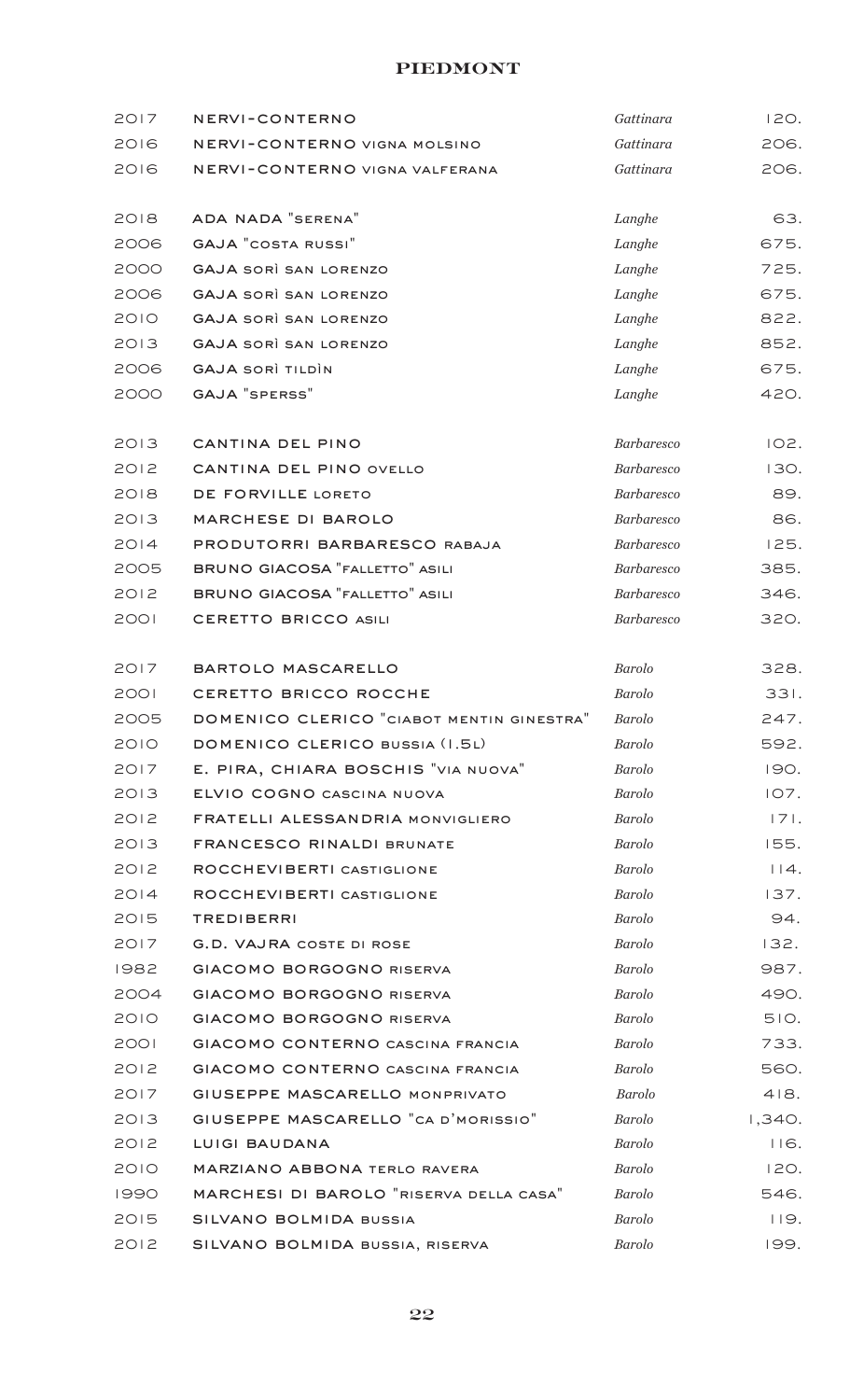## **PIEDMONT**

| 2013 | <b>GIUSEPPE MASCARELLO SCUDETTO</b> | Barbera d'Alba         | 73. |
|------|-------------------------------------|------------------------|-----|
| 2019 | MARCHESI DI BAROLO "MARAIA"         | Barbera del Monferrato | 48. |
| 2009 | <b>FRATELLI BROVIA SOLATIO</b>      | Dolcetto d'Alba        | 89. |
| 2016 | LANO GIANLUIGI RONCHELLA            | Dolcetto d'Alba        | 49. |
| 2020 | G.B. BURLOTTO                       | Langhe Freisa          | 53. |
| 2020 | G.B. BURLOTTO                       | Langhe Nebbiolo        | 56. |
| 2012 | PODERI COLLA                        | Nebbiolo d'Alba        | 64. |

## **VERONA**

| 1971 | <b>BERTANI AMARONE</b>             | Amarone Classico              | 1,100. |
|------|------------------------------------|-------------------------------|--------|
| 1978 | <b>BERTANI AMARONE</b>             | Amarone Classico              | 1,350. |
| 2012 | <b>ZENATO RISERVA</b>              | Amarone Classico              | 178.   |
|      |                                    |                               |        |
| 2007 | <b>FAMIGLIA PASQUA</b>             | Amarone                       | 105.   |
| 2013 | FAMIGLIA PASQUA                    | Amarone                       | 95.    |
| 2012 | FAMIGLIA PASQUA "MAI DIRE MAI"     | Amarone                       | 178.   |
| 2004 | MICHELE CASTELLANI "CINQUE STELLE" | Amarone                       | 192.   |
|      |                                    |                               |        |
| 2011 | DALFORNO ROMANO                    | <i>Valpolicella Superiore</i> | 215.   |
| 2012 | DALFORNO ROMANO                    | Valpolicella Superiore        | 205.   |
| 2013 | DALFORNO ROMANO                    | Valpolicella Superiore        | 195.   |
|      |                                    |                               |        |
| 2010 | ALLEGRINI LA POJA                  | Verona                        | 203.   |

## emilia-romagna

| 2018 | CHIARA CONDELLO |
|------|-----------------|

chiara condello *Sangiovese di Predappio* 64.

## **TUSCANY**

| 1977 | CASTELLO MONSANTO IL POGGIO, RISERVA                                            | Chianti Classico       | 500. |
|------|---------------------------------------------------------------------------------|------------------------|------|
| 2017 | MONTEVERTINE "LE PERGOLE TORTE"                                                 | Chianti Classico       | 316. |
| 2018 | MONTEVERTINE "LE PERGOLE TORTE"                                                 | Chianti Classico       | 316. |
| 2018 | MONTEVERTINE "PIAN DEL CIAMPOLO"                                                | Chianti Classico       | 80.  |
|      |                                                                                 |                        |      |
| 2016 | <b>BIONDI SANTI</b>                                                             | Brunello di Montalcino | 411. |
| 2011 | <b>BIONDI SANTI RISERVA</b>                                                     | Brunello di Montalcino | 912. |
| 2015 | CASTIGLION DEL BOSCO                                                            | Brunello di Montalcino | 123. |
| 2013 | <b>CERBAIONA</b>                                                                | Brunello di Montalcino | 351. |
| 2017 | <b>CIACCI</b>                                                                   | Brunello di Montalcino | 109. |
| 2016 | CIACCI VIGNA DI PIANROSSO "SANTA CATERINA D'ORO" RISERVA Brunello di Montalcino |                        | 323. |
| 2012 | IL POGGIONE VIGNA PAGANELLI, RISERVA                                            | Brunello di Montalcino | 228. |
|      |                                                                                 |                        |      |
| 2004 | POGGIO DI SOTTO RISERVA                                                         | Brunello di Montalcino | 650. |
| 2010 | <b>SALVIONI</b>                                                                 | Brunello di Montalcino | 535. |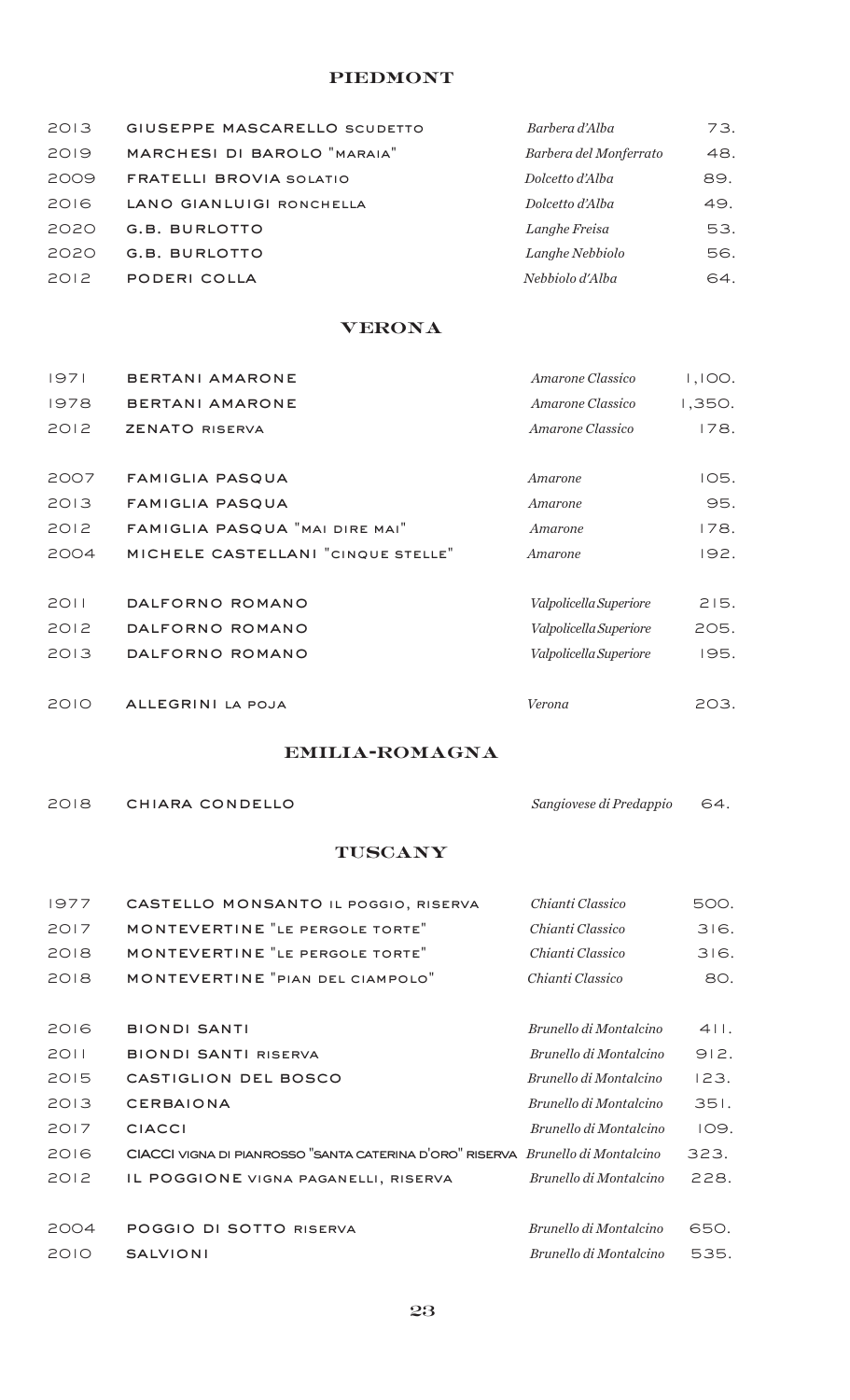## **SUPERTUSCAN**

| 2004 | TENUTA DELL <sup>'</sup> ORNELLAIA         | Bolgheri | 380.   |
|------|--------------------------------------------|----------|--------|
| 2005 | TENUTA DELL'ORNELLAIA                      | Bolgheri | 265.   |
| 2007 | TENUTA DELL <sup>'</sup> ORNELLAIA         | Bolgheri | 352.   |
| 2008 | TENUTA DELL <sup>'</sup> ORNELLAIA         | Bolgheri | 412.   |
| 2009 | TENUTA DELL <sup>'</sup> ORNELLAIA         | Bolgheri | 419.   |
| 2010 | TENUTA DELL <sup>'</sup> ORNELLAIA         | Bolgheri | 423.   |
| 2011 | TENUTA DELL <sup>'</sup> ORNELLAIA         | Bolgheri | 459.   |
| 2012 | TENUTA DELL <sup>'</sup> ORNELLAIA         | Bolgheri | 459.   |
| 2013 | TENUTA DELL <sup>'</sup> ORNELLAIA         | Bolgheri | 459.   |
| 2014 | TENUTA DELL <sup>'</sup> ORNELLAIA         | Bolgheri | 459.   |
|      |                                            |          |        |
| 2000 | <b>ANTINORI SOLAIA</b>                     | Tuscany  | 275.   |
| 2003 | <b>ANTINORI SOLAIA</b>                     | Tuscany  | 273.   |
| 2005 | <b>ANTINORI SOLAIA</b>                     | Tuscany  | 532.   |
| 2006 | <b>ANTINORI SOLAIA</b>                     | Tuscany  | 553.   |
| 2012 | CASTELLO NIPOZZANO MONTESODI               | Tuscany  | 87.    |
| 1997 | TENUTA DELL <sup>'</sup> ORNELLAIA MASSETO | Tuscany  | 1,627. |
| 1998 | TENUTA DELL <sup>'</sup> ORNELLAIA MASSETO | Tuscany  | 1,570. |
| 2011 | TENUTA DELL'ORNELLAIA MASSETO              | Tuscany  | 963.   |
| 2012 | TENUTA DELL'ORNELLAIA MASSETO              | Tuscany  | 985.   |
| 2013 | TENUTA DELL <sup>'</sup> ORNELLAIA MASSETO | Tuscany  | 1,040. |
| 2015 | TENUTA DELL'ORNELLAIA MASSETO              | Tuscany  | 1,240. |
| 2017 | TENUTA SETTE PONTI "ORENO"                 | Tuscany  | 165.   |
| 2010 | QUERCIABELLA "CAMARTINA"                   | Tuscany  | 222.   |

## **UMBRIA**

paolo bea pagliaro *Sagrantino di Montefalco* 194.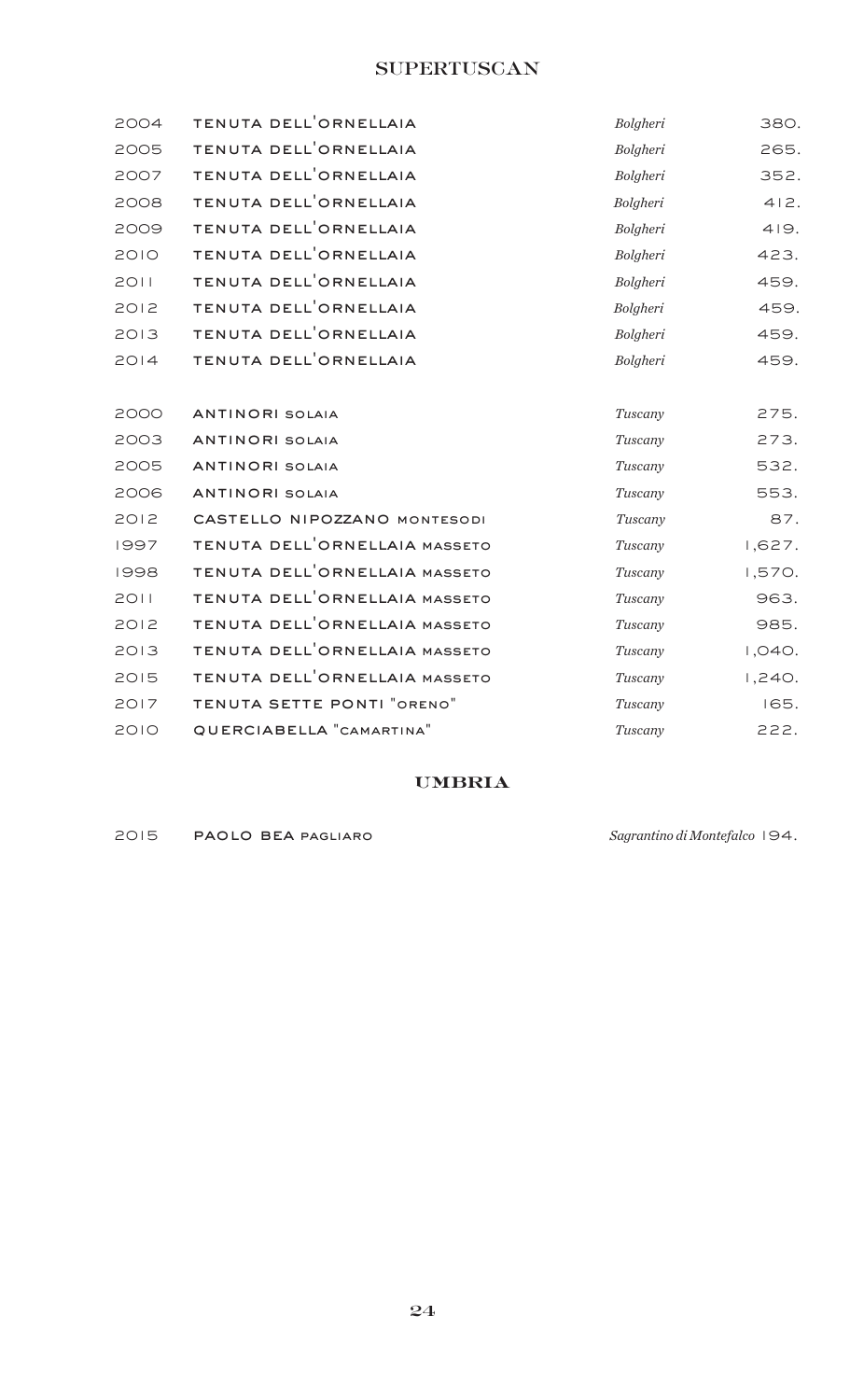## TEMPRANILLO

| 2009 | LEDA "VIÑAS VIEJAS"           | Castilla y León, Spain  | 83.  |
|------|-------------------------------|-------------------------|------|
| 2004 | <b>BODEGAS RODA "CIRSION"</b> | Rioja, Spain            | 398. |
| 2008 | LOPEZ DE HEREDIA RESERVA      | Rioja, Spain            | 109. |
| 2009 | MARQUES MURIETTA GRAN RESERVA | Rioja, Spain            | 231. |
| 2012 | RIOJA ALTA "ARDANZA" RESERVA  | Rioja Alta, Spain       | 79.  |
| 2009 | VEGA-SICILIA "VALBUENA 5 ANO" | Ribera del Duero, Spain | 322. |
| 2014 | VEGA-SICILIA "VALBUENA 5 ANO" | Ribera del Duero, Spain | 353. |
| 2004 | BLEND   VEGA-SICILIA "UNICO"  | Ribera del Duero, Spain | 636. |
| 2009 | BLEND   VEGA-SICILIA "UNICO"  | Ribera del Duero, Spain | 891. |

## ZINFANDEL

| 2019         | <b>RIDGE THREE VALLEYS</b>           | Sonoma County              | 88.         |
|--------------|--------------------------------------|----------------------------|-------------|
| 2019         | <b>RIDGE LYTTON SPRINGS</b>          | Dry Creek Valley           | 88.         |
| 2016<br>2018 | <b>CANARD RESERVE</b><br>FROG'S LEAP | Napa Valley<br>Napa Valley | 155.<br>63. |
| 2016         | ONCE & FUTURE OAKLEY ROAD            | Contra Costa               | 93.         |

## SYRAH

#### **WASHINGTON**

| 2018 | K VINTNERS THE HIDDEN | <i>Wahluke Slope</i> | 132. |
|------|-----------------------|----------------------|------|
| 2015 | BETZ "LA CÔTE ROUSSE" | Red Mountain         | 119. |
| 2014 | REYNVAAN IN THE HILLS | Walla Walla          | 138. |

#### **CALIFORNIA**

| 2016 | <b>ARNOT ROBERTS</b>   | Sonoma Coast  | 81.  |
|------|------------------------|---------------|------|
| 2017 | PAX "SONOMA HILLSIDES" | Sonoma Coast  | 98.  |
| 2019 | <b>FAILLA HAYNES</b>   | Napa Valley   | 116. |
| 2016 | SHAFER "RELENTLESS"    | Napa Valley   | 190. |
| 2019 | PIEDRA SASSI           | Santa Barbara | 65.  |

#### southern hemisphere

| 2010 | <b>MONTES</b> "MONTES FOLLY"    | Apalta Valley, Chile      | 153.   |
|------|---------------------------------|---------------------------|--------|
| 2015 | OCHOTA BARRELS SHELLAC          | Barossa Valley, Australia | 119.   |
| 2001 | PENFOLDS "GRANGE"               | Barossa Valley, Australia | 1,155. |
| 2002 | PENFOLDS "GRANGE"               | Barossa Valley, Australia | 1,155. |
| 2004 | PENFOLDS "GRANGE"               | Barossa Valley, Australia | 1,155. |
| 2006 | PENFOLDS "RWT"                  | Barossa Valley, Australia | 241.   |
|      |                                 |                           |        |
| 2004 | <b>CLARENDON HILLS ASTRALIS</b> | McLaren Vale, Australia   | 523.   |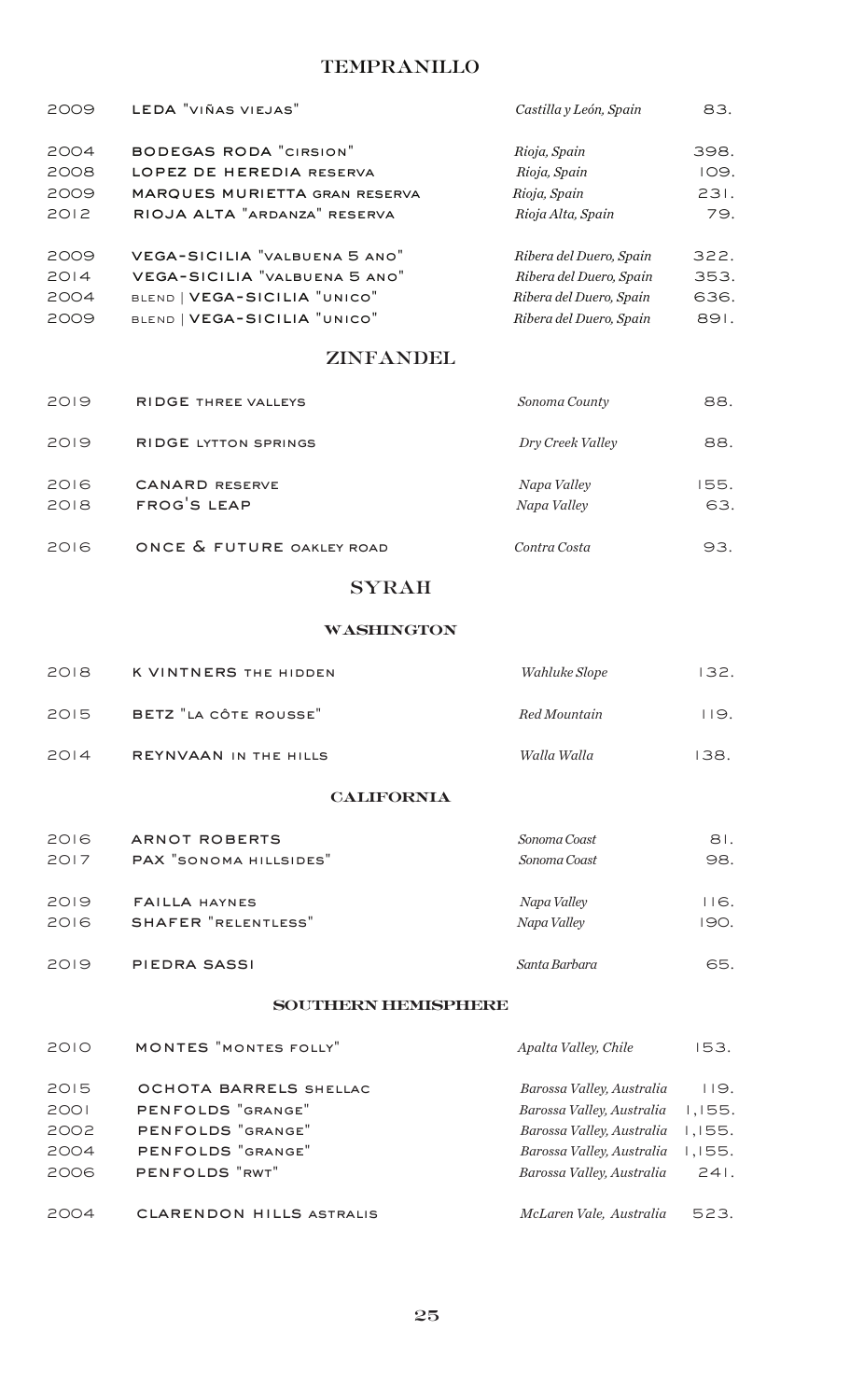## rhone valley

| 2018 | <b>GARRIGUE "CUVÉE ROMAINE"</b>       | Côtes du Rhône        | 45.    |
|------|---------------------------------------|-----------------------|--------|
| 2014 | ROSTAING "LES LÉZARDES"               | Collines Rhodaniennes | 77.    |
| 2015 | BERNARD LEVET LA CHAVAROCHE           | Côte-Rôtie            | 133.   |
| 2017 | ROSTAING "AMPODIUM"                   | Côte-Rôtie            | 166.   |
| 2009 | ROSTAING LA LANDONNE                  | Côte-Rôtie            | 408.   |
| 2019 | <b>FAURY</b>                          | Saint-Joseph          | 75.    |
| 2017 | LES VINS DE VIENNE                    | Saint-Joseph          | 56.    |
| 2018 | <b>ALAIN GRAILLOT</b>                 | Crozes Hermitage      | 86.    |
| 2010 | NATACHA CHAVE "ALÉOFANE"              | Crozes Hermitage      | 80.    |
| 2012 | PIERRE GAILLARD                       | Crozes Hermitage      | 74.    |
| 2012 | J.L. CHAVE                            | Hermitage             | 660.   |
| 2017 | J.L. CHAVE                            | Hermitage             | 660.   |
| 2016 | J.L. CHAVE SELECTION "FARCONNET"      | Hermitage             | 132.   |
| 2007 | M. CHAPOUTIER LE PAVILLON (I.5L)      | Hermitage             | 1,500. |
| 2006 | PAUL JABOULET LA CHAPELLE             | Hermitage             | 385.   |
| 2009 | PAUL JABOULET LA CHAPELLE             | Hermitage             | 445.   |
| 2010 | PAUL JABOULET LA CHAPELLE             | Hermitage             | 510.   |
| 2008 | A. CLAPE                              | Cornas                | 455.   |
| 2009 | A. CLAPE                              | Cornas                | 455.   |
| 2012 | A. CLAPE                              | Cornas                | 408.   |
| 2012 | SARLE ALAIN VOGE "LES VIELLES VIGNES" | Cornas                | 138.   |
| 2009 | CHÊNE BLEU "HÉLOÏSE"                  | Vaucluse              | 181.   |
| 2016 | LE CHEMINS DE SÈVE "MÉTAMORPHOSE"     | Cairanne              | 52.    |
| 2018 | CHANTE-PERDRIX                        | Châteauneuf-du-Pape   | 91.    |
| 2016 | DOMAINE DU PEGAU "CUVÉE RESERVÉE"     | Châteauneuf-du-Pape   | 192.   |
| 2019 | DOMAINE DU VIEUX TÉLÉGRAPHE "LA CRAU" | Châteauneuf-du-Pape   | 106.   |
| 2019 | DOMAINE DU VIEUX LAZARET              | Châteauneuf-du-Pape   | 83.    |
|      | DDAVENCE                              |                       |        |

**PROVENCE** 

| 2019<br>$\overline{\phantom{a}}$<br>$\sim$ 1<br>______ | <b>TEMPIFR</b> |  | Bandoi<br>. | .<br>-<br>$\sim$ |
|--------------------------------------------------------|----------------|--|-------------|------------------|
|                                                        |                |  |             |                  |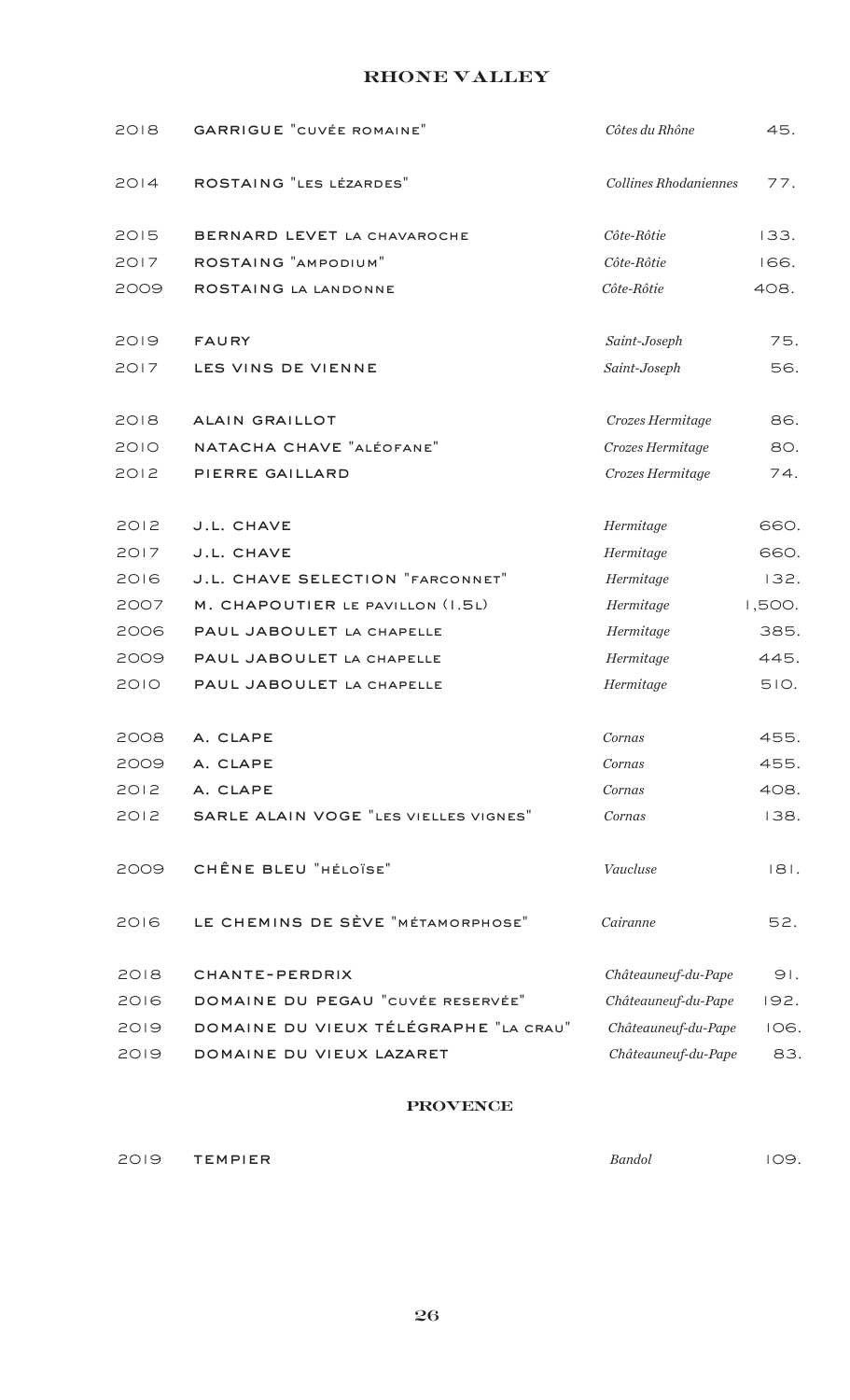## MERLOT

#### domestic

| 2014 | <b>SEVEN FALLS</b>             | Wahluke Slope         | 48.  |
|------|--------------------------------|-----------------------|------|
| 2015 | TRIG POINT DIAMOND DUST        | Alexander Valley      | 55.  |
| 2006 | <b>BUCCELLA</b>                | Napa Valley           | 275. |
| 2017 | <b>CAKEBREAD</b>               | Napa Valley           | 113. |
| 2014 | <b>DARIOUSH</b>                | Napa Valley           | 114. |
| 2011 | <b>LEWIS</b>                   | Napa Valley           | 135. |
| 2016 | DUCKHORN THREE PALMS (1.5L)    | Napa Valley           | 308. |
| 2005 | <b>BERINGER BANCROFT RANCH</b> | Howell Mountain       | 140. |
|      | <b>INTERNATIONAL</b>           |                       |      |
| 2009 | ZIDARICH "RUJE"                | Venezia-Giulia, Italy | 143. |

| 1997 | <b>RADIKON</b>    | Collio, Italy              | 334. |
|------|-------------------|----------------------------|------|
| 2016 | <b>BIG FLOWER</b> | Stellenbosch, South Africa | 48.  |

## CABERNET FRANC

#### domestic

| 2017 | <b>RAVINES</b> | Finger Lakes | 51.  |
|------|----------------|--------------|------|
| 2013 | LARKIN         | Napa Valley  | 137. |
|      |                |              |      |

#### international

| 2015 | BERNARD BAUDRY "LE DOMAINE"     | Chinon, France | 65.  |
|------|---------------------------------|----------------|------|
| 2015 | PALLUS "LES PENSÉES DE PALLUS"  | Chinon, France | 58.  |
| 2020 | <b>GUIBERTEAU</b>               | Saumur, France | 61.  |
| 2020 | GUIBERTEAU "LES MOULINS" (1.5L) | Saumur, France | 125. |

## MALBEC

#### domestic

| 2018 | SWICK "PIED ROUGE" | Columbia Valley | 56. |
|------|--------------------|-----------------|-----|
|      | INTERNATIONAL      |                 |     |

## international

| 2010 | <b>ACHAVAL FERRER FINCA BELLA VISTA</b> | Mendoza, Argentina      | 197. |
|------|-----------------------------------------|-------------------------|------|
| 2015 | NICOLÁS CATENA "ZAPATA"                 | Mendoza, Argentina      | 132. |
| 2018 | KAIKEN "ULTRA"                          | Mendoza, Argentina      | 52.  |
| 2010 | BLEND   FINCA EL ORIGEN PHI             | Valle de Uco, Argentina | 92.  |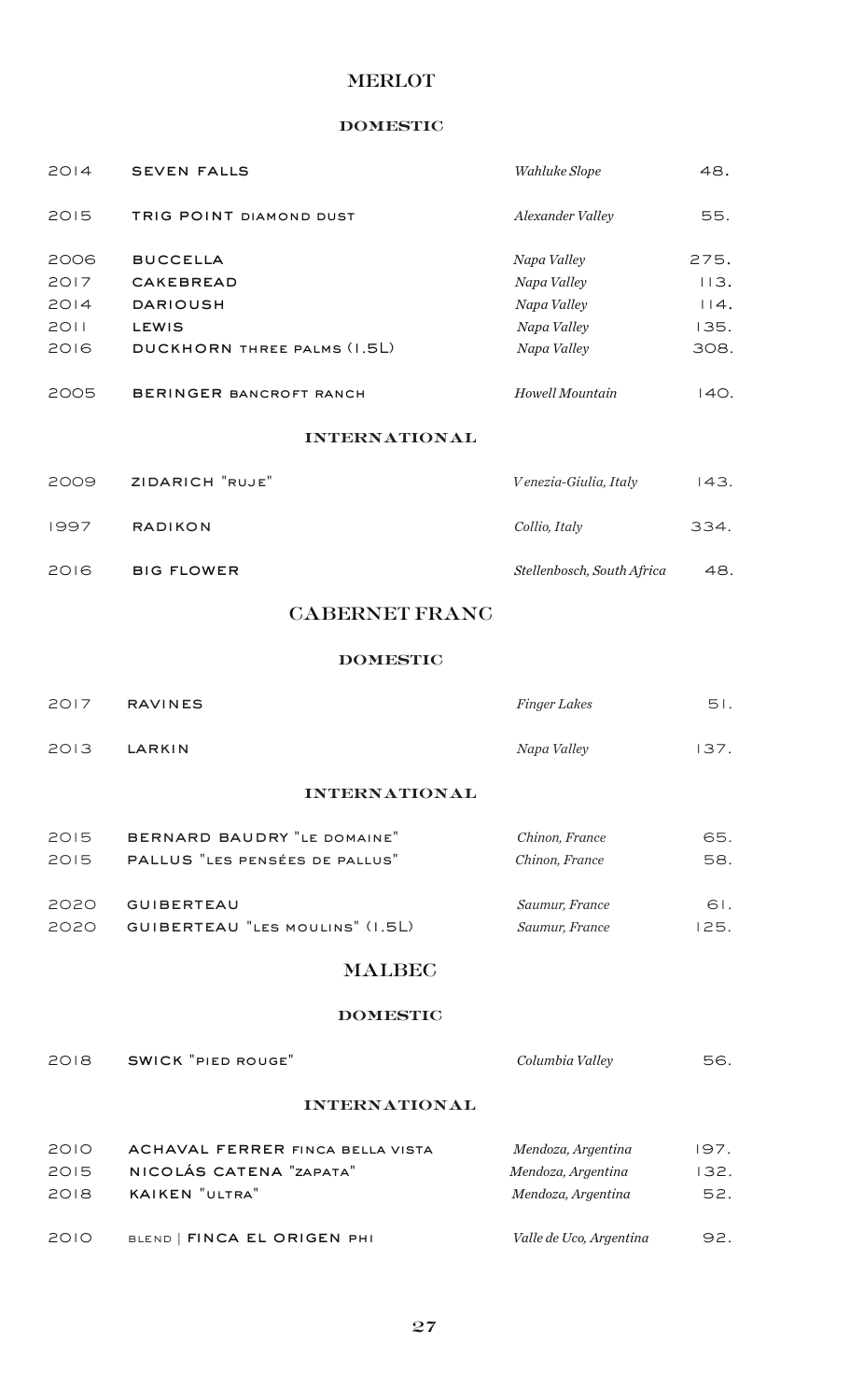# CABERNET SAUVIGNON

## **washington**

| 2011 | OWEN ROE | Yakima Valley | IO7. |
|------|----------|---------------|------|
|      |          |               |      |

#### california

| 2016 | <b>KAMEN</b>                     | Sonoma County           | 162.  |
|------|----------------------------------|-------------------------|-------|
| 2017 | <b>KAMEN</b>                     | Sonoma County           | 167.  |
| 2016 | <b>JORDAN</b>                    | <b>Alexander Valley</b> | 125.  |
| 2017 | ANAKOTA HELENA MONTANA           | Knights Valley          | 209.  |
| 2017 | ALEJANDRO BULGHERONI "LITHOLOGY" | Napa Valley             | 268.  |
| 2013 | CHAPPELLET "PRITCHARD HILL"      | Napa Valley             | 360.  |
| 2015 | CHAPPELLET "PRITCHARD HILL"      | Napa Valley             | 401.  |
| 2017 | <b>CORISON</b>                   | Napa Valley             | 190.  |
| 2012 | <b>CORISON KRONOS</b>            | Napa Valley             | 303.  |
| 2016 | DIAMOND CREEK GRAVELLY MEADOW    | Napa Valley             | 394.  |
| 2019 | DI COSTANZO "DI CO"              | Napa Valley             | 136.  |
| 1995 | <b>FISHER LAMB</b>               | Napa Valley             | 234.  |
| 2016 | HEITZ                            | Napa Valley             | 120.  |
| 2000 | <b>HEITZ MARTHA'S VINEYARD</b>   | Napa Valley             | 271.  |
| 2002 | <b>HEITZ MARTHA'S VINEYARD</b>   | Napa Valley             | 257.  |
| 2003 | <b>HEITZ MARTHA'S VINEYARD</b>   | Napa Valley             | 243.  |
| 2004 | <b>HEITZ MARTHA'S VINEYARD</b>   | Napa Valley             | 265.  |
| 2005 | <b>HEITZ MARTHA'S VINEYARD</b>   | Napa Valley             | 285.  |
| 2006 | <b>HEITZ MARTHA'S VINEYARD</b>   | Napa Valley             | 261.  |
| 2007 | HEITZ MARTHA'S VINEYARD          | Napa Valley             | 383.  |
| 2008 | <b>HEITZ MARTHA'S VINEYARD</b>   | Napa Valley             | 346.  |
| 2018 | HUNDRED ACRE ARK                 | Napa Valley             | IIO6. |
| 2018 | HUNDRED ACRE KAYLI MORGAN        | Napa Valley             | IIO6. |
| 2011 | LAIL VINEYARDS "J. DANIEL CUVÉE" | Napa Valley             | 235.  |
| 2017 | LEWIS "RESERVE"                  | Napa Valley             | 305.  |
| 2005 | "M" BY MICHAEL MONDAVI           | Napa Valley             | 325.  |
| 2012 | <b>MORLET</b> "PETIT MORLET"     | Napa Valley             | 201.  |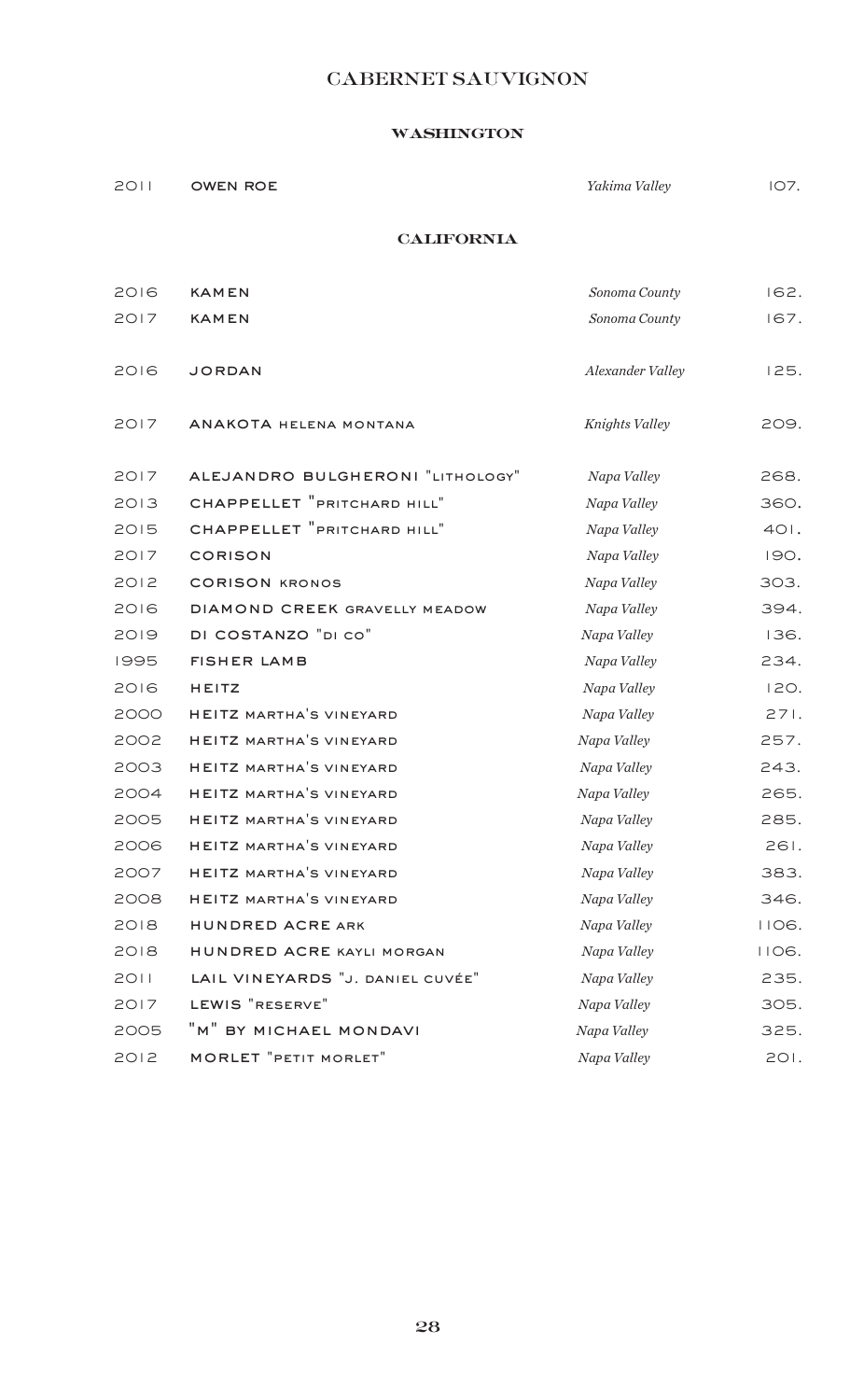# CABERNET SAUVIGNON

| 2012 | REVANA "TERROIR SERIES"            | Napa Valley                 | 165.        |
|------|------------------------------------|-----------------------------|-------------|
| 2015 | ROMBAUER "DIAMOND SELECTION"       | Napa Valley                 | 280.        |
| 2018 | <b>SCHRADER "RBS"</b>              | Napa Valley                 | 765.        |
| 2014 | STAG'S LEAP WINE CELLARS FAY       | Napa Valley                 | 245.        |
| 2017 | STAG'S LEAP WINE CELLARS SLV       | Napa Valley                 | 330.        |
| 2005 | STAG'S LEAP WINE CELLARS "CASK 23" | Napa Valley                 | 341.        |
| 2010 | STAG'S LEAP WINE CELLARS "CASK 23" | Napa Valley                 | 365.        |
| 2017 | STAG'S LEAP WINE CELLARS "CASK 23" | Napa Valley                 | 475.        |
| 2018 | <b>TEXTBOOK</b>                    | Napa Valley                 | 68.         |
| 2014 | DUNN                               | Howell Mountain             | 242.        |
| 2013 | <b>DUNN TRAILER</b>                | Howell Mountain             | 937.        |
| 2016 | LA JOTA VINEYARD CO.               | Howell Mountain             | 275.        |
| 1998 | <b>SPOTTSWOODE</b>                 | St. Helena                  | 339.        |
| 2013 | <b>INGLENOOK RUBICON</b>           | Rutherford                  | 285.        |
| 2018 | NICKEL & NICKEL QUICKSILVER        | Rutherford                  | <b>190.</b> |
| 2019 | SCARECROW (I.5L)                   | Rutherford                  | 3,300.      |
| 2012 | RUDD "SAMANTHA'S"                  | Oakville                    | 229.        |
| 2006 | <b>SHAFER "HILLSIDE SELECT"</b>    | Stag's Leap District        | 370.        |
| 2011 | SHAFER "HILLSIDE SELECT"           | Stag's Leap District        | 440.        |
| 2013 | <b>SHAFER "HILLSIDE SELECT"</b>    | Stag's Leap District        | 515.        |
| 2014 | SHAFER "HILLSIDE SELECT" (I.5L)    | Stag's Leap District        | 1,018.      |
| 2016 | <b>SHAFER "HILLSIDE SELECT"</b>    | Stag's Leap District        | 551.        |
| 2018 | SHAFER "ONE POINT FIVE"            | Stag's Leap District        | 207.        |
| 2013 | SILVERADO "SOLO"                   | Stag's Leap District        | 206.        |
| 2012 | RAFAEL ET FILS                     | Oak Knoll                   | 102.        |
| 2016 | MT. BRAVE                          | Mt. Veeder                  | 171.        |
| 2017 | MT. BRAVE                          | Mt. Veeder                  | 190.        |
| 2019 | DI COSTANZO CALDWELL               | Coombsville                 | 213.        |
| 2018 | DI COSTANZO FARELLA                | Coombsville                 | 228.        |
| 2019 | TYLER "RSW"                        | Happy Canyon, Santa Barbara | 90.         |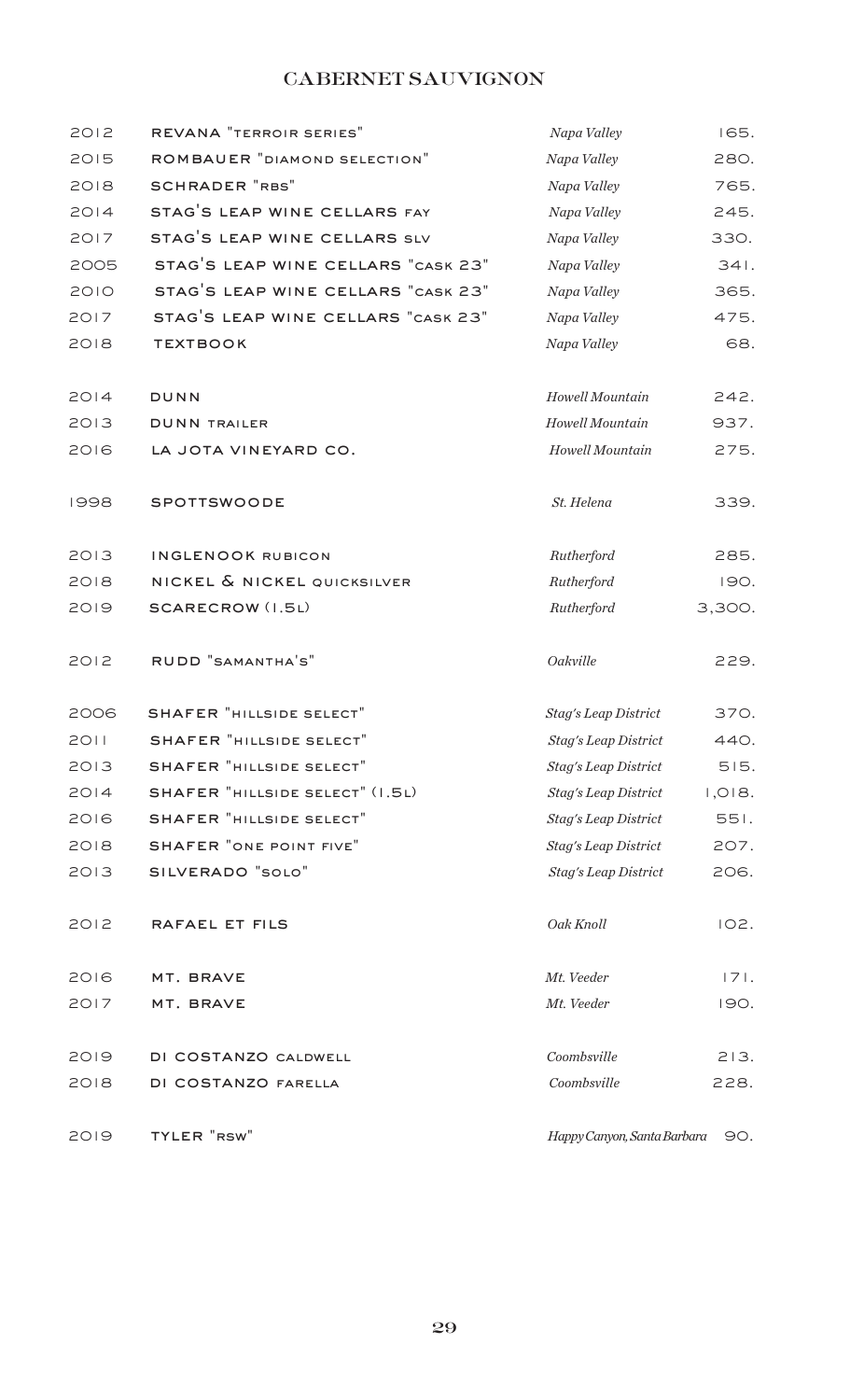## proprietary red blends

#### domestic

| 1998 | PETER MICHAEL LES PAVOTS            | Knight's Valley | 275.   |
|------|-------------------------------------|-----------------|--------|
| 2015 | PETER MICHAEL "L'ESPRIT DES PAVOTS" | Knight's Valley | 224.   |
|      |                                     |                 |        |
| 2012 | ARAUJO "ALTAGRACIA"                 | Napa Valley     | 225.   |
| 2018 | BEVAN CELLARS "ONTOGENY"            | Napa Valley     | 213.   |
| 2014 | <b>BOND</b> "MELBURY"               | Napa Valley     | 941.   |
| 2015 | <b>BOND</b> "MELBURY"               | Napa Valley     | 1,156. |
| 2015 | <b>BOND</b> "QUELLA"                | Napa Valley     | 1,156. |
| 2016 | <b>BOND</b> "QUELLA"                | Napa Valley     | 1,190. |
| 2017 | <b>BOND</b> "QUELLA"                | Napa Valley     | 1,512. |
| 2013 | <b>BOND</b> "ST. EDEN"              | Napa Valley     | 940.   |
| 2015 | <b>BOND</b> "ST. EDEN"              | Napa Valley     | 1,156. |
| 2016 | <b>BOND</b> "ST. EDEN"              | Napa Valley     | 1,189. |
| 2017 | <b>BOND</b> "ST. EDEN"              | Napa Valley     | 1,512. |
| 2015 | <b>BOND "VECINA"</b>                | Napa Valley     | 1,171. |
| 2017 | <b>BOND "VECINA"</b>                | Napa Valley     | 1,512. |
| 2016 | BRYANT FAMILY "DB4"                 | Napa Valley     | 248.   |
| 2011 | <b>COLGIN IX ESTATE</b>             | Napa Valley     | 1,165. |
| 2012 | <b>COLGIN IX ESTATE</b>             | Napa Valley     | 878.   |
| 2014 | <b>COLGIN IX ESTATE</b>             | Napa Valley     | 920.   |
| 2017 | <b>COLGIN IX ESTATE</b>             | Napa Valley     | 1,038. |
| 2016 | <b>DOMINUS</b>                      | Napa Valley     | 502.   |
| 2015 | DOMINUS "NAPANOOK"                  | Napa Valley     | 155.   |
| 2012 | HARLAN ESTATE                       | Napa Valley     | 2,600. |
| 2016 | HARLAN ESTATE                       | Napa Valley     | 2,355. |
| 2017 | HARLAN ESTATE                       | Napa Valley     | 2,475. |
| 2010 | <b>JOSEPH PHELPS "INSIGNIA"</b>     | Napa Valley     | 335.   |
| 2012 | JOSEPH PHELPS "INSIGNIA"            | Napa Valley     | 383.   |
| 2013 | JOSEPH PHELPS "INSIGNIA"            | Napa Valley     | 395.   |
| 2014 | <b>JOSEPH PHELPS "INSIGNIA"</b>     | Napa Valley     | 395.   |
| 2015 | <b>JOSEPH PHELPS "INSIGNIA"</b>     | Napa Valley     | 395.   |
| 2016 | <b>JOSEPH PHELPS "INSIGNIA"</b>     | Napa Valley     | 439.   |
| 2011 | OPUS ONE                            | Napa Valley     | 345.   |
| 2012 | OPUS ONE                            | Napa Valley     | 709.   |
| 2013 | OPUS ONE                            | Napa Valley     | 495.   |
| 2014 | OPUS ONE                            | Napa Valley     | 515.   |
| 2015 | OPUS ONE                            | Napa Valley     | 575.   |
| 2016 | OPUS ONE                            | Napa Valley     | 610.   |
| 2017 | OPUS ONE                            | Napa Valley     | 602.   |
| 2018 | OPUS ONE                            | Napa Valley     | 600.   |
| N/V  | OPUS ONE "OVERTURE"                 | Napa Valley     | 251.   |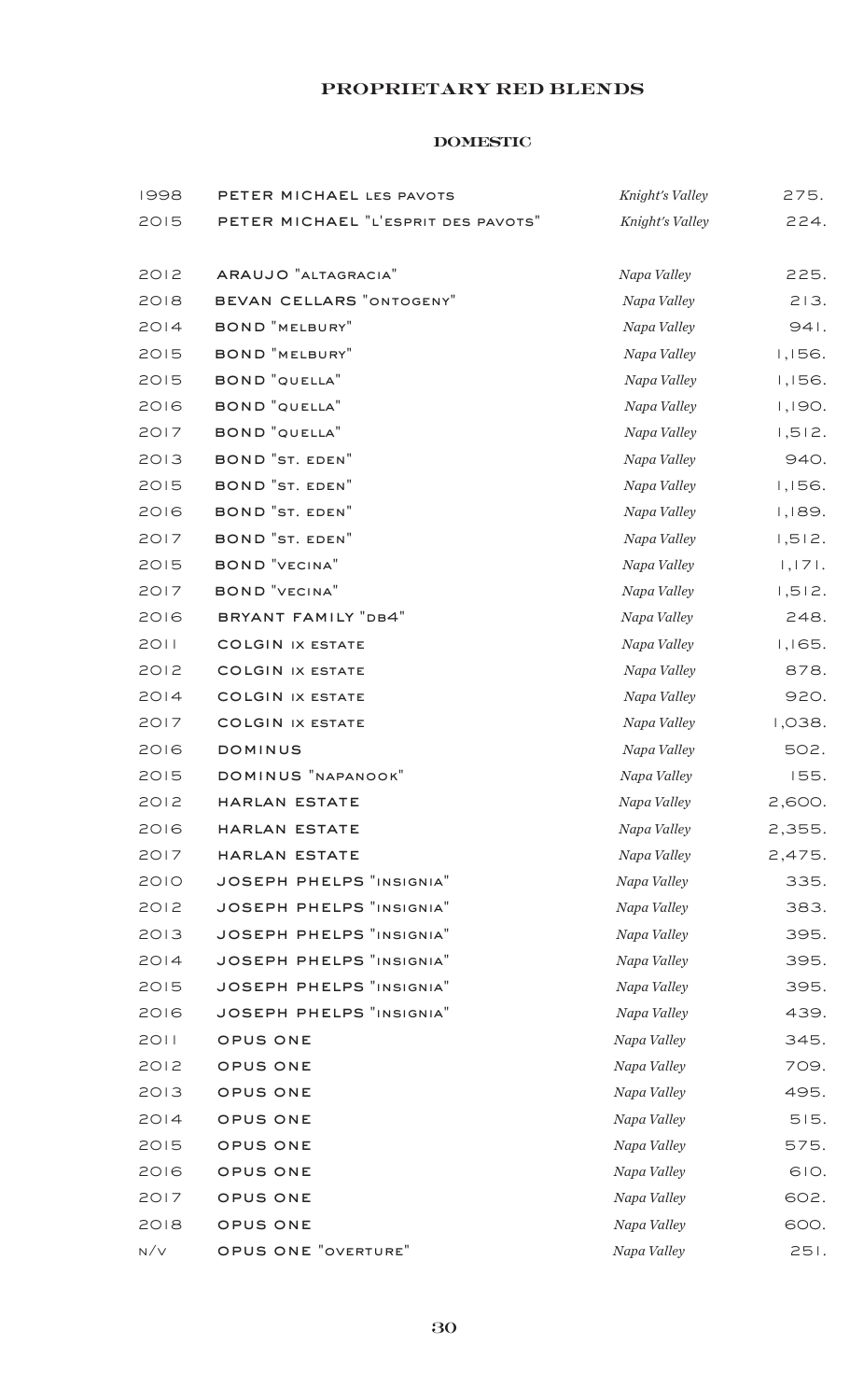## proprietary red blends

| 2017 | <b>OVID</b>                       | Napa Valley          | 554.   |
|------|-----------------------------------|----------------------|--------|
| 2015 | <b>PROMONTORY</b>                 | Napa Valley          | 1,400. |
| 2013 | <b>SEAN THACKREY "ORION"</b>      | Napa Valley          | 197.   |
| 2012 | <b>SPRING MOUNTAIN "ELIVETTE"</b> | Napa Valley          | 263.   |
| 2015 | THE MASCOT                        | Napa Valley          | 240.   |
| 2010 | <b>VOLKER EISELE "TERZETTO"</b>   | Napa Valley          | 132.   |
|      |                                   |                      |        |
| 2015 | <b>QUINTESSA</b>                  | Rutherford           | 305.   |
| 2016 | <b>QUINTESSA</b>                  | Rutherford           | 309.   |
|      |                                   |                      |        |
| 2004 | <b>RIDGE MONTE BELLO</b>          | Santa Cruz Mountains | 327.   |
| 2011 | <b>RIDGE MONTE BELLO</b>          | Santa Cruz Mountains | 270.   |
|      |                                   |                      |        |

## international

| 2016 | NETZL "ANNA CHRISTINA"           | Carnuntum, Austria       | 114.    |
|------|----------------------------------|--------------------------|---------|
| 1997 | CHÂTEAU MUSAR                    | Bekaa Valley, Lebanon    | 205.    |
| 1998 | CHÂTEAU MUSAR                    | Bekaa Valley, Lebanon    | 183.    |
| 2000 | CHÂTEAU MUSAR                    | Bekaa Valley, Lebanon    | 156.    |
| 2007 | CHÂTEAU MUSAR                    | Bekaa Valley, Lebanon    | 156.    |
| 2008 | CHÂTEAU MUSAR                    | Bekaa Valley, Lebanon    | 130.    |
| 2009 | CHÂTEAU MUSAR                    | Bekaa Valley, Lebanon    | 144.    |
| 2010 | CHÂTEAU MUSAR                    | Bekaa Valley, Lebanon    | 138.    |
| 2011 | CHÂTEAU MUSAR                    | Bekaa Valley, Lebanon    | 138.    |
| 2012 | CHÂTEAU MUSAR                    | Bekaa Valley, Lebanon    | 130.    |
| 2014 | CHÂTEAU MUSAR                    | Bekaa Valley, Lebanon    | $ 2 $ . |
|      |                                  |                          |         |
| 2015 | CASA LAPOSTOLLE "CLOS APALTA"    | Colchagua Valley, Chile  | 234.    |
| 2015 | CASA LAPOSTOLLE "LES PETIT CLOS" | Colchagua Valley, Chile  | 109.    |
|      |                                  |                          |         |
| 2016 | NICOLAS CATENA ZAPATA            | Mendoza, Argentina       | 120.    |
|      |                                  |                          |         |
| 2018 | BOSMAN "ADAMA"                   | Wellington, South Africa | 64.     |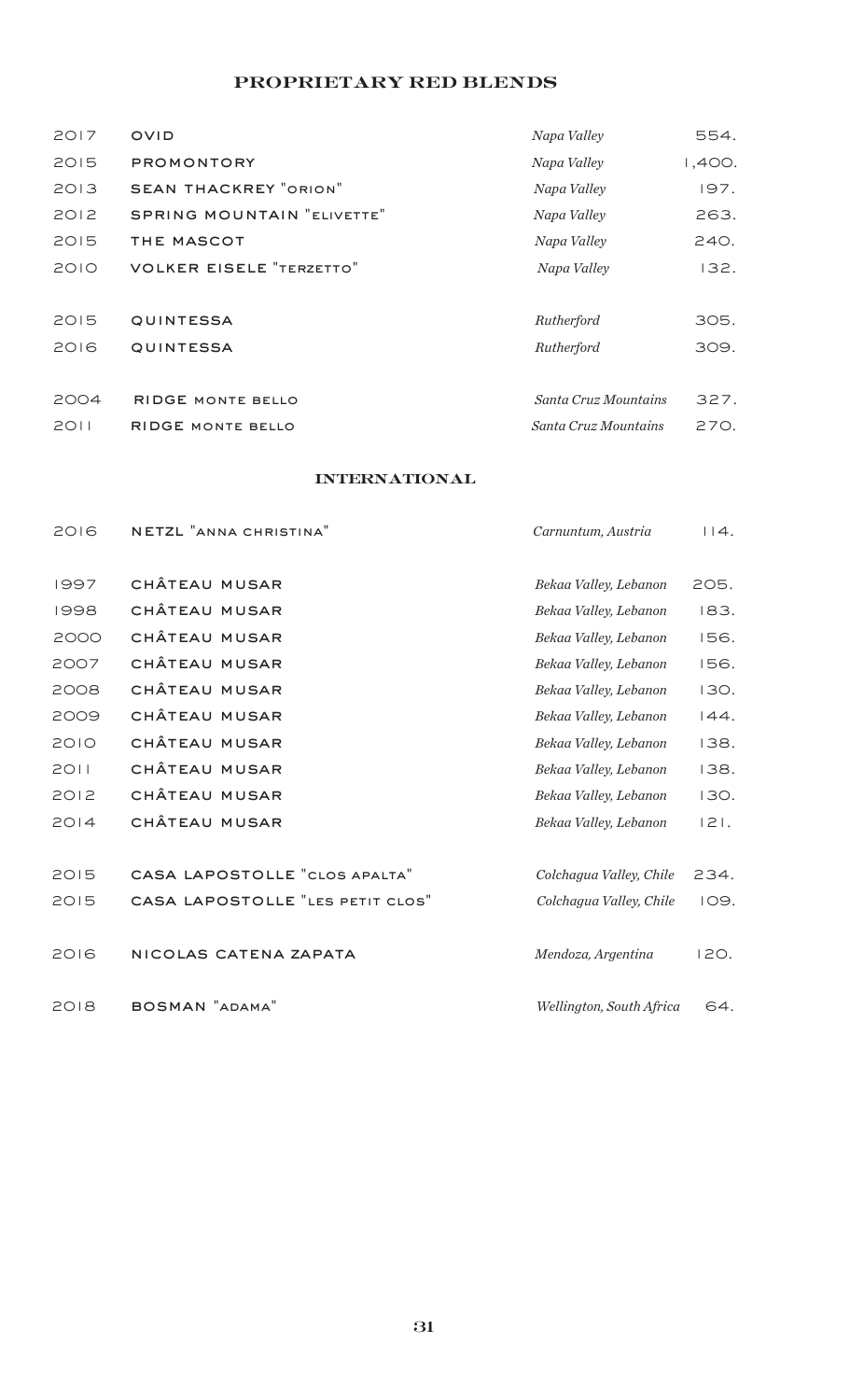## bordeaux, left bank

| 2015        | CHÂTEAU CAMBON LA PELOUSE                                 | Haut-Médoc     | 75.    |
|-------------|-----------------------------------------------------------|----------------|--------|
| 2009        | CHÂTEAU CALON-SÉGUR 3 <sup>èME</sup> CRU                  | Saint-Estèphe  | 465.   |
| 2015        | CHÂTEAU MEYNEY                                            | Saint-Estèphe  | 98.    |
| 2011        | CHÂTEAU MONTROSE 2 <sup>ème</sup> CRU                     | Saint-Estèphe  | 461.   |
| 1988        | CHÂTEAU LAFITE ROTHSCHILD 1ER CRU                         | Pauillac       | 3,200. |
| 1990        | CHÂTEAU LAFITE ROTHSCHILD 1ER CRU                         | Pauillac       | 2,725. |
| 2005        | CHÂTEAU LAFITE ROTHSCHILD 1ER CRU                         | Pauillac       | 2,900. |
| <b>2010</b> | CHÂTEAU LAFITE ROTHSCHILD 1ER CRU                         | Pauillac       | 2,648. |
| 2008        | CHÂTEAU LATOUR 1ER CRU                                    | Pauillac       | 1,600. |
| 2009        | CHÂTEAU LYNCH BAGES 5 <sup>ÈME</sup> CRU                  | Pauillac       | 465.   |
| 1989        | CHÂTEAU MOUTON ROTHSCHILD 1ER CRU                         | Pauillac       | 2,075. |
| 2003        | CHÂTEAU MOUTON ROTHSCHILD 1ER CRU                         | Pauillac       | 1,800. |
| 2005        | CHÂTEAU MOUTON ROTHSCHILD 1ER CRU                         | Pauillac       | 2,600. |
| 2010        | CHÂTEAU MOUTON ROTHSCHILD 1ER CRU                         | Pauillac       | 3,200. |
| 2005        | CHÂTEAU PICHON LONGUEVILLE "LALANDE" 2 <sup>èME</sup> CRU | Pauillac       | 602.   |
| 2010        | CHÂTEAU PICHON-LONGUEVILLE "BARON" 2 <sup>èME</sup> CRU   | Pauillac       | 587.   |
| 2016        | CHÂTEAU PICHON-LONGUEVILLE "BARON" 2 <sup>èME</sup> CRU   | Pauillac       | 594.   |
| 2009        | ECHO DE LYNCH BAGES                                       | Pauillac       | 217.   |
| 2010        | TOURELLES DE LONGUEVILLE                                  | Pauillac       | 139.   |
| 2010        | CHÂTEAU BEYCHEVELLE 4 <sup>ème</sup> CRU                  | Saint-Julien   | 320.   |
| 2010        | CHÂTEAU BRANAIRE-DUCRU 4 <sup>ème</sup> CRU               | Saint-Julien   | 262.   |
| 2010        | CHÂTEAU GRUAUD LAROSE 2 <sup>ème</sup> CRU                | Saint-Julien   | 269.   |
| 2014        | CHÂTEAU LAGRANGE 3 <sup>ème</sup> CRU                     | Saint-Julien   | 269.   |
| 2009        | CHÂTEAU LÉOVILLE BARTON 2 <sup>ème</sup> CRU              | Saint-Julien   | 485.   |
| 2015        | CHÂTEAU TALBOT 4 <sup>ème</sup> CRU                       | Saint-Julien   | 155.   |
| 2015        | CHÂTEAU GLORIA                                            | Saint-Julien   | 117.   |
| 2009        | DOMAINE DU JAUGARET                                       | Saint-Julien   | 178.   |
| 2009        | CHÂTEAU BRANE-CANTENAC 2 <sup>ème</sup> CRU               | Margaux        | 305.   |
| 2010        | CHÂTEAU RAUZAN-SEGLA 2 <sup>èME</sup> CRU                 | Margaux        | 453.   |
| 2005        | CHÂTEAU MARGAUX 1ER CRU                                   | Margaux        | 2,775. |
| 2016        | CHÂTEAU MARGAUX 1ER CRU                                   | Margaux        | 1,908. |
| 2001        | CHÂTEAU PALMER 3 <sup>ème</sup> CRU                       | Margaux        | 1,250. |
| 2005        | CHÂTEAU PALMER 3 <sup>ème</sup> CRU                       | Margaux        | 1,537. |
| 2008        | CHÂTEAU PALMER 3 <sup>ème</sup> CRU                       | Margaux        | 1,205. |
| 2010        | CHÂTEAU HAUT-BRION 1ER CRU                                | Pessac-Léognan | 2,950. |
| 2008        | CHÂTEAU LA MISSION HAUT-BRION                             | Pessac-Léognan | 875.   |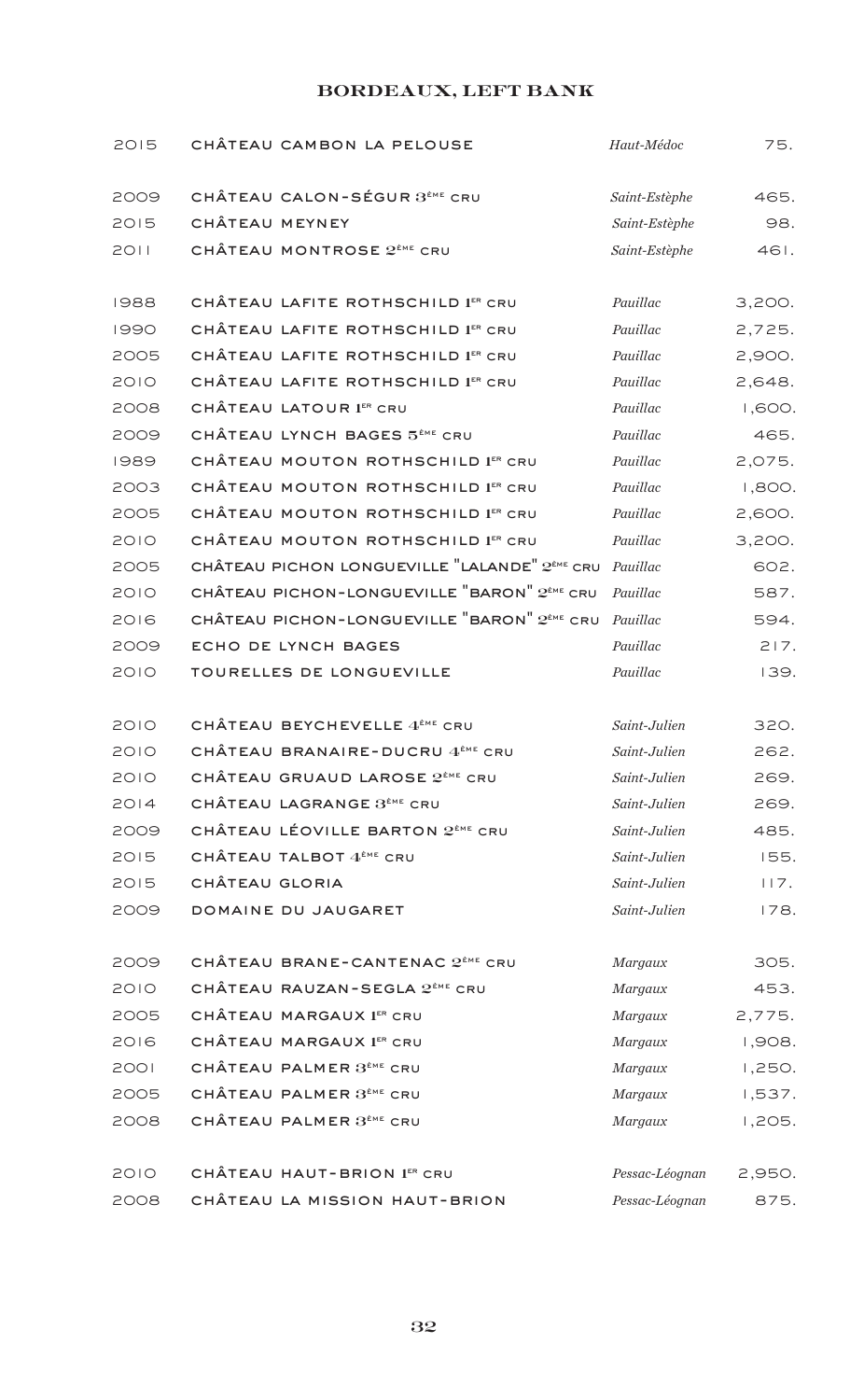# bordeaux, right bank

| 2003 | CHÂTEAU CLEMENCE      | Pomerol       | 132.   |
|------|-----------------------|---------------|--------|
| 2000 | CHÂTEAU CLINET        | Pomerol       | 455.   |
| 2014 | CHÂTEAU CLINET        | Pomerol       | 255.   |
| 2000 | CHÂTEAU GAZIN         | Pomerol       | 374.   |
| 2010 | CHÂTEAU NENIN         | Pomerol       | 216.   |
|      |                       |               |        |
| 2012 | CHÂTEAU CHEVAL BLANC  | Saint-Émilion | 1,980. |
| 2015 | CHÂTEAU CORBIN        | Saint-Émilion | 101.   |
| 2003 | CHÂTEAU DESTIEUX      | Saint-Émilion | 132.   |
| 2009 | CHÂTEAU FIGEAC        | Saint-Émilion | 697.   |
| 2016 | CHÂTEAU HAUT-SEGOTTES | Saint-Émilion | 84.    |
| 2015 | CHÂTEAU FOMBRAUGE     | Saint-Émilion | 79.    |
| 2000 | CHÂTEAU PAVIE         | Saint-Émilion | 1,052. |

## interesting red selections

| 2018 | TROUSSEAU   MICHEL GAHIER "LES CLOUSOT"                              | Arbois, Jura, France         | 56. |
|------|----------------------------------------------------------------------|------------------------------|-----|
| 2014 | SCIACCARELLU   DOMAINE DE VACCELLI "GRANIT"                          | Ajaccio, Corsica, France 98. |     |
| 2018 | ZWEIGELT BLEND   ANTON BAUER "WAGRAM CUVÉE"                          | Wagram, Austria              | 54. |
| 2015 | NERO D'AVOLA   CANTINA MARILINA "RUVERSA"                            | Eloro, Italy                 | 48. |
| 2020 | NERELLO MASCALESE   FRANK CORNELISSEN "MUNJEBEL" Etna, Sicily, Italy |                              | 98. |
| 2020 | NERELLO MASCALESE   FRANK CORNELISSEN "SUSUCARU" Etna, Sicily, Italy |                              | 70. |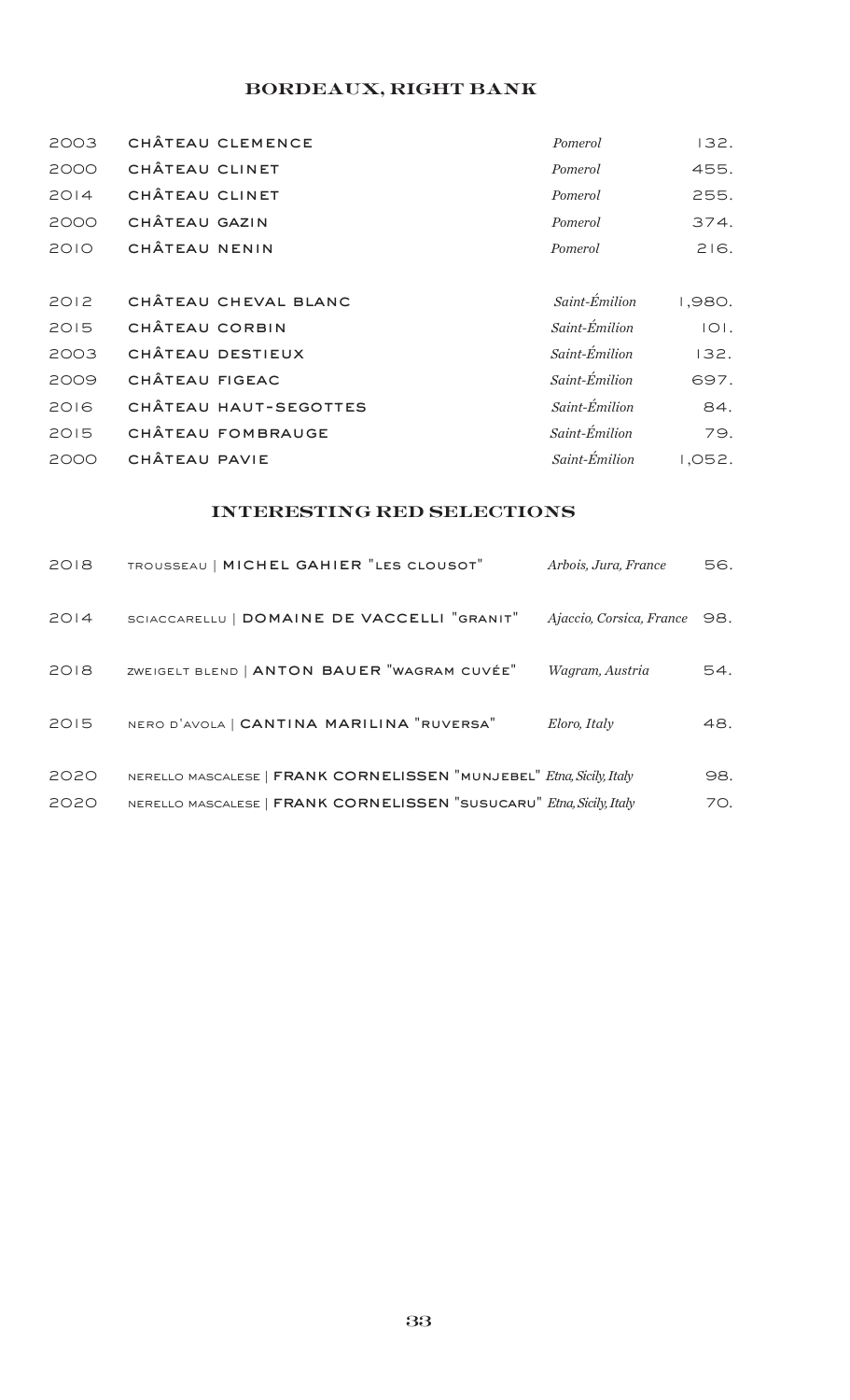#### sweet wines

## sparkling

# $\operatorname{GLASS}/\operatorname{BOTILE}$ n/v rosé champagne | moët & chandon "nectar impérial" (187ml) *Reims, France* 25. 2017 sparkling | marchesi di barolo "zagara" (750ml) *Moscato d'Asti, Italy* 10. / 40.

#### domestic

|                                             |             | 30Z/375ML |
|---------------------------------------------|-------------|-----------|
| 2012 LATE HARVEST   DOLCE                   | Napa Valley | 150.      |
| 2009 LATE HARVEST   GRGICH HILLS "VIOLETTA" | Napa Valley | 136.      |
| 2012 LATE HARVEST   JOSEPH PHELPS "EISRÉBE" | Napa Valley | 84.       |

#### france

|      |                                            |                  | <b>GLASS/BOTTLE</b> |
|------|--------------------------------------------|------------------|---------------------|
|      |                                            |                  | 30Z/375ML           |
|      | 1999 NOBLE   CHÂTEAU D'YQUEM "LUR SALUCES" | <b>Sauternes</b> | 500.                |
|      | 2005 NOBLE   CHÂTEAU D'YQUEM "LUR SALUCES" | <i>Sauternes</i> | 650.                |
| 2011 | NOBLE   CHÂTEAU D'YQUEM "LUR SALUCES"      | <b>Sauternes</b> | 575.                |
|      | 2017 NOBLE   CHÂTEAU HAUT-CHARMES          | <b>Sauternes</b> | 9./47.              |
| 2011 | NOBLE   CHÂTEAU PETIT GUIRAUD              | <b>Sauternes</b> | 60.                 |
|      | 2005 NOBLE   CHÂTEAU RIEUSSEC (750ML)      | <b>Sauternes</b> | 150.                |
|      | 2006 NOBLE   CHÂTEAU RIEUSSEC              | <i>Sauternes</i> | 27. / 107.          |

#### austria

| 1999 NOBLE   KRACHER TROCKENBEERENAUSLESE | <i>Neusiedlersee</i> | 180. |
|-------------------------------------------|----------------------|------|
| 2015 NOBLE   STEINDORFER BEERENAUSLESE    | Apetlon              | 63.  |

#### hungary

| 2016 NOBLE   ROYAL TOKAJI 5 PUTTONYOS (500ML)                   | Tokaj | 14.75. |
|-----------------------------------------------------------------|-------|--------|
| 2003 NOBLE   ROYAL TOKAJI "ESSENCIA"                            | Tokai | 1.375. |
| 2007 NOBLE   ROYAL TOKAJI MÉZES MÁLY, 6 PUTTONYOS (500ML) Tokaj |       | 300.   |

#### **ITALY**

| 2010 LATE HARVEST   TENUTA DELL'ORNELLAIA "ORNUS" Tuscany |  |  | 207. |
|-----------------------------------------------------------|--|--|------|
|                                                           |  |  |      |

#### **CANADA**

|  | 2015 ICE WINE   INNISKILLIN "VIDAL" | Niagara | 143. |
|--|-------------------------------------|---------|------|
|  |                                     |         |      |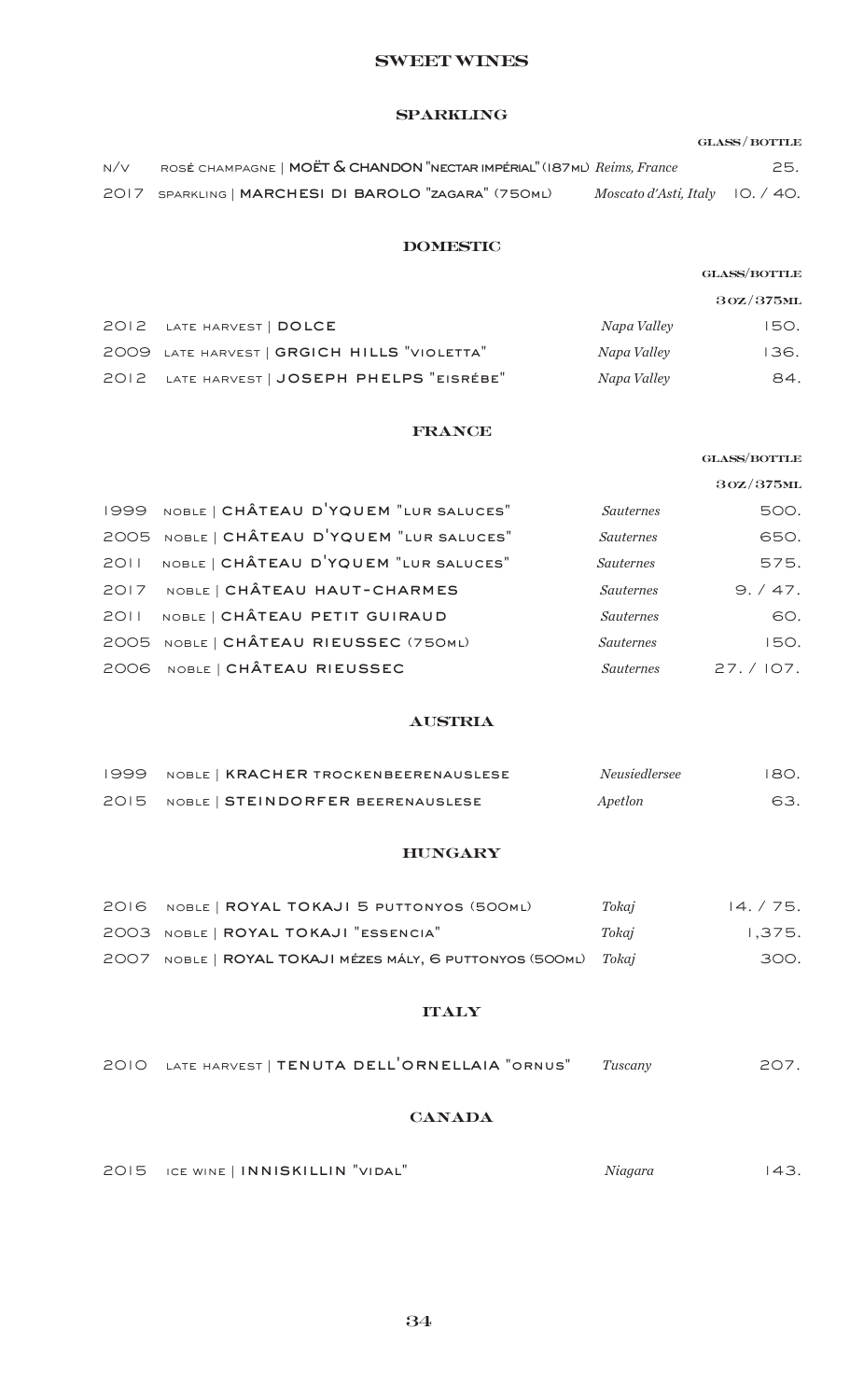## forified wines

#### france

 $3$  oz /  $750$ ml

| 2012 VIN DOUX NATUREL   GERARD BERTRAND | Banyuls | 8. / 64. |
|-----------------------------------------|---------|----------|

## **ITALY**

## $\mbox{GLASS}/\mbox{BOTTLE}$

|                                           |             | 30Z/375ML |
|-------------------------------------------|-------------|-----------|
| 2009 PASSITO   LIVIO FELLUGA "PICOLIT"    | Friuli      | 185.      |
| 1999 VIN SANTO   CAPEZZANA MUSCAT CANELLI | Tuscany     | $ 2 $ .   |
| 2016 PASSITO   PELLEGRINO (750ML)         | Pantelleria | 8.731.    |

#### **SPAIN**

|     |                                            |                        | 30Z |
|-----|--------------------------------------------|------------------------|-----|
| N/V | PX   VALDESPINO "EL CANDADO" PEDRO XIMÉNEZ | Jerez-Xérès-Sherry IO. |     |

## portugal

|      |                                         |         | 30Z            |
|------|-----------------------------------------|---------|----------------|
| N/V  | WHITE   DOW'S                           | Douro   | IO.            |
| N/V  | TAWNY   COCKBURN'S IO YEAR              | Douro   | 13.            |
| N/V  | TAWNY   FERREIRA 20 YEAR "DONA ANTONIA" | Douro   | 17.            |
| N/V  | TAWNY   DOW'S 30 YEAR                   | Douro   | 32.            |
| N/V  | TAWNY   GRAHAM'S 40 YEAR                | Douro   | 48.            |
| 1985 | COLHEITA   KOPKE                        | Douro   | 35.            |
| 1997 | VINTAGE   PORTO QUINTA INFANTADO        | Douro   | 32.            |
| 2008 | LBV   SMITH WOODHOUSE                   | Douro   | IO.            |
| 2016 | LBV   TAYLOR FLADGATE                   | Douro   | $\mathbf{H}$ . |
|      |                                         |         |                |
| N/V  | BUAL   RARE WINE CO. "BOSTON BUAL"      | Madeira | $\mathsf{H}$ . |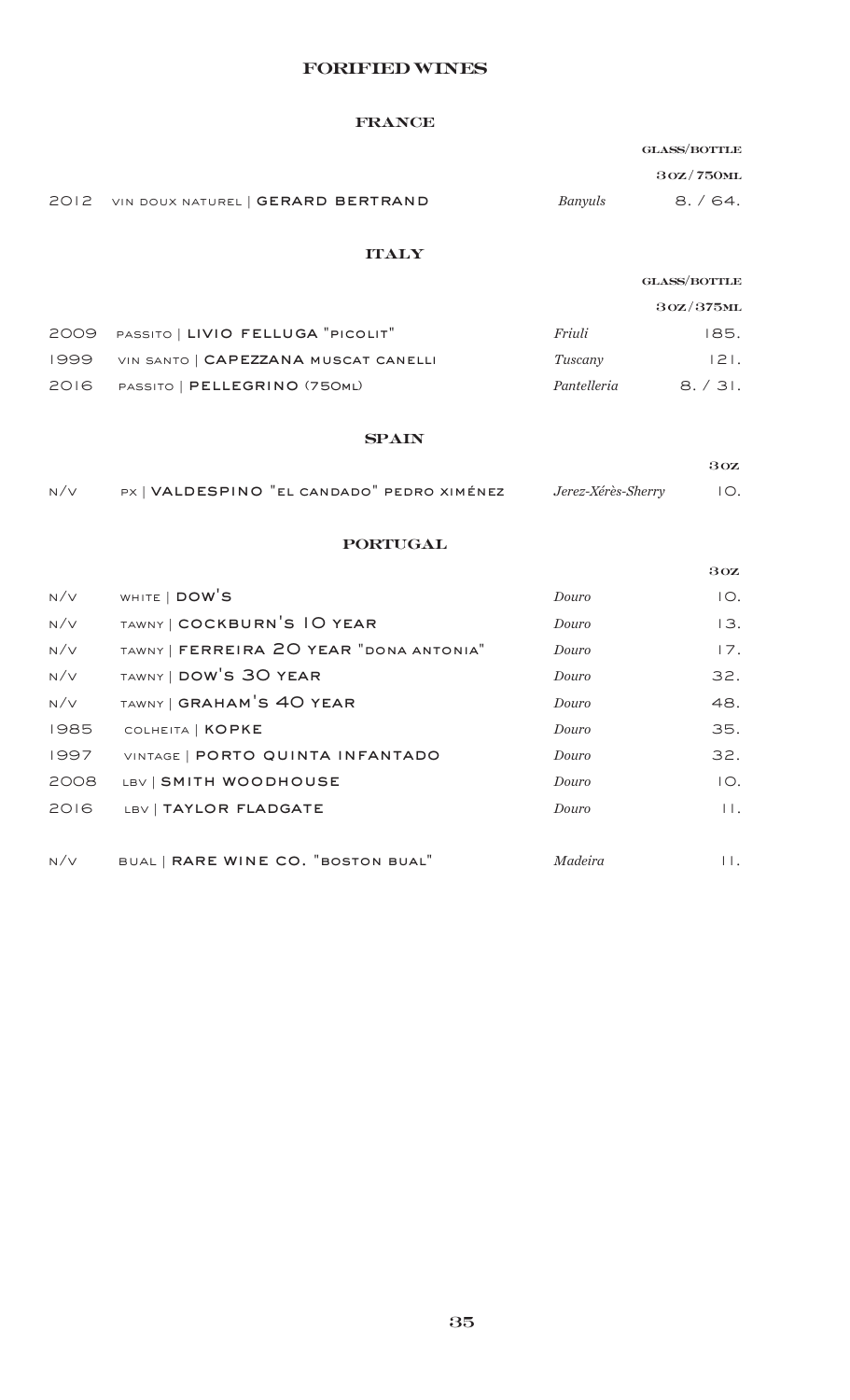## **FINE SPIRITS**

## liqueurs

|                                     |                  | 20Z |
|-------------------------------------|------------------|-----|
| APÉRITIF   V.E.P. GREEN CHARTREUSE  | Voiron, France   | 30. |
| APÉRITIF   V.E.P. YELLOW CHARTREUSE | Voiron, France   | 30. |
| APÉRITIF   LILLET BLANC             | Podensac, France | 12. |
| APÉRITIF   CAMPARI                  | Italy            | 12. |
| APÉRITIF   APEROL                   | Padua, Italy     | 12. |
| DIGESTIF   GRAN CLASSICO BITTER     | Switzerland      | 12. |
| DIGESTIF   CYNAR                    | Italy            | 12. |
| DIGESTIF   PALLINI LIMONCELLO       | Italy            | 12. |
| DIGESTIF   FERNET BRANCA            | Milan, Italy     | 12. |
| DIGESTIF   COCCHI BAROLO CHINATO    | Piedmont, Italy  | 4.  |
| DIGESTIF   AVERNA                   | Sicily, Italy    | 12. |
| VERMOUTH   DOLIN BLANC              | Chambéry, France | 12. |
| VERMOUTH   DOLIN DRY                | Chambéry, France | 12. |
| VERMOUTH   DOLIN ROUGE              | Chambéry, France | 12. |
| VERMOUTH   ANTICA CARPANO           | Italy            | 12. |

## **BRANDY**

|                               |                  | 20Z              |
|-------------------------------|------------------|------------------|
| LARRESSINGLE VSOP             | Armagnac, France | 14.              |
| <b>HENNESSEY VSOP</b>         | Cognac, France   | $\overline{4}$ . |
| PIERRE FERRAND ANCESTRAL      | Cognac, France   | 195.             |
| <b>REMY MARTIN LOUIS XIII</b> | Cognac, France   | 295.             |

grappa | fratelli gozio "grappa di franciacorta bianca" *Lombardy, Italy* 10.

## rums & relatives

|                               |                                         | 20Z |
|-------------------------------|-----------------------------------------|-----|
| <b>SCREECH</b>                | Newfoundland, Canada                    | IO. |
| RHUM J.M. VSOP                | Martinique, France                      | 17. |
| RHUM CLEMENT XO               | Martinique, France                      | 30. |
| THOMAS TEW SINGLE BARREL      | Newport, Rhode Island                   | 2.  |
| GOSLING'S OLD FAMILY RESERVE  | <b>Bermuda</b>                          | 4.  |
| APPLETON ESTATE               | $Saint$ Elizabeth, Jamaica $\exists$ 2. |     |
| APPLETON ESTATE 21 YEAR       | Saint Elizabeth, Jamaica $26$ .         |     |
| DIPLOMÁTICO RESERVA EXCLUSIVA | Venezuela                               | 12. |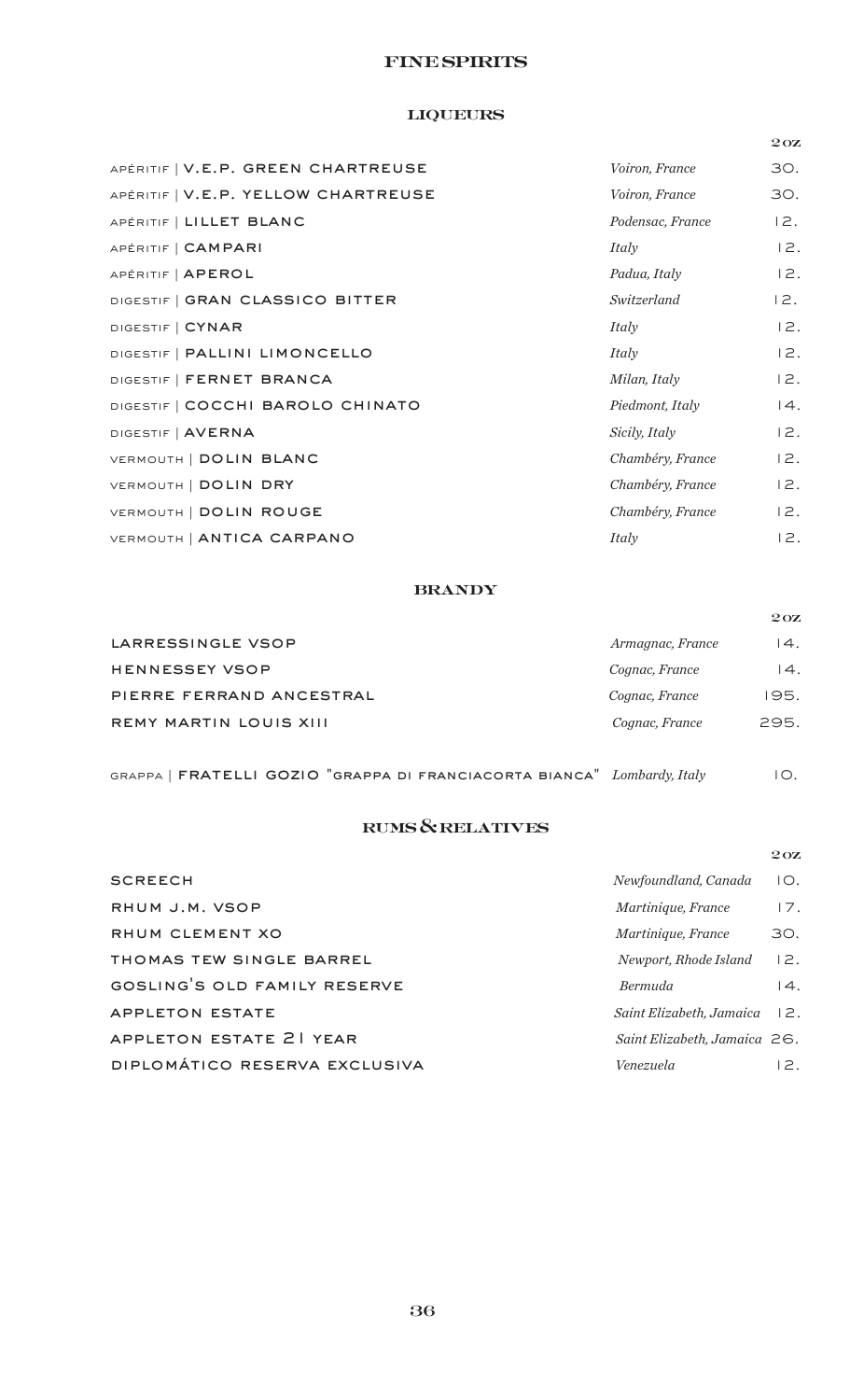## **FINE SPIRITS**

## **TEQUILA**

|                                                    |              | 20Z               |
|----------------------------------------------------|--------------|-------------------|
| TEQUILA OCHO PLATA PUERTA DEL AIRE                 | Jalisco      | 4.                |
| PATRON SILVER                                      | Jalisco      | 4.                |
| PATRON NRG SELECT                                  | Jalisco      | 18.               |
| CASAMIGOS BLANCO                                   | Jalisco      | $\overline{14}$ . |
| DON JULIO BLANCO                                   | Jalisco      | $\overline{14}$ . |
| <b>DOMESTIC WHISKEY</b>                            |              |                   |
|                                                    |              | 20Z               |
| WHISTLE PIG "NEWPORT RESTAURANT GROUP" RYE 12 YEAR | Vermont      | 25.               |
|                                                    |              |                   |
| HUDSON BABY BOURBON                                | New York     | 16.               |
|                                                    |              |                   |
| SONS OF LIBERTY "UPRISING" SINGLE MALT WHISKEY     | Rhode Island | 14.               |
|                                                    |              |                   |
| BAKER'S BOURBON                                    | Kentucky     | 18.               |
| <b>BULLEIT BOURBON</b>                             | Kentucky     | 12.               |
| <b>BULLEIT RYE</b>                                 | Kentucky     | 12.               |
| BULLEIT 10 YEAR BOURBON                            | Kentucky     | 4.                |
| KNOBB CREEK SINGLE BARREL                          | Kentucky     | 12.               |
| MAKER'S MARK BOURBON                               | Kentucky     | 12.               |
| WOODFORD RESERVE BOURBON                           | Kentucky     | 12.               |